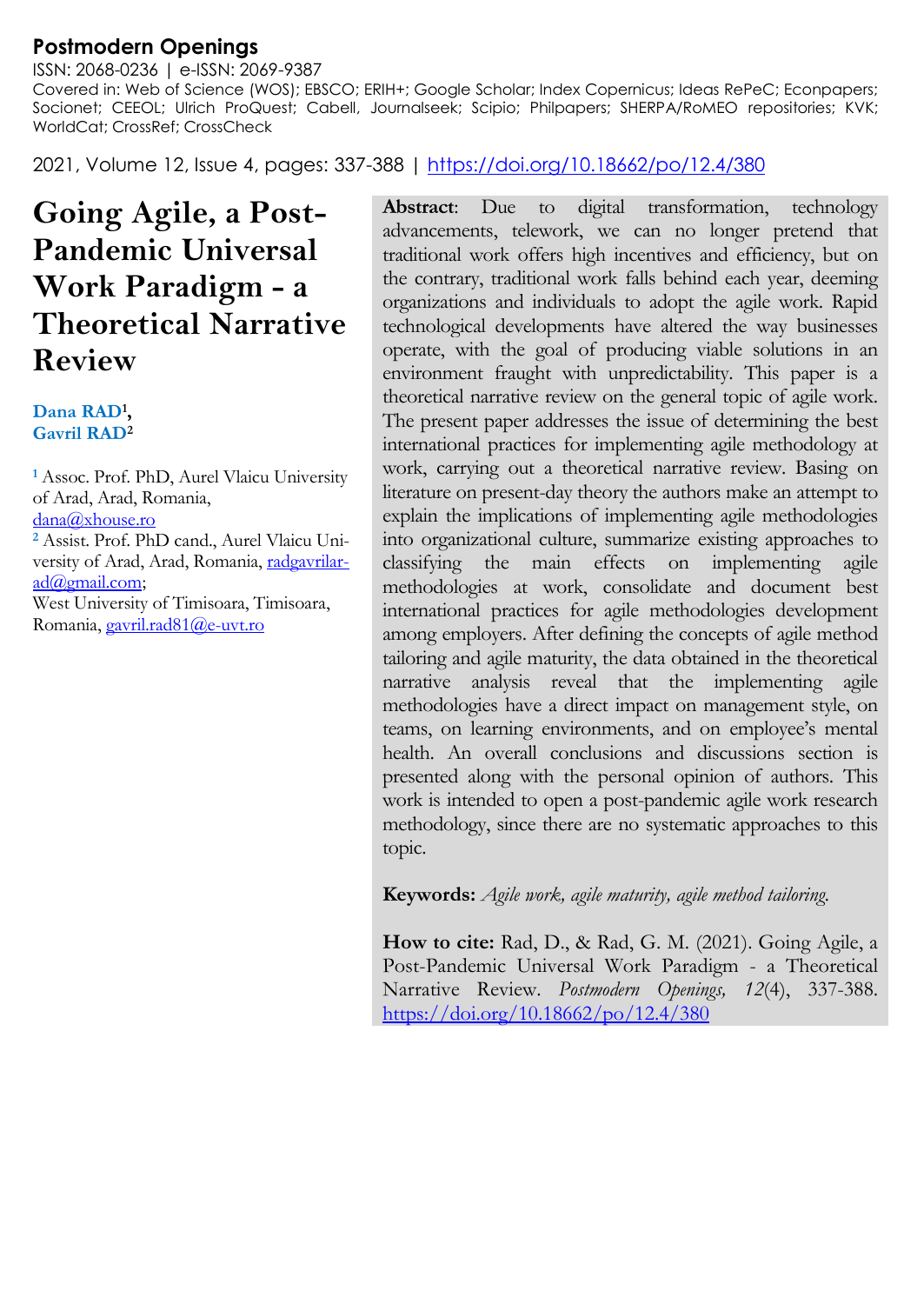## **1. Introduction**

This paper is a narrative theoretic review on the general topic of implementing agile methodologies at work. The present paper addresses the issue of determining the best international practices for implementing agile methodology at work, carrying out a theoretical narrative review. Basing on literature on present-day theory the authors make an attempt to explain the implications of implementing agile methodologies into organizational culture, summarize existing approaches to classifying the main effects on implementing agile methodologies at work, consolidate and document best international practices for agile methodologies development among employers. After defining the concepts of agile method tailoring and agile maturity, the data obtained in the theoretical narrative analysis reveal that the implementing agile methodologies have a direct impact on management style, on teams, on learning environments, and on employee's mental health. An overall conclusions and discussions section is presented along with the personal opinion of authors. This work is intended to open a post-pandemic agile work research methodology, since there are no systematic approaches to this topic.

Agile work has been clearly induced by the larger extent to which performance against objectives has settled in almost all organizations, enforced by law at least in all European countries. Performance against objectives is focused on competence assessment together with employee's professional autonomy and the capability of teamwork, or relatedness. Based on self-determination theory, specifically fundamental psycho-logical needs theory, which posits three basic psychological needs that must be met in order to promote well-being and health (Vansteenkiste et al., 2020), one can perfectly depict the congruence between these psychological needs and professional assessments criteria. These three psychological requirements of autonomy, competence, and relatedness are typically universal, meaning that they apply to persons and situations alike. However, certain needs may be more pressing than others at different times, and they may be expressed differently depending on time, culture, or experience. SDT recognizes these three intrinsic requirements, which, when met, allow for maxi-mum function and growth. In other words, being agile means, nothing more than simply adapting to this century job scheme: agile work. Due to digital transformation, technology advancements, tele-work, we can no longer pretend that traditional work offers high incentives and efficiency, but on the contrary, traditional work falls behind each year, deeming organizations and individuals to adopt the agile work or perish. Further on, this personal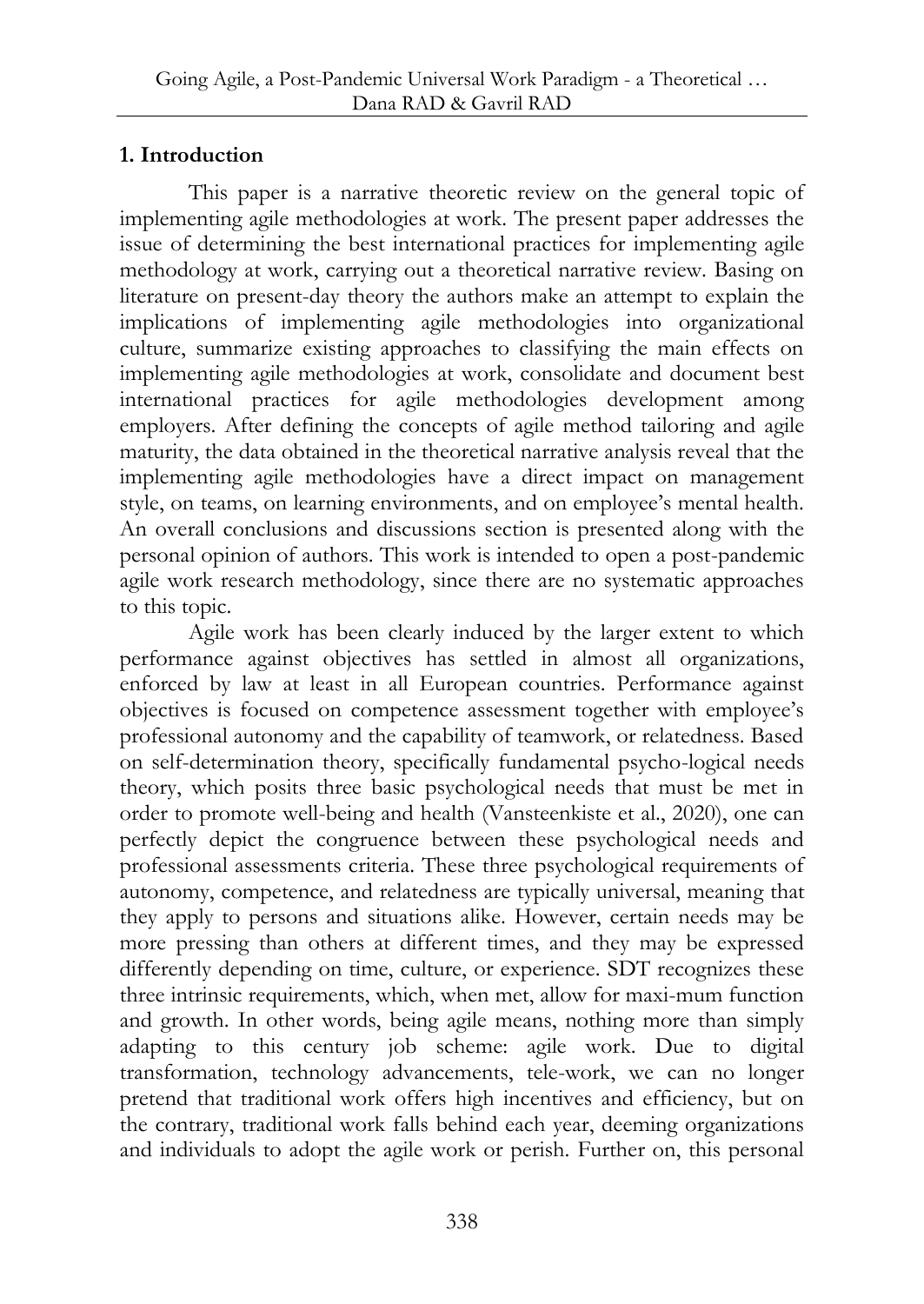| Postmodern | December, 2021     |
|------------|--------------------|
| Openings   | Volume 12, Issue 4 |

opinion will be augmented with evidence-based research and theoretical frameworks of agile maturity in relations to work.

Agile methodologies involve both the ability to adapt to different changes and to refine and fine-tune development processes as needed (Dingsøyr, et al., 2012; Rad & Rad, 2021). Agile methodologies also rely on early and continuous customer involvement, both in terms of establishing project goals and providing input on subsequent proto-types as the project moves through its product lifecycle. As a result, the iterative nature of Agile allows for regular stakeholder engagement, on-the-fly modifications, and rescoping project requirements in response to new information or client requests. Interestingly, despite the fact that Agile project management approaches are becoming more popular in dynamic situations, much of the research on their efficacy has been circumstantial or based on modest sample sizes.

Organizational design is a critical component of competitive advantage and performance, and as environments become more complex, unpredictable, and unstable, organizational agility is becoming a more common design choice. However, the organizational design characteristics linked with agility are little studied, and diagnostic frameworks are even scarcer. Most agility frameworks have a solid strategy, an adaptable organizational architecture, shared leadership, and a strong change capacity. Organizational design is essential for gaining a competitive edge and performing well. Even the most brilliant plan will fail to realize its full potential if an organization's structures, procedures, and systems do not support it. The complexity, unpredictability, and instability of environmental change, on the other hand, appears to have surpassed our traditional organizational design techniques and conceptions.

Executives are trying to create organizations that are efficient enough to generate performance in the short run while being flexible enough to sustain performance in the long run. The "new normal" requires businesses to be extremely agile merely to survive, much alone prosper.

Agility is a dynamic organizational design capacity that can detect the need for change from both inner and outer sources, implement those changes on a regular basis, and maintain above-average performance. The third feature, persistent above-average performance, is a must for agility.

Agility has become the focus of increased research, with both academic and practical requests for a greater understanding of its origins, development, and effects. Consultants, administrators, and organizational academics, for example, have at-tempted to comprehend the components and implications of agile strategies, while others have investigated the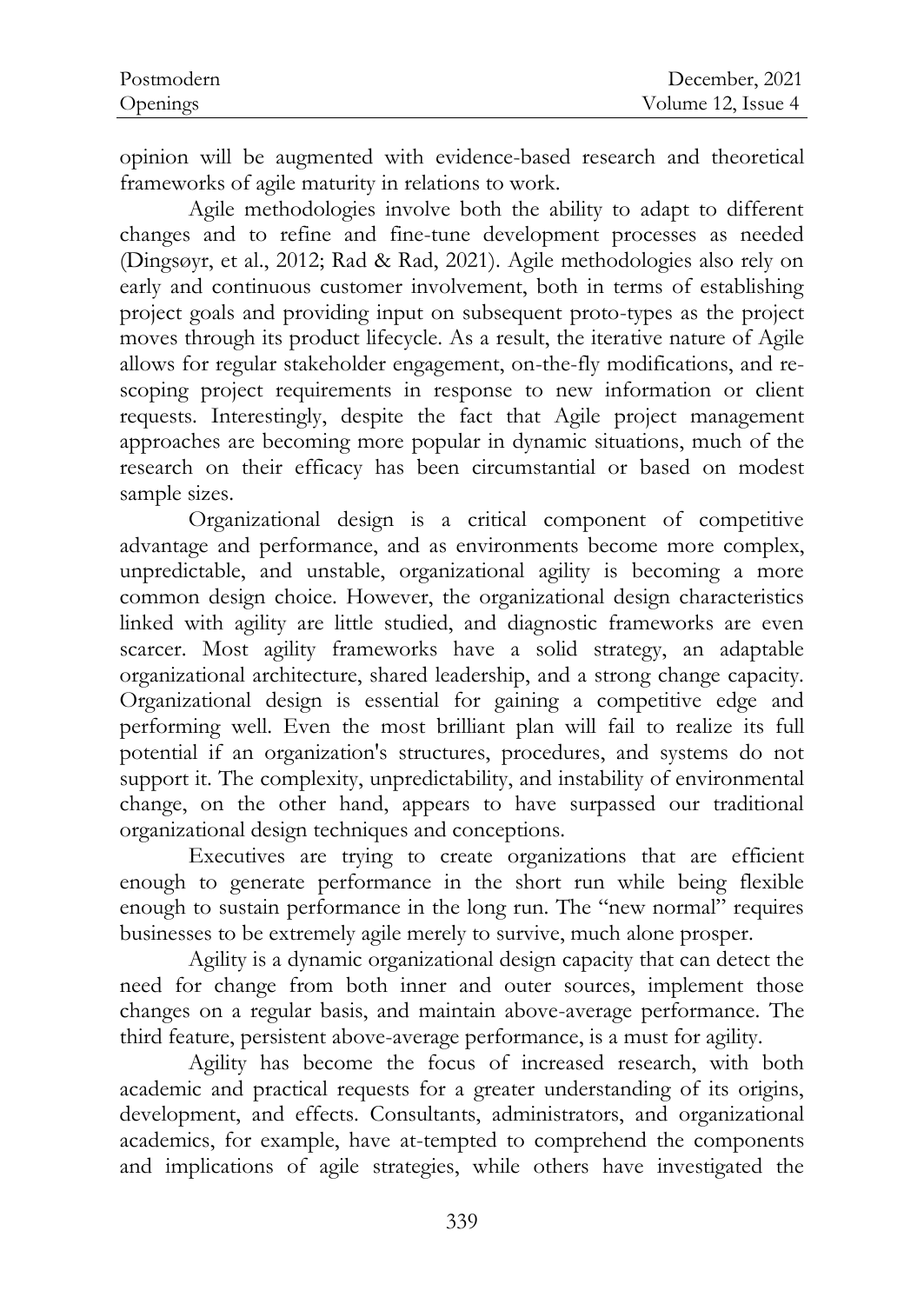features of reconfigurable and ambidextrous structures. The number of frameworks that thoroughly investigate agile organizational architectures is significantly less. One agility framework, the built to change model, suggests that organizations break away from traditional design assumptions, think about how each design element or feature must be architected with flexibility in mind, and then align them dynamically to support both adaptability and sustained high levels of performance.

Further, this narrative research on agile work will focus on the following topics: agile method tailoring, agile maturity, agile culture effect on management style, agile culture effect on teams, agile culture effect on learning environments, implications of agile culture in employee mental health and a conclusions and discussions section.

# **2. Problem Statement and Research Methodology**

The multifaceted objective of the research under investigation is to undertake a theoretical narrative review of scientific literature related to implementing agile methodologies at work among employers. The aim involves the following specific tasks: to clarify the concept of agile methodologies, agile method tailoring and agile maturity. The the data obtained in the theoretical narrative analysis reveal that the implementing agile methodologies have a direct impact on management style, on teams, on learning environments, and on employee's mental health. This work is intended to open a post-pandemic agile work research methodology, since there are no systematic approaches to this topic.

Therefore, the present paper focuses on answering the following questions:

How are agile methodologies perceived by employer organizations?

How can be defined agile method tailoring and agile maturity?

What are the best practices in implementing agile methodologies at work?

How can we measure the effect of implementing agile methodologies at work?

To conduct the theoretical narrative review, we undertook the search for the scientific literature concerning the use of agile methodologies at work. We have chosen two open academic databases, namely: (1) Google Scholar; and (2) Dimensions. These databases, which are freely available web search engines, contain a wide selection of peer-reviewed papers, abstracts, monographs, and conference proceedings on the topic under investigation. Furthermore, these databases contain peer-reviewed papers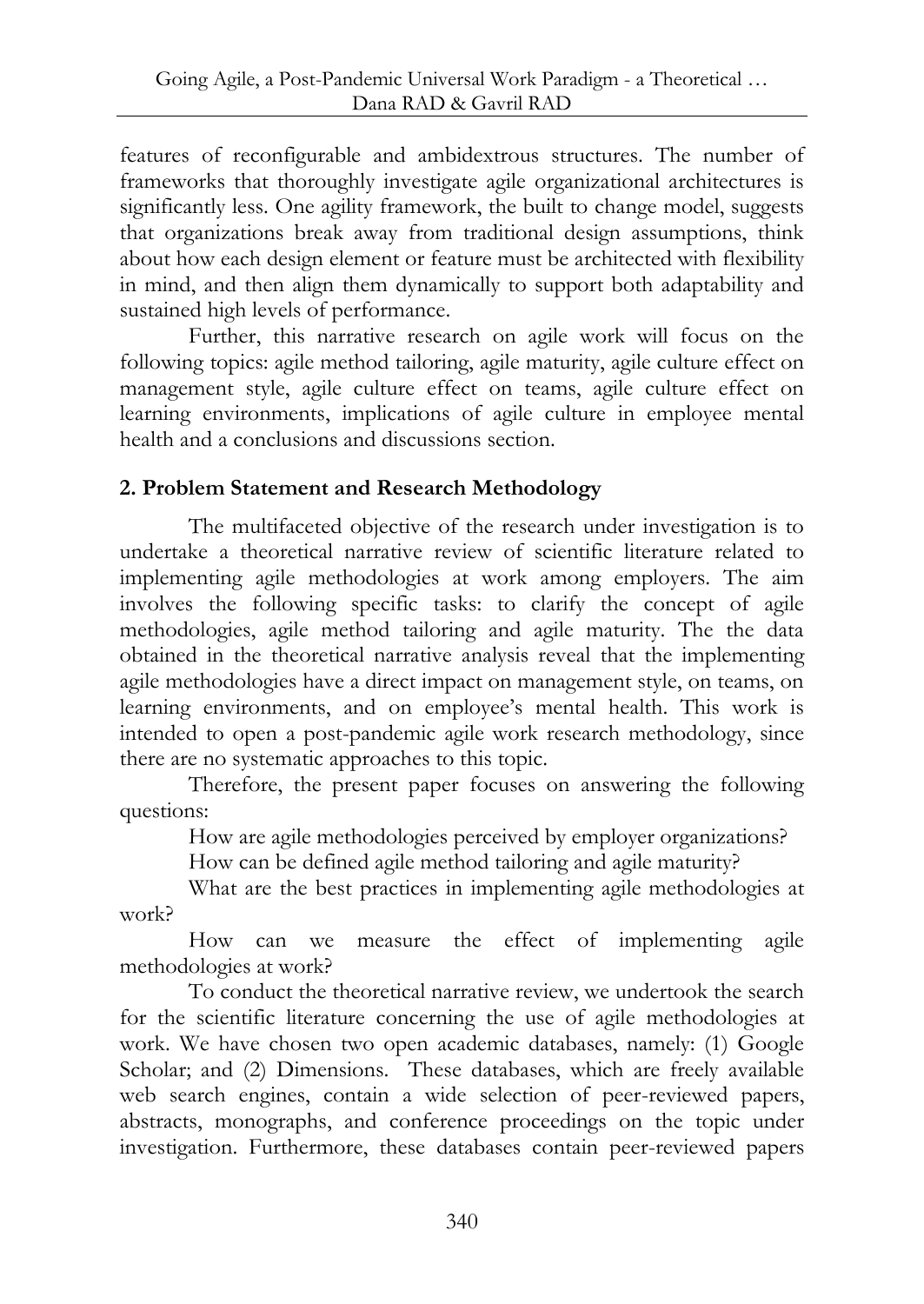| Postmodern | December, 2021     |
|------------|--------------------|
| Openings   | Volume 12, Issue 4 |

that are indexed in Web of Science or Scopus. The primary inclusion criterion for database searches was journal articles written in English that reflected on the theoretical framework and methodological elements of applying agile methodologies at work. The corpus included 94 items of scientific literature concerning the following topic areas: agile method tailoring, agile maturity, and the impact of implementing agile methodologies on management style, on teams, on learning environments, and on employee's mental health.

To achieve the aims of this research we used the following methods: formal concept analysis, summarization and discursive reflection.

#### **3. Agile method tailoring**

Many businesses want to implement agile procedures in order to reap the various benefits that they provide. These benefits include, but are not limited to, a quicker re-turn on investment, better software quality, and more customer satisfaction (Leppänen, 2013). There is, however, no formal procedure for the public domain that helps companies in implementing agile techniques as of yet. To address this issue, authors Sidky, Arthur and Bohner (2007) describe the agile adoption framework and the novel technique. The framework is divided into two sections: an agile measuring index and a fourstep method for guiding and assisting organizations in their agile adoption efforts. The Sidky Agile Measurement Index (SAMI) is a set of five agile levels that are used to evaluate project and company agility (Sidky et al., 2007). The four-phase method, on the other hand, aids in assessing (a) whether or not businesses are ready for agile adoption, and (b) which set of agile practices can and should be implemented based on their potential.

Thus, agile techniques allow an organization or team to embrace a specific subset of principles and practices depending on its culture, beliefs, and the types of systems that they create. More specifically, each company or team adopts a unique agile technique that is suited to its individual demands. However, the extent to which a tailored approach serves organizational objectives, for example its goodness, is debatable. Existing agile assessment techniques are either limited in scope and application or rely on comparison studies. The authors of this study offer an organized, methodical, and allencompassing methodology to evaluating the 'goodness' of agile techniques. Soundararajan and colleagues (2012) evaluated an agile approach based on three criteria: (1) its sufficiency, (2) the organization's capacity to support the method's chosen principles and practices, and (3) the method's efficacy. To assist the evaluation, the authors suggest the Objectives, Principles, and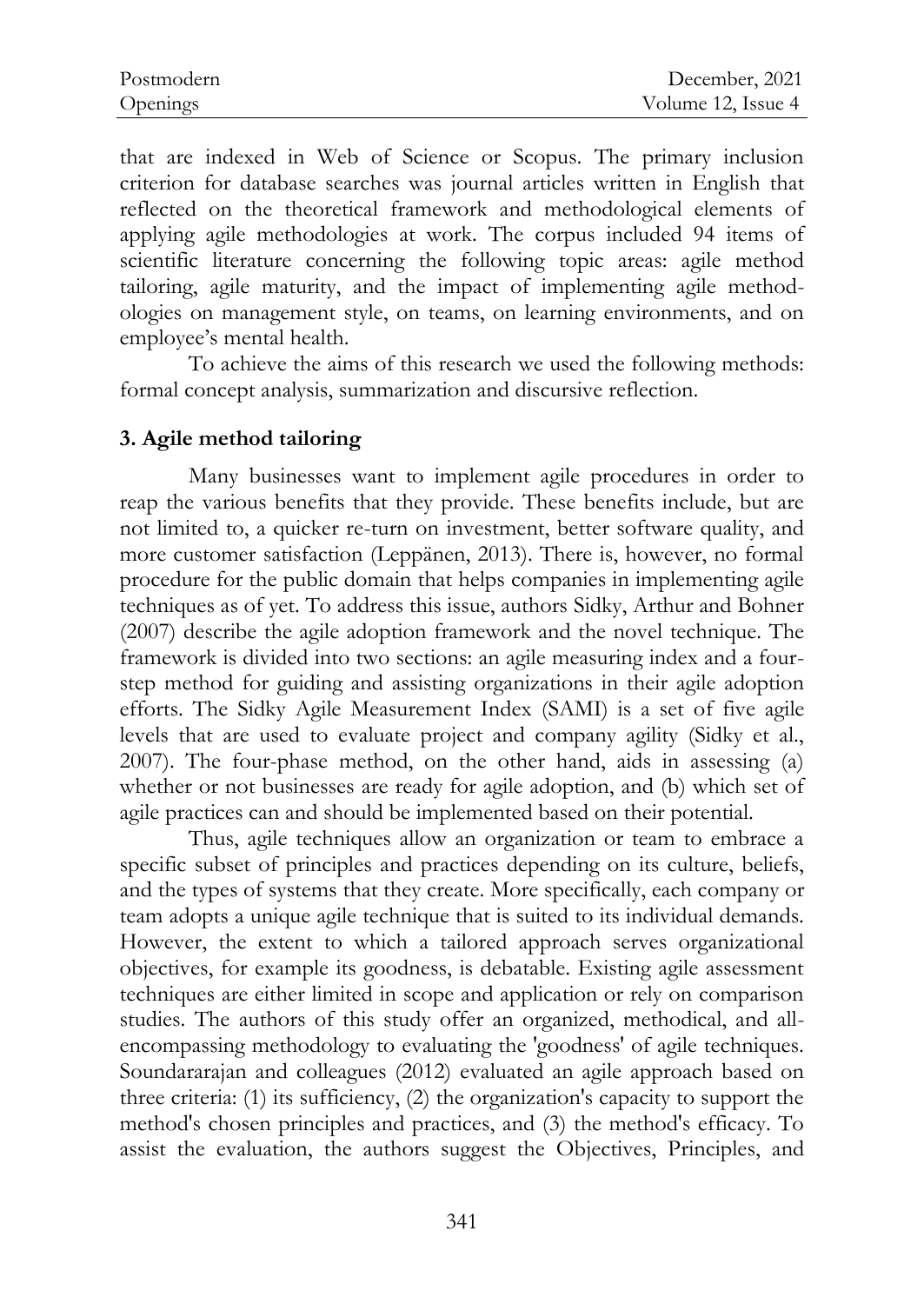Practices (OPP) Framework. The Framework identifies (1) agile philosophy objectives, (2) principles that support the objectives, (3) practices that reflect the principles, (4) links between the objectives, principles, and practices, and (5) indicators for assessing the degree to which an organization supports assists the implementation and the effectiveness of that procedure (Soundararajan & Arthur, 2011; Soundararajan, 2012; 2013).

The goal of Oliva and partners' (2019) study is to explain and assess how the com-bination of knowledge management and dynamic capabilities in situations that de-mand organizational agility helps to goal-oriented management. The authors use a single case study to achieve the intended goal. Semi-structured interviews were used to collect data, which was then evaluated a posteriori using the content analysis approach. Based on the facts gathered, a model was developed that incorporates several management theories and guides the management by goals process of a startup. The suggested model demonstrates its ability to represent a startup's mode of operation and allows it to build the cycles of testing, measurement, and knowledge seizure that are substantially spurred and intrinsic to the development process of new enterprises in dynamic and unpredictable environments. It is envisaged that the detailed study findings will provide real examples of how the major principles of agile organization, dynamic capabilities, knowledge management, performance evaluation, enterprise risk management, and management by objectives may be used. The uniqueness of this study (Oliva et al., 2019) is centered on the integration of a conceptual triangle and its implementation in a startup case study: agile organization, dynamic capabilities, and knowledge management.

In recent years, the software world has embraced agile approaches. The transition from traditional to agile approaches is not easy. Software businesses require assistance in making the shift from traditional software development approaches to agile methods, as well as strengthening their agile skills. Several agile maturity mod-els/frameworks have been created in recent years to help businesses in agile process improvement and agile adoption (Ozcan-Top & Demirörs, 2013; Stavru, 2014). The authors of this paper evaluate the merits and shortcomings of agile maturity designs from the viewpoints of agile process evaluation and optimization. The authors applied the models in a specific software organization to assess them, explaining the models' strengths and limitations and providing recommendations for their usage (Ozcan-Top & Demirörs, 2013).

Globalization has facilitated the entry of a large number of rivals into the industrial industry. As a consequence, various market participants contact current producers to supply a variety of items (Balaji et al., 2015). To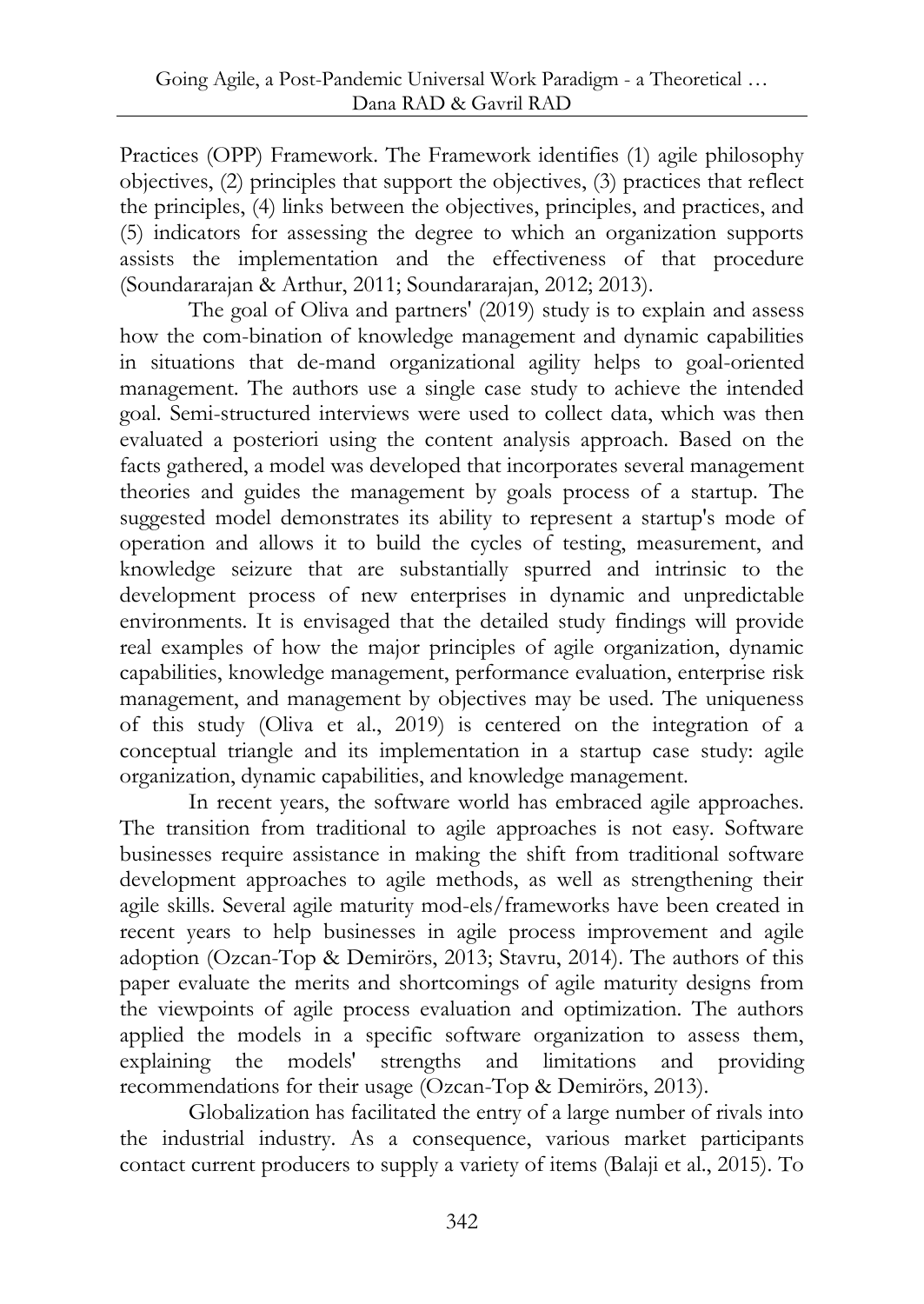gain a competitive advantage in today's quickly changing business climate, businesses must collaborate with suppliers and customers to simplify processes and achieve targeted levels of agility. Companies are looking beyond cost advantage to deal with market volatility. The importance of speed, quality, and agility in reacting to the specific demands of consumers and marketplaces is being stressed. This research focuses on increasing the flexibility of an organization's supply chain by assessing several agility criteria and generating the agility index. Organizational agility is essentially concerned with an organization's capacity to adapt to external market stimuli such as risks posed by competitors or even simple variations in demand. An agile company, in particular, will need to improve its skills to reduce both the costs and timescales of any change, both in terms of initial outlay and ongoing operations. Though numerous methods for measuring organizational agility have been presented, relatively little work has been undertaken in the field of Total Agile Design Systems (TADS). TADS is a concept developed partic-ularly to assist a company in achieving more agility via the use of modern technology (Balaji et al., 2015). TADS deployment necessitates identifying whether or not the organization is agile and what the organization's current agility level is. This is made feasible by a technology known as the agile quantification tool. The successful deployment of TADS will ensure the acquisition of greater quantity and quality of agility. Following the introduction of TADS, the agility index parameter will need to be computed in a similar manner in order to draw comparisons (Balaji et al., 2015).

In terms of agile methodologies, agile practices, and perception of agile values, Santos and collaborators (2011) conduct a survey to examine the perception of soft-ware professionals working on various fronts of the discusses the link between the us-age of agile methods and the quality of software programs in the development process. The outcome demonstrates agile techniques that may contribute to quality in three ways: increased staff participation, agile management of suggested requirements, and code development (Santos et al., 2011).

Scrum has emerged as a viable Agile Software Development (ASD) paradigm, focused on defining immediate deliverables and organizing short deadlines, known as Sprints, for developing, implementing, and presenting them for customer testing (Gamble & Hale, 2013). Scrum represents an agile, lightweight framework that provides steps to manage and control the software and product development process (Sutherland & Schwaber, 2011). While these techniques are being embraced by companies, expanding them to the classroom is proving tough. Once in place, evaluating individual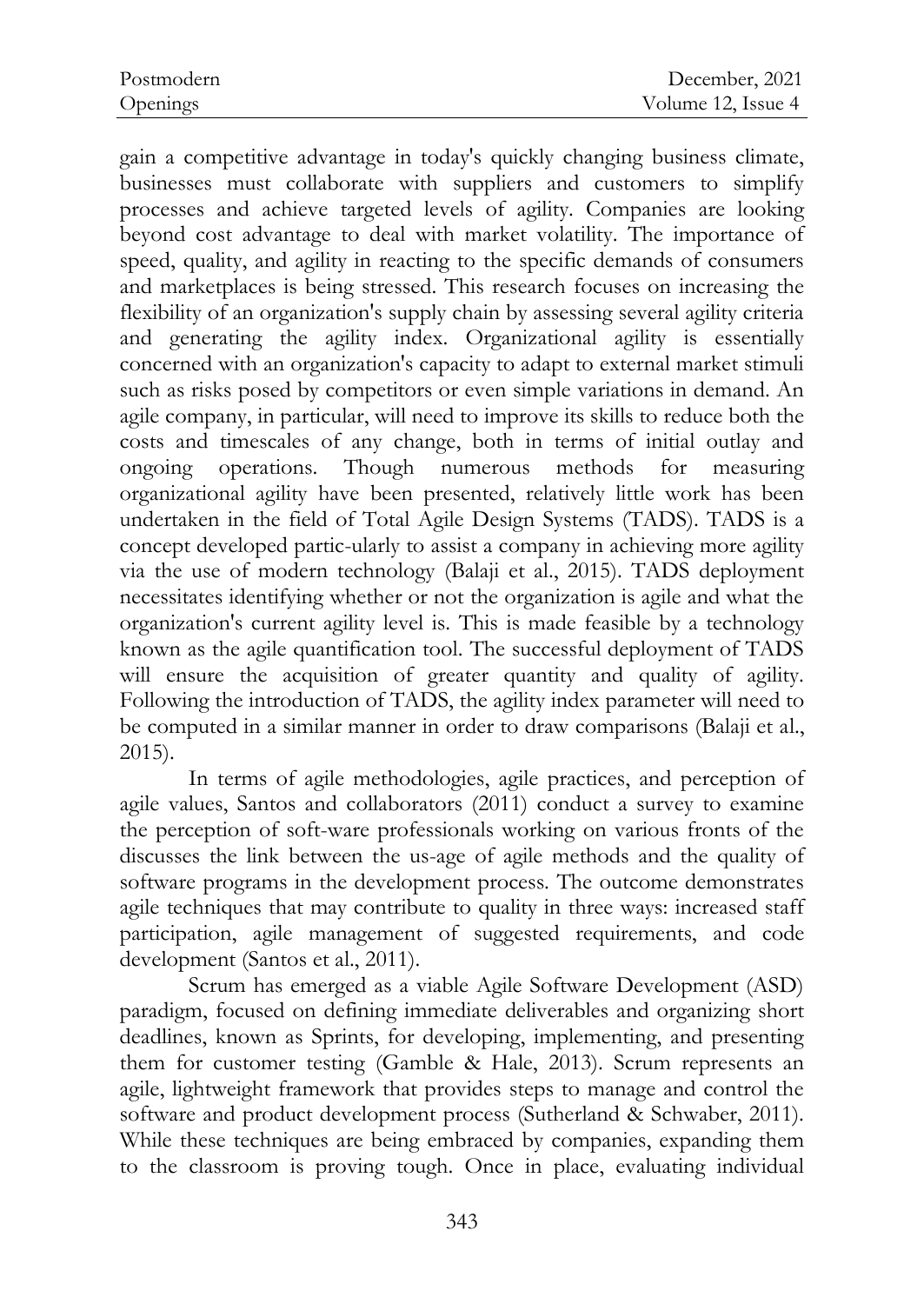student success purely on the product output and Sprint grade is a difficult process (Gamble & Hale, 2013). Authors have used a collaborative environment that includes a social network, project management modules, and an event capture system to collect and analyze large amounts of data and events in order to investigate metrics that are relevant to assessing individual performance aspects related to working on an Agile team for software development (Gamble & Hale, 2013). According to the findings, predictive data is available following each Sprint to determine individual performance qualities and their link to product results (Gamble & Hale, 2013).

Although several writers have emphasized the benefits of Agile, with its emphasis on persons and relationships over processes, customer collaboration over contracts and formal agreements, and responsiveness over strict planning, there have been relatively few large-scale, empirical research to back up the claim that Agile techniques can increase the chance of project success (Serrador & Pinto, 2015). It was originally de-signed for software development, and it is still mostly an IT phenomenon. However, as a result of its success, it has now expanded to non-IT initiatives. The authors investigated the influence of Agile usage in companies on two aspects of project success: effi-ciency and overall stakeholder satisfaction versus organizational goals using a data sample of 1002 projects from various sectors and countries. The authors next looked at the moderating impact of factors including perceived project vision/goals quality, project complexity, and project team experience. According to the author's results, Agile techniques have a favorable influence on both aspects of project success, with the quality of the vision/goals serving as a marginally significant moderator of this effect (Serrador & Pinto, 2015).

Despite the abundance of current agile techniques, businesses are increasingly interested in developing their own customized ways to match their unique context. The authors of this study examine how agile methodologies may be built in-house to suit unique software process demands. The authors present an agile metamodel meant to facilitate the creation of agile methods and rely on measurements to give direction to agile methodologists throughout the design phase and during the development cycle throughout (Ayed et al., 2012).

Agile techniques, such as Scrum, have arisen in part to solve this issue. Agile relies on a collection of best practices rather than a defined procedure, making it difficult to determine whether it is being applied correctly in a company. The authors (Marques et al., 2018) investigate the viability of utilizing process mining to assess the application of Scrum practices using event logs gathered from a case-handling system A case study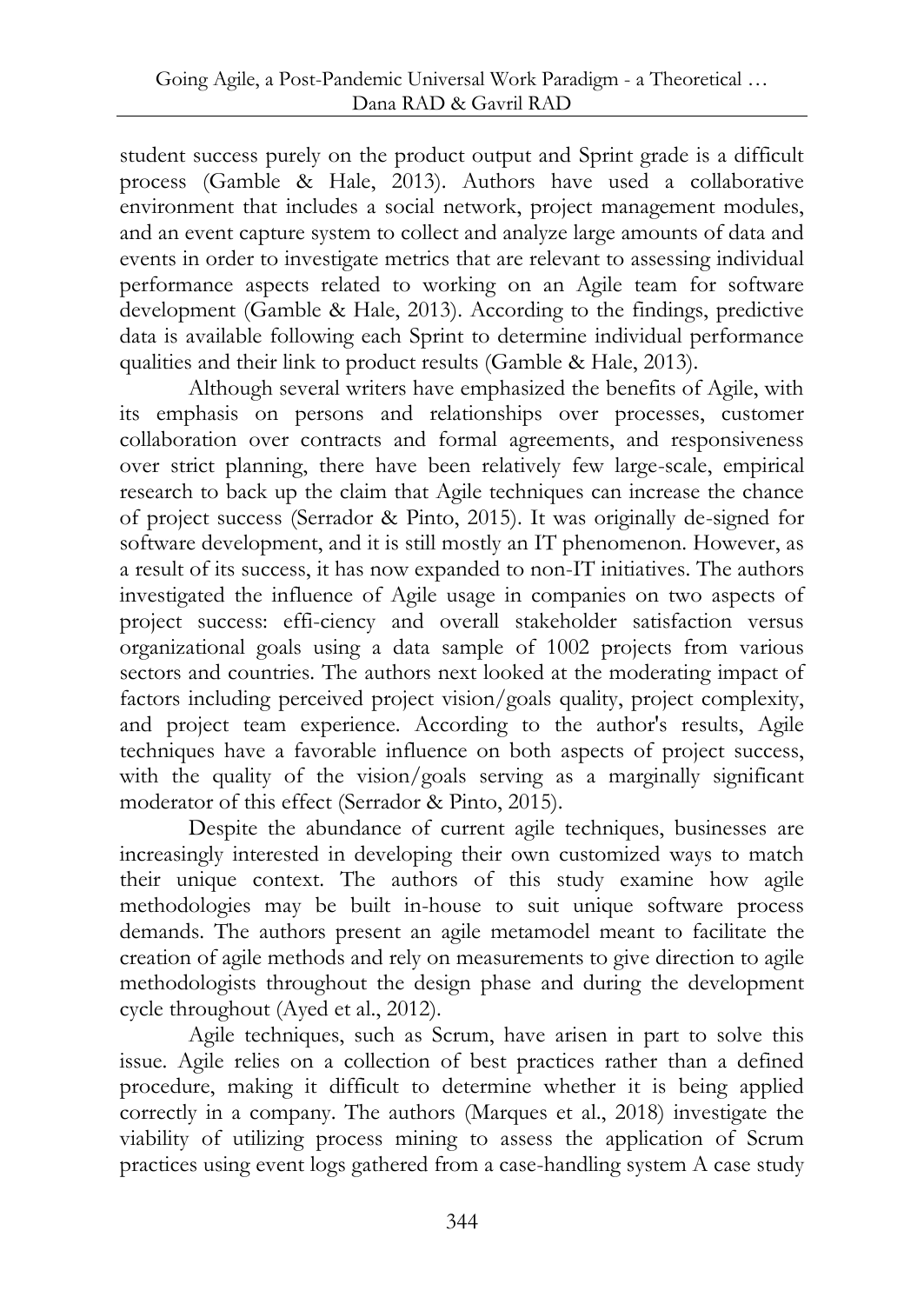| Postmodern | December, 2021     |
|------------|--------------------|
| Openings   | Volume 12, Issue 4 |

was done at an IT firm that manages its projects with Jira Software. It was able to extract the workflow behavior in two separate pro-jects using process mining. While Scrum principles such as role allocation were revealed, other activities such as customer collaboration were not found in the log. This case study gave valuable insights into the use of process mining in case-handling systems and Scrum processes (Marques et al., 2018).

A recent article aims to present an assessment methodology of agile practices maturity, from the perspective of individual people and project team to the entire organisation in the management of their products, project / program management (Coelho et al., 2020), with agile values and principles serving as guiding axes throughout the model and its application. This article was written using a method that included a comprehensive review of the literature as well as a study of reference models and frameworks in the subject topic. Because there is currently no multidimensional model (capacity and maturity levels versus perspectives oriented to individuals, teams, products, projects / programs, and clients) in the context that helps organizations identify their status quo and promote the implementation of agile practices, the developed model is an added value (Coelho et al., 2020).

Another article describes AgilityMod, which was created with the goal of detecting the agility levels of software development projects, identifying agility gaps, and offering roadmaps to businesses interested in adopting agile concepts and practices. AgilityMod follows the ISO/IEC 15504 software process assessment model's me-ta-model structure, but it differs from ISO/IEC 15504 in terms of process architecture, process descriptions, and other model parts' descriptions (Ozcan-Top & Demirörs, 2015). The authors of this work concentrate on the Model's structure and discuss the Model's development stages.

The goal of Campanelli and Parreiras' research is to analyze, consolidate, and re-port parts of agile methods tailoring research, such as the method tailoring methodologies utilized and the criteria used for agile practice selection. The majority of the articles employed method engineering to achieve customization and were not focused on any particular agile technique. The majority of agile methods tailoring research articles presented or enhanced a methodology, and they were executed as case studies, studying one instance in depth and validating their conclusions through assessment. The basis for customizing was method engineering; the methods were independent of the agile method, and the key criteria utilized were internal environment and objective variables (Campanelli & Parreiras, 2015). Campanelli and Parreiras (2015) compiled a summary of the current literature on agile methods tailoring in order to give insight into how agile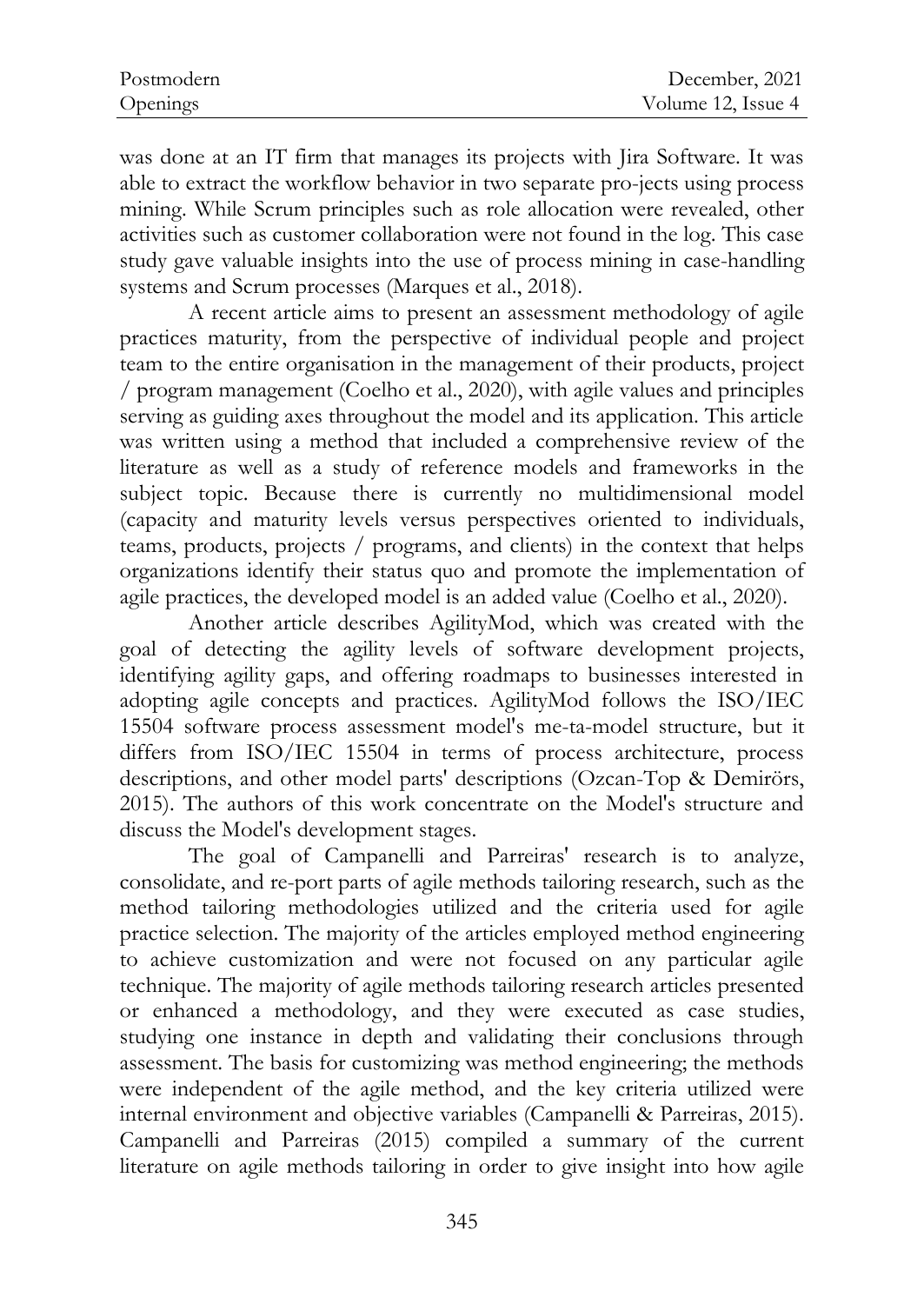methods tailoring research is carried out (how empirical is the research, which approaches are being explored, what types of results have been generated), to determine the research community's perspective on agile method tailoring (which agile methods have been researched and how these approaches suggest agile practice se-lection), as well as to identify research gaps on the subject. These goals may aid businesses in determining how agile practices fit into their environment, implementing new practices with little disturbance to the existing environment, and reaping some of the advantages of agile techniques.

According to the findings of another recent study, businesses with the highest software success rates also have higher rates of capability in terms of team, culture, client communication, environmental configuration, and partnerships with external partners (de Souza Bermejo et al., 2014). Organizations who adopted agile software development concepts were successful in software development, however using agile principles alone cannot ensure such success. Furthermore, although not considered in the linked research studied, connections with external partners were proven to be a crucial element for software development success and, therefore, relevant to the agile software development sector. In conclusion, this study is important because it contributes to our knowledge of the application of agile principles in software development and if these concepts are linked to software production success; as a result, it investigates a previously unknown aspect (de Souza Bermejo et al., 2014).

One recent research (Almeida & Espinheira, 2021) seeks to identify and compare the major large-scale agile frameworks that businesses may use to manage the work of big, distributed teams. Companies may intentionally make a better-informed selection on the framework that best matches their activities and issues by doing so. This study takes a qualitative method, backed up by exploratory research, to identify and investigate the processes of large-scale agile migration. In the first phase, fifteen scaling agile assessment criteria are discussed. These criteria are then used to a comparative examination of six large-scale agile frameworks in the second phase (DAD, LeSS, Nex-us, SAFe, Scrum at Scale, and Spotify) (Almeida & Espinheira, 2021). In all aspects, the data show that there isn't a dominating large-scale agile framework. However, frameworks like Nexus and Spotify, which are aimed at smaller teams and have a minimal technical complexity, may be found. Other frameworks, such as SAFe and DAD, offer high levels of scalability but need more demanding and significant efforts in altering work processes in a company, whereas these frameworks readily adapt changes (Almeida & Espinheira, 2021).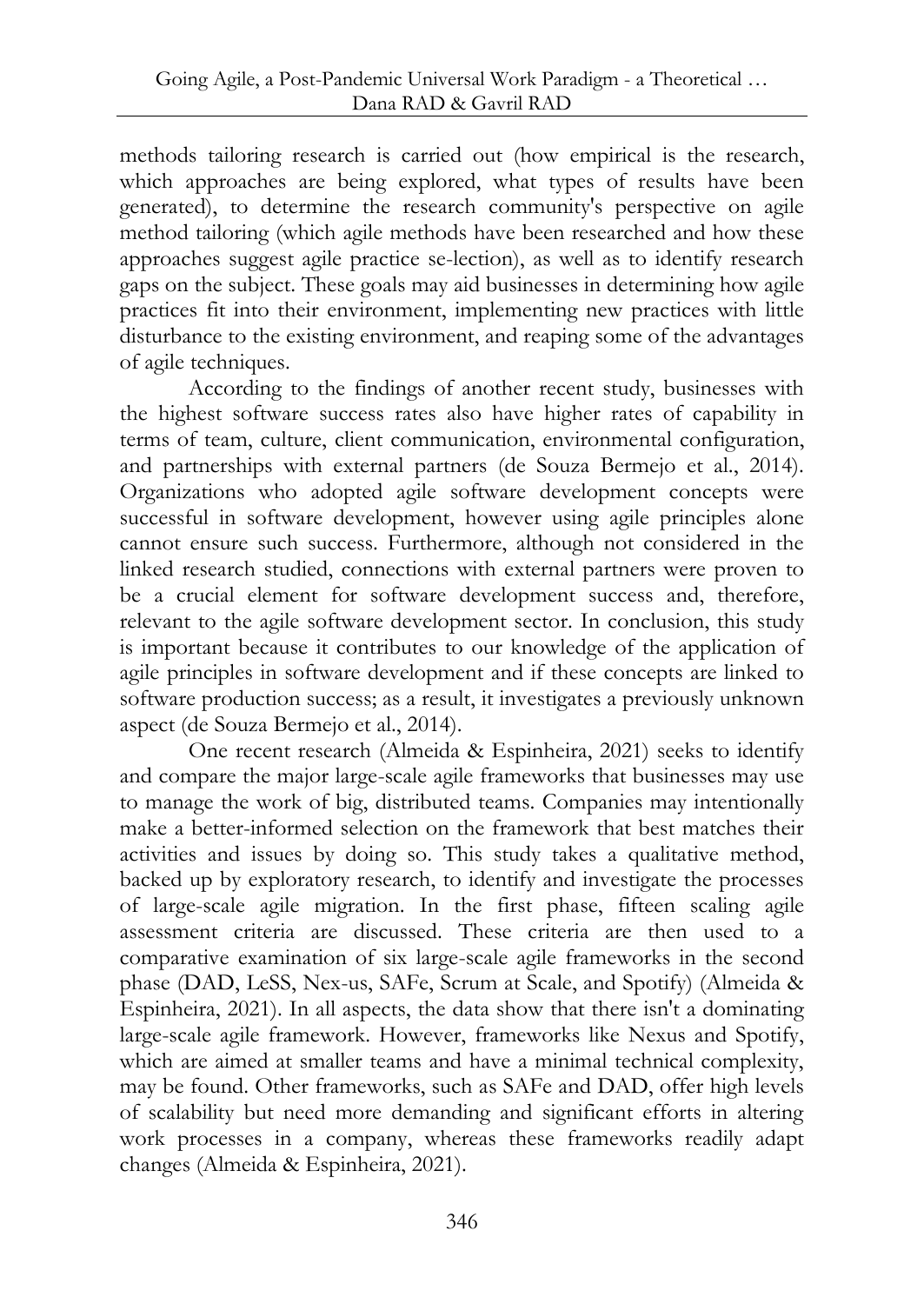| Postmodern | December, 2021     |
|------------|--------------------|
| Openings   | Volume 12, Issue 4 |

Authors performed a large-scale empirical research study to identify many elements of Agile transformation in another attempt to present additional proof for Agile methodology. The broad framework of the Agile transformation process was discovered using a Grounded Theory research (Gandomani et al., 2015). The primary goal of this article is to demonstrate the most significant principles to consider while using Agile methods. This research revealed that Agile transformation entails a wide range of ideas, actions, and processes, including transformation requirements, facilitators, framework, assessment, and coaching. Before beginning the Agile transformation process, software firms and organizations should be familiar with these principles (Gandomani et al., 2015).

A hazardous or experimental project with unclear/undefined project objectives is the best option for adopting an agile strategy, since agile allows us to deal with estimated risks during development, with the goal of reducing hazards (Krishnamachariar & Gupta, 2018). The value of any implementation is achieved only if it provides ad-vantages to the business and users, which can be ensured through effective implementation auditing by understanding the implications of the agile approach and deter-mining the appropriate audit methodologies and processes. For auditing conventional SDLC waterfall processes, many businesses already have wellestablished audit departments and sophisticated IT audit procedures. However, auditing software devel-opment using an agile methodology necessitates a new mindset and audit methodologies that complement the agile strategy's proactive character. One recent article at-tempted to provide a risk-based audit strategy for agile software development, as well as how risk identification and assessment can be combined with software development stages and how agile methodologies can be effectively used as audit tools (Krishnamachariar & Gupta, 2018).

Agile information systems, which are described as information systems created utilizing agile methodologies, are characterized by rapid upgrades and the delivery of a limited number of new features on a regular basis. Existing agile IS research has mostly focused on the developer's perspective, with little attention paid to end users' reactions to these agile IS. The authors investigated not just users' intentions to continue using agile IS, but also their intentions to utilize new features as they are introduced, which is a proxy for agile IS's eventual success. Information from 477 agile IS users revealed that users' degree of comfort with frequent changes, the enabling conditions offered, and users' habits are predictors of both types of intents, with users' level of comfort with constant changes being the most powerful predictor (Hong et al., 2011). Users' intentions to continue using agile IS are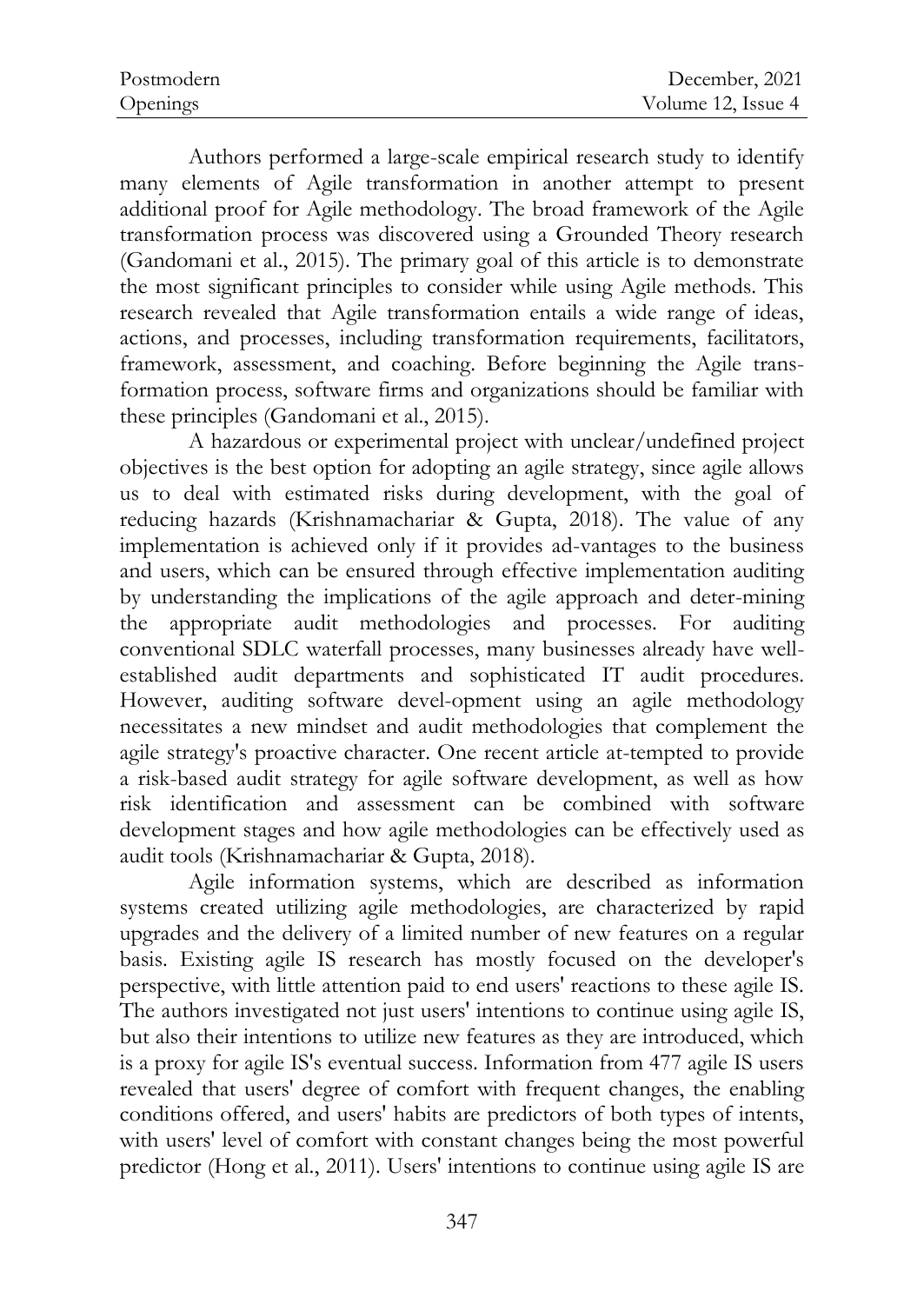also influenced by their happiness with the perceived utility of the system. Finally, people that are creative are more likely to take advantage of future releases of new features. The work of Hong and colleagues (2011) fills a vacuum in the software engineering literature and adds a technology acceptance model unique to agile IS, which are increasingly becoming a foundation of organizations' IT portfolios in a rapidly changing business context.

## **4. Agile maturity**

Worley and Lawler have proposed the most complete assessment of agile culture (2010). A survey and interview evaluation procedure was created based on the built to change agility concept. The survey is the product of a development process that included a pilot survey that was completed by over 20 organizations. To date, around 15 organizations have been tested using a revised and final survey, and all scale reliabilities meet or surpass established criteria (Worley & Lawler, 2010). The poll collects information on 14 different aspects of agility. The robust strategy feature is measured using scales of shared purpose, flexible strategic intent, and strong future emphasis. Scales that assess structural flexibility, resource flexibility, development orientation, information transparency, shared power, and flexible incentive systems make up the adaptable design characteristic. A scale is used to assess shared leadership and change-friendly identity (Worley & Lawler, 2010). The process of producing value is measured using change capability, learning capability, and innovation capability scales. Similar topics may be seen in the interview protocols. They look at how the company manages numerous transitions, builds leadership capability, and explains its long-term transformation and performance patterns (Worley & Lawler, 2010).

Tuncel and associates (2021) suggested a context-sensitive agile maturity model as one of the most recent additions to agile maturity categorization. Many businesses, at all organizational levels, are progressively adopting agile software development methodologies. Whether referred to as agile adoption, agile transition, agile transfor-mation, digital transformation, or new methods of working, the success of this change process is mostly unknown (Tuncel et al., 2021). This is due to the fact that success may be measured in a variety of ways. We created a model of principles with related practice clusters based on current agile assessment models to serve as the foundation for a new agile assessment model capable of assessing agile companies at various scales. We verified our first findings in an expert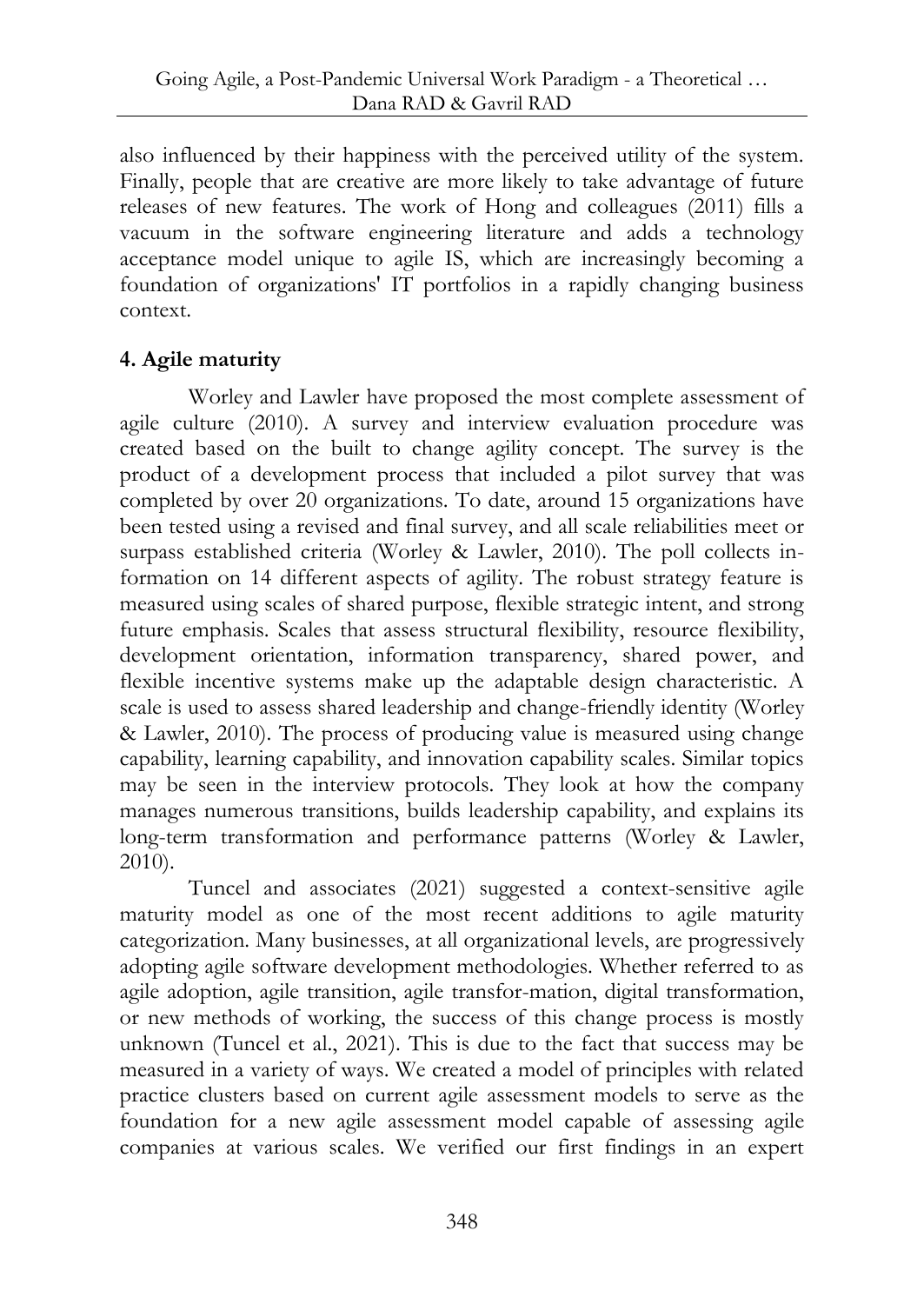| Postmodern | December, 2021     |
|------------|--------------------|
| Openings   | Volume 12, Issue 4 |

interview research to identify improvement areas and verify the at-hand model's applicability, coherence, and relevance, with the ultimate objective of establishing a lightweight, context-sensitive agile maturity model. The findings of the interview research demonstrate that both the structure and substance of our evaluation model meet the expectations of the experts (Tuncel et al., 2021).

The relevance of organizational agility in a competitive context is now generally acknowledged and accepted, according to the evaluation of agile maturity. Despite this knowledge, there are few tools and methodologies available to assist a company in measuring and enhancing its organizational agility. As a result, this research offers the Organizational Agility Maturity Model (Wendler, 2014) as an easy-to-use yet effective evaluation tool for software and IT service businesses. Both scientific rigor and practical realism were achieved using a design science research strategy that included a complete literature study and an empirical inquiry using factor analysis. A cluster analysis identifies patterns of organizational agility that meet the maturity model, demonstrating the applicability even further. The Organizational Agility Maturity Model adds to the field's knowledge by offering a theoretically and empirically sup-ported framework of organizational agility that aids in the development of a shared understanding of the term (Wendler, 2014).

Despite the fact that agile software development techniques have achieved wide-spread adoption in practice, there are still issues about scalability and integration of agile approaches in traditional system development companies. When there is a need to expand agile techniques, the complexity of implementing them grows. SAFe (Scaled Agile Framework) has evolved as a solution to some of these issues (Stojanov et al., 2015). Despite a few positive results from SAFe adoption, case studies reveal a few of difficulties. There is currently no well-structured, progressive strategy to introducing and developing SAFe (Stojanov et al., 2015). Organiza-tions require a standard approach for analyzing current status and progress, as well as creating a roadmap for the effort, before and throughout SAFe implementation. The authors created a maturity model for implementing agile and SAFe methods to meet this demand. Using an existing agile maturity model as a foundation, we added be-haviors that are critical to scaling agile practices for SAFe. A Delphi study is used to build and enhance the model. Following that, a case study was done at a big organization, where the model was used to measure the organization's maturity level in implementing SAFe (Stojanov et al., 2015).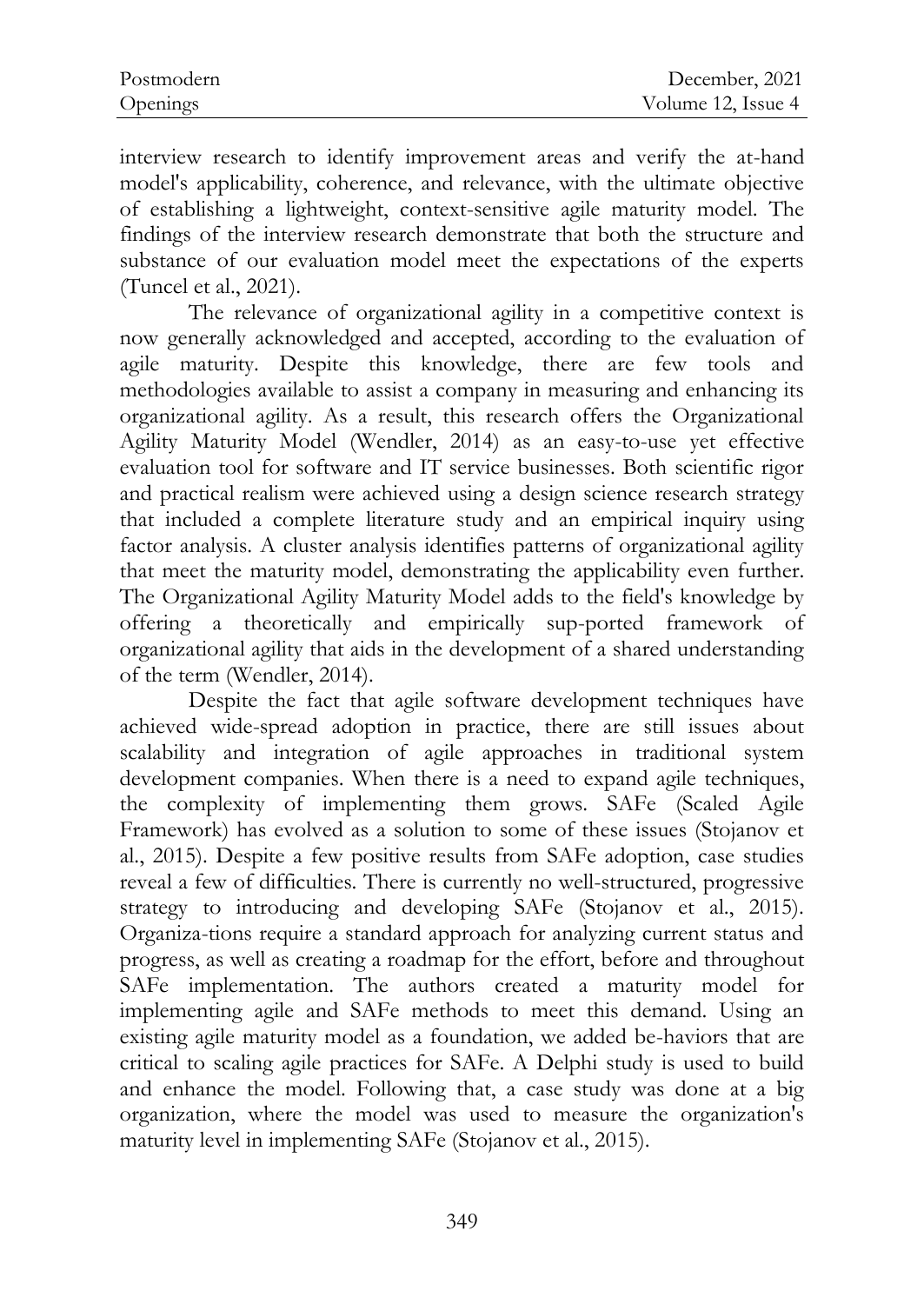A rising number of software companies are adopting agile techniques. Agile maturity assessment is a way of assessing the degree of adoption and developing a plan of action to improve agility maturity (Yürüm et al., 2018). Many agile maturity assessment questionnaires are available to measure a team's or organization's agility, and many of them don't require any coaching. The utility of these questionnaires, on the other hand, has not been well examined. The purpose of this study is to determine which agile maturity self-assessment questionnaires are available, as well as to examine their strengths and weaknesses in terms of agile maturity assessment. An indepth case study was conducted to evaluate the suitability of 22 available agile maturity self-assessment surveys based on 7 characteristics: comprehensiveness, fitness for purpose, discriminativeness, objectivity, conciseness, generalizability, and suitability for multiple assessments. The findings of the study reveal that while they do not entirely meet all of the required qualities, they are nonetheless useful (Yürüm et al., 2018).

The research seeks to build a realistic model to measure the degree of maturity of teams producing physical goods in an agile way, as existing maturity assessment models do not adequately reflect the intrinsic restrictions of physicality. The maturity model given (Schmidt & Paetzold, 2017) assesses (1) the team's ability to operate in an agile way, (2) its willingness to do so,  $(3)$  the amount to which it should/must/may do so,  $(4)$ the extent to which it requires agility, and (5) the extent to which the context permits agility. The model assesses the maturity on each dimension and synthesizes the results to the overall agility index using 140 criteria that experienced practitioners and researchers in the field of agile development of physical products find decisive in determining the degree of maturity in agile development. As a result, fuzzy set theory takes into account the inaccuracies of subjective judgments, improving the accuracy and reliability of derived judgements (Schmidt & Paetzold, 2017).

## **5. Agile culture effect on management style**

Lee's (2015) study looked at the human resources (HR) practices of ten agile businesses to see what HR professionals are doing to improve the organization's agility. According to the findings, HR executive leadership is dedicated, visionary, and focused. They are united by a common goal, and the client is at the forefront of their minds. HR teams are creative in their interventions and solutions, and they are conscious of the importance of slowing down to address the core causes of the organization's problems. HR practitioners in agile firms were found to have excellent consulting abilities,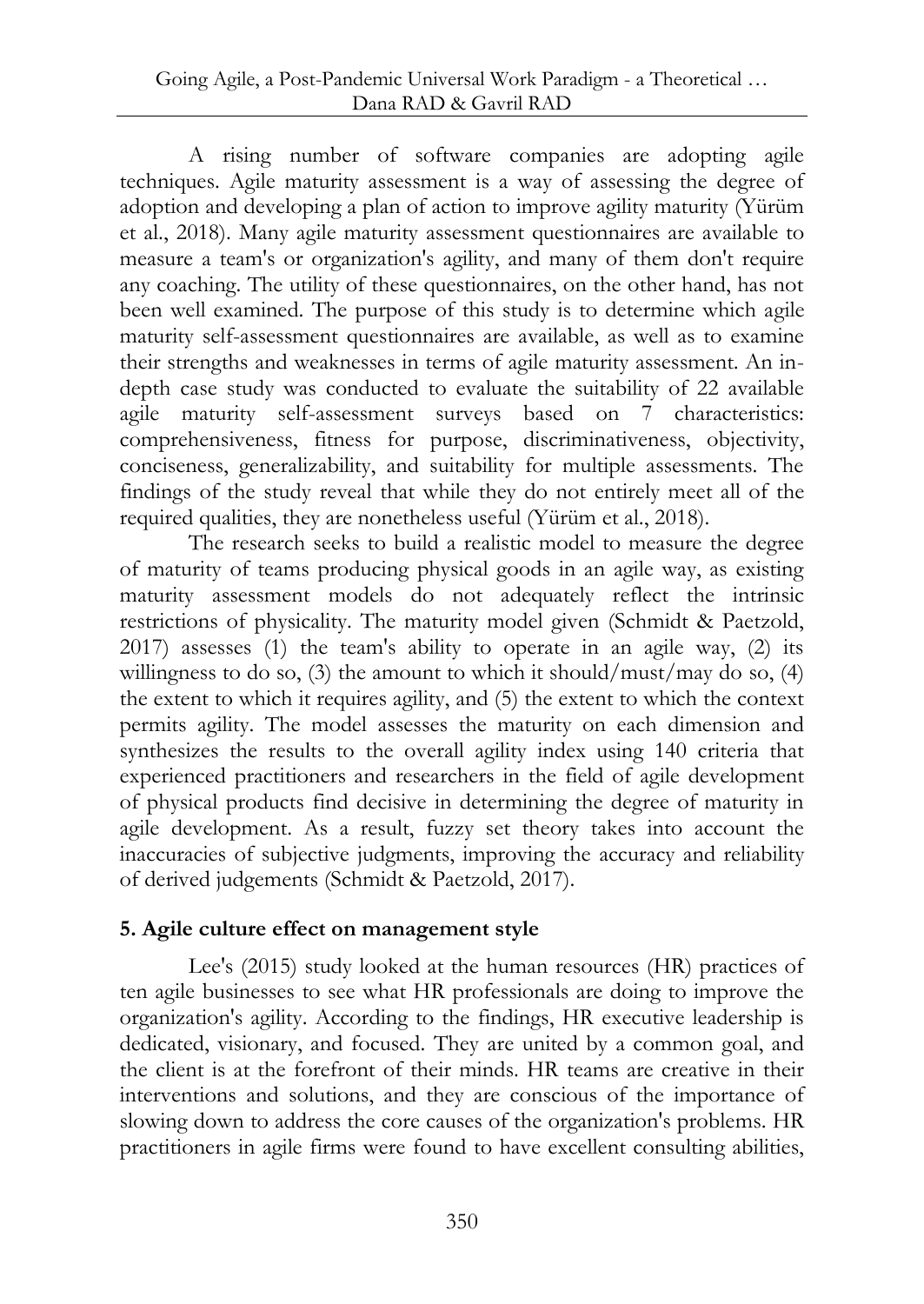| Postmodern | December, 2021     |
|------------|--------------------|
| Openings   | Volume 12, Issue 4 |

change management skills, and a desire to generate business value through HR activities, according to the study's findings. HR can assist by enhancing organizational skills and connecting HR outcomes to business objectives. HR practitioners grasp the role of change agent, integrate HR practices to company strategy, harness the potential of technology in HR, and develop HR and organizational competence (Lee, 2015).

Authors (Muhammad et al., 2021) aim to explain the effect of agile management practices on project performance directly as well as while being mediated by project complexity in one of the most recent endeavors to bring evidence on the impact of agile management on project perfor-mance. The abovementioned mediatory connection is also assessed in terms of the moderating influence of leadership qualities. This study evaluates the direct impact of agile management on project performance while taking into account all of its aspects, investigating the mediating factor of project performance, and assessing the moderating role of leadership competencies (Muhammad et al., 2021).

Organizations all around the world face problems as a result of an agile transformation process (Ruyle et al., 2021). The research on agile success factors is inconclusive, and suggestions to aid in the transformation process in the context of the company are required. The aim of this research is to conduct a survey of practi-tioners to determine how difficult it is to apply success criteria in companies in order to foster a fruitful environment for agile transformation (Campanelli et al., 2017). The findings indicate a substantial link between all practitioners' and expert practitioners' implementation difficulty rankings for success criteria. The measurement model and changes in project managers' mindsets, according to experts, are the most difficult success components to implement, whereas incentives and motivation to embrace agile techniques and management buy-in are the easiest. This study's contri-bution is a ranking that businesses may use as a guide for their agile transformation efforts (Campanelli et al., 2017).

The rising popularity of agile system development approaches may be regarded as broadly compatible with management fashion features. However, it is unknown to what extent trends influence how individual businesses embrace and implement agile. The goal of this study, which is based on five case studies, is to apply principles from management fashion theory to better understand how businesses consciously manage their resources (Cram & Newell, 2016). The authors identified three fashion trends throughout agile adoptions: Crusaders, who adopt agile in its purest form; Tailors, who combine agile and conventional techniques to meet their unique circumstances; and Dabblers, who use a few ceremonial agile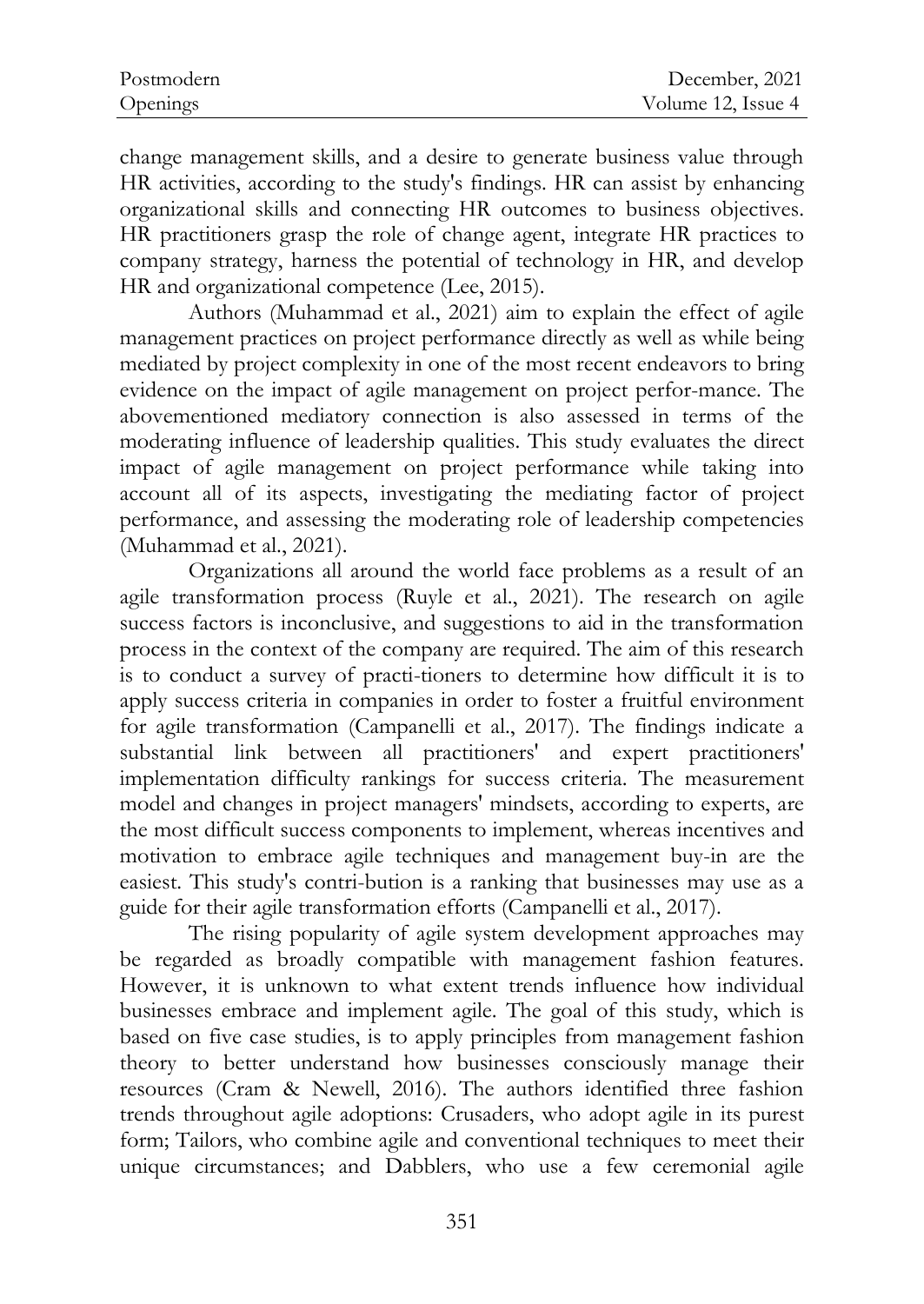activities alongside a traditional approach (Cram & Newell, 2016). The findings of this study can help managers see the relation-ship between fashion and agile development, highlighting the unique potential to improve mindfulness while avoiding the traps of mindlessness. This study adds to previous theories on mindful innovation and management styles by providing insights into the fashion-centric drivers of agile adoption (Cram & Newell, 2016).

The benefit of Agile Coaching for organizations implementing agile methodologies is examined in O'Connor & Duchonova's (2014) study to aid firms adopting agile techniques in deciding whether or not to use an Agile Coach by analyzing the value they may offer to organizations implementing agile techniques (O'Connor & Duchonova, 2014). According to the statistics gathered, Agile Coaches may provide various benefits to businesses that well outweigh the financial costs of hiring one. As a result, we believe that hiring an Agile Coach for agile adoption has financial benefit, as evidenced by the change's faster return on investment (ROI).

|                                             | Traditional<br>development                                                                                      | Agile development                                                                                                                                                              |
|---------------------------------------------|-----------------------------------------------------------------------------------------------------------------|--------------------------------------------------------------------------------------------------------------------------------------------------------------------------------|
| Fundamental<br>assumption                   | Systems are fully<br>specifiable, predictable,<br>and are built through<br>meticulous and extensive<br>planning | High-quality adaptive software<br>is developed by small teams<br>using the principles of<br>continuous design improvement<br>and testing based on rapid<br>feedback and Change |
| Management style                            | Command and control                                                                                             | Leadership and collaboration                                                                                                                                                   |
| Knowledge<br>management                     | Explicit                                                                                                        | Tacit                                                                                                                                                                          |
| Communication                               | Formal                                                                                                          | Informal                                                                                                                                                                       |
| Development<br>model                        | Life-cycle model                                                                                                | The evolutionary-delivery<br>model                                                                                                                                             |
| Desired<br>organizational<br>form/structure | Mechanistic (bureaucratic<br>with high formalization),<br>aimed at large                                        | Organic (flexible and<br>participative encouraging<br>cooperative social action),                                                                                              |

**Table 1.** Main differences between traditional development and Agile development after (Dybå & Dingsøyr, 2008).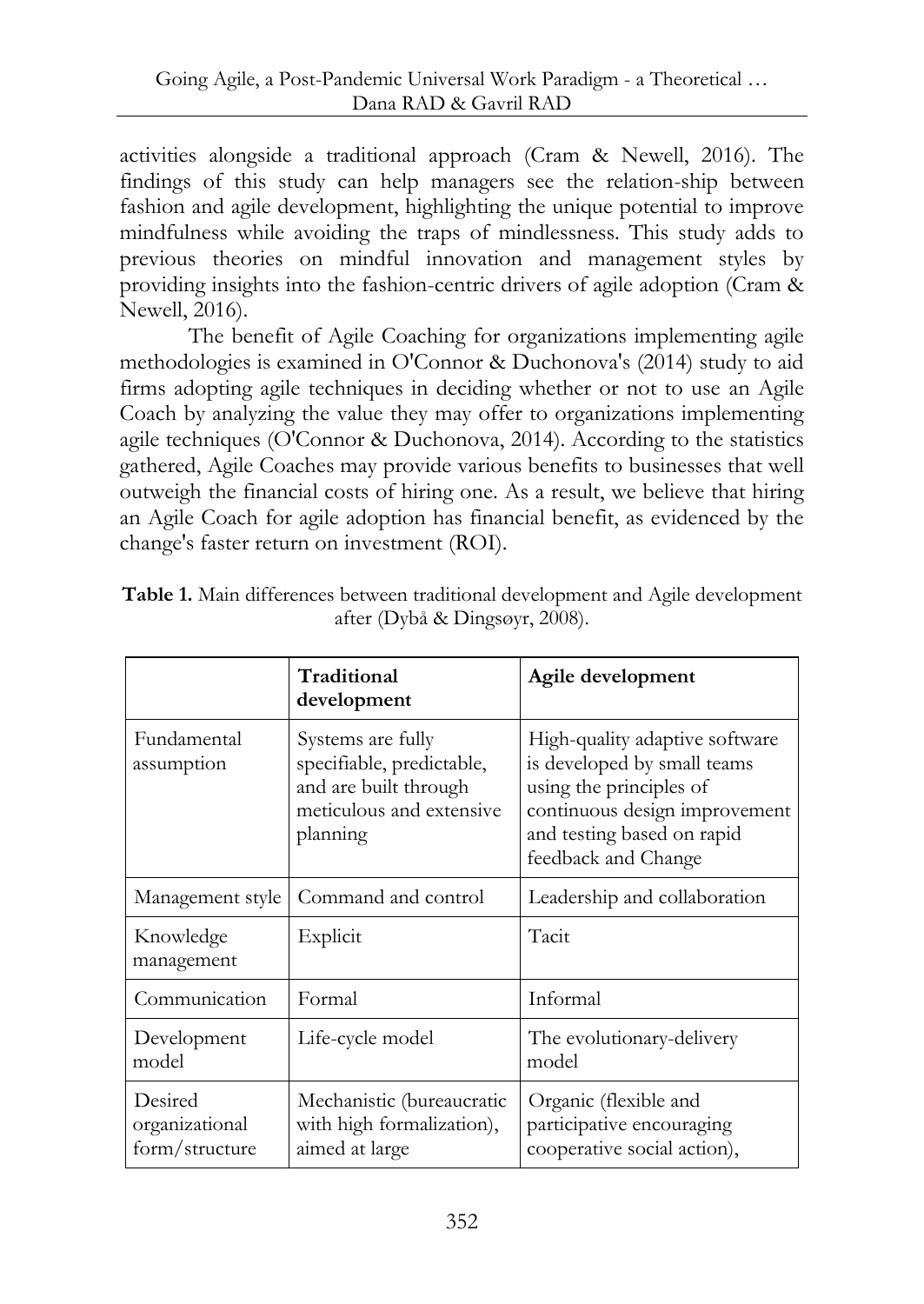|                 | Traditional<br>development                                   | Agile development                                                                  |
|-----------------|--------------------------------------------------------------|------------------------------------------------------------------------------------|
|                 | organizations                                                | aimed at small and medium<br>sized Organizations                                   |
| Quality control | Heavy planning and strict<br>control. Late, heavy<br>testing | Continuous control of<br>requirements, design and<br>solutions. Continuous testing |

For project planning, a combination of conventional and Agile approaches is typically acceptable. Even with Agile projects, some criteria, such as project size, safety standards, and known future requirements, necessitate forward planning, whereas turbulent, high-change situations necessitate less advance planning and more usage of Agile methodologies. Too much or too comprehensive preparation may lead to wasted time and effort, as well as a lot of plan rework, whereas not enough initial planning can lead to project failure. Serrador and Turner (2015) discovered an inverted U connection between planning and project success in 1386 initiatives, in terms of the effort (time) required to plan fully. That is, they discovered that putting in too much work and time preparing may be just as detrimental to project performance as putting in too little.

While bigger companies have the means to undertake such a shift, small and medium-sized firms (SMEs) typically cannot, and so require other ways to enhance their agility and remain competitive in the global market. Authors (Zuzek et al., 2020) present a case study of a Slovenian mediumsized manufacturing company that implemented only certain APM practices separately, rather than as part of a structured APM methodology, and still achieved significant benefits: improved communication, faster detection of discrepancies, more effective problem-solving, and greater flexibility. The findings also indicate that APM practices, even when applied independently, have a positive influence on project performance in terms of both efficiency and stakeholder satisfaction, and may therefore aid in the establishment of a more eco-nomically, socially, and ecologically sustainable workplace.

Organizations nowadays are almost like "living creatures," in need of some stability while yet being able to function dynamically, since new trends have transformed and continue to alter the way they operate and behave. The leader is an enabler in an agile company, which is distinguished by less bureaucracy than previously and a de-sire to respond quickly and flexibly. The picture below illustrates the notion that organizations are living creatures.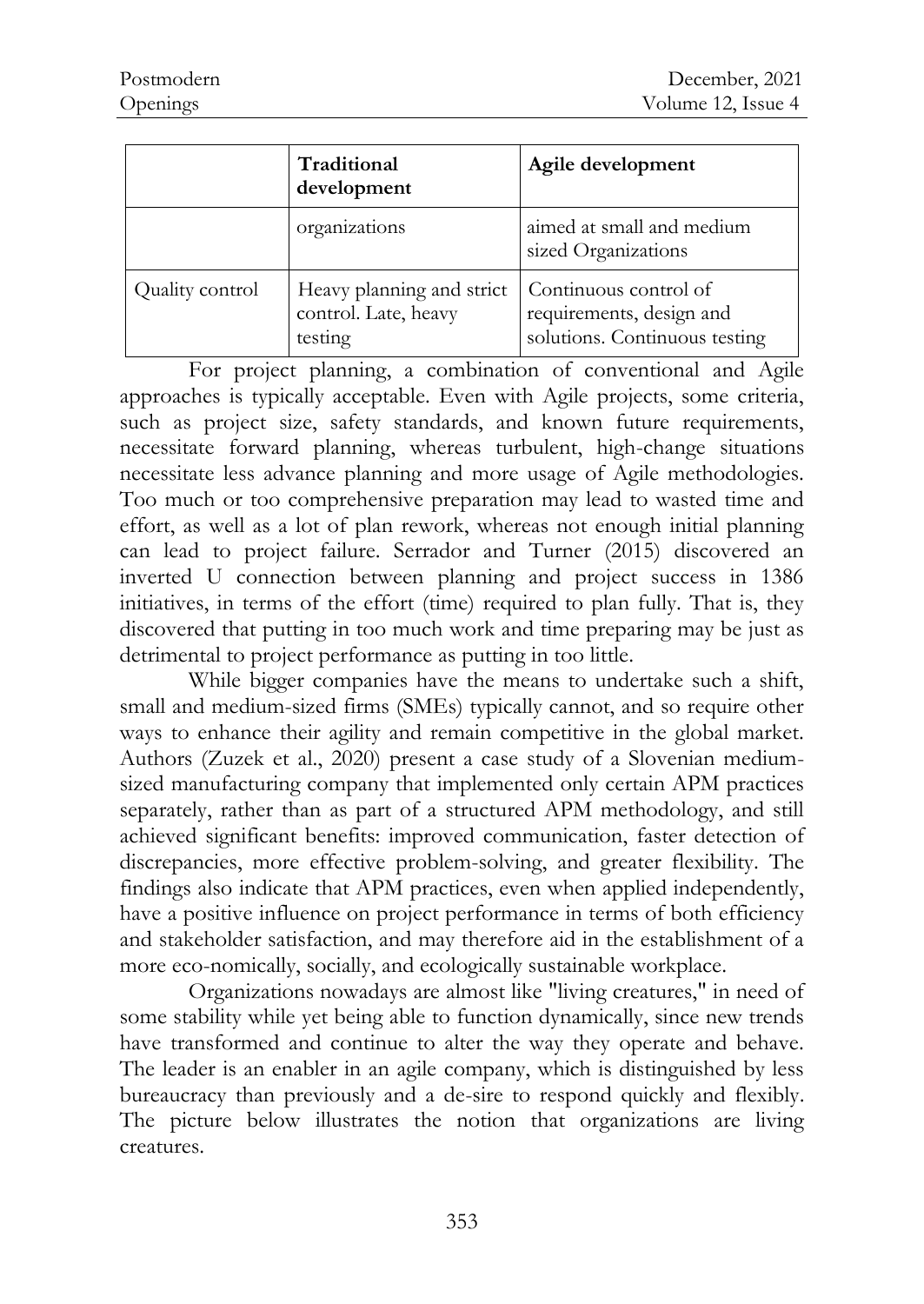

**Figure 1.** Agile organization as a living organism (Hancock et al., 2018)

Rapid technological developments have changed the way businesses operate, striving to create viable solutions in an environment defined by a significant level of unpredictability. Many businesses have died as a consequence of their failure to respond quickly enough to changing requirements, while others have thrived as a result of their inventions, focus, and strategy, all of which promote continuous development. An organization's ability to adapt to a changing environment is required to remain competitive in times of severe unpredictability. Managing change has several problems; it needs both short- and long-term planning, and the objectives, particularly in an agile setting, may entail a significant degree of inconsistency. This is due to the fact that forecasting the future has grown increasingly difficult, but predictions are important for establishing a sense of direction. Scrum, for example, wants to develop iteratively in short cycles, emphasizing the importance of being quick and inventive, which occasionally allows for last-minute decision-making. Long-term goals and broad standards are set in place in Scrum projects, especially when dealing with complicated challenges in large businesses, to steer the teams toward a cohesive vision. Agile isn't as chaotic as it's often made out to be. Given that Agile places a premium on technical quality, this necessitates a high degree of accuracy and risk management.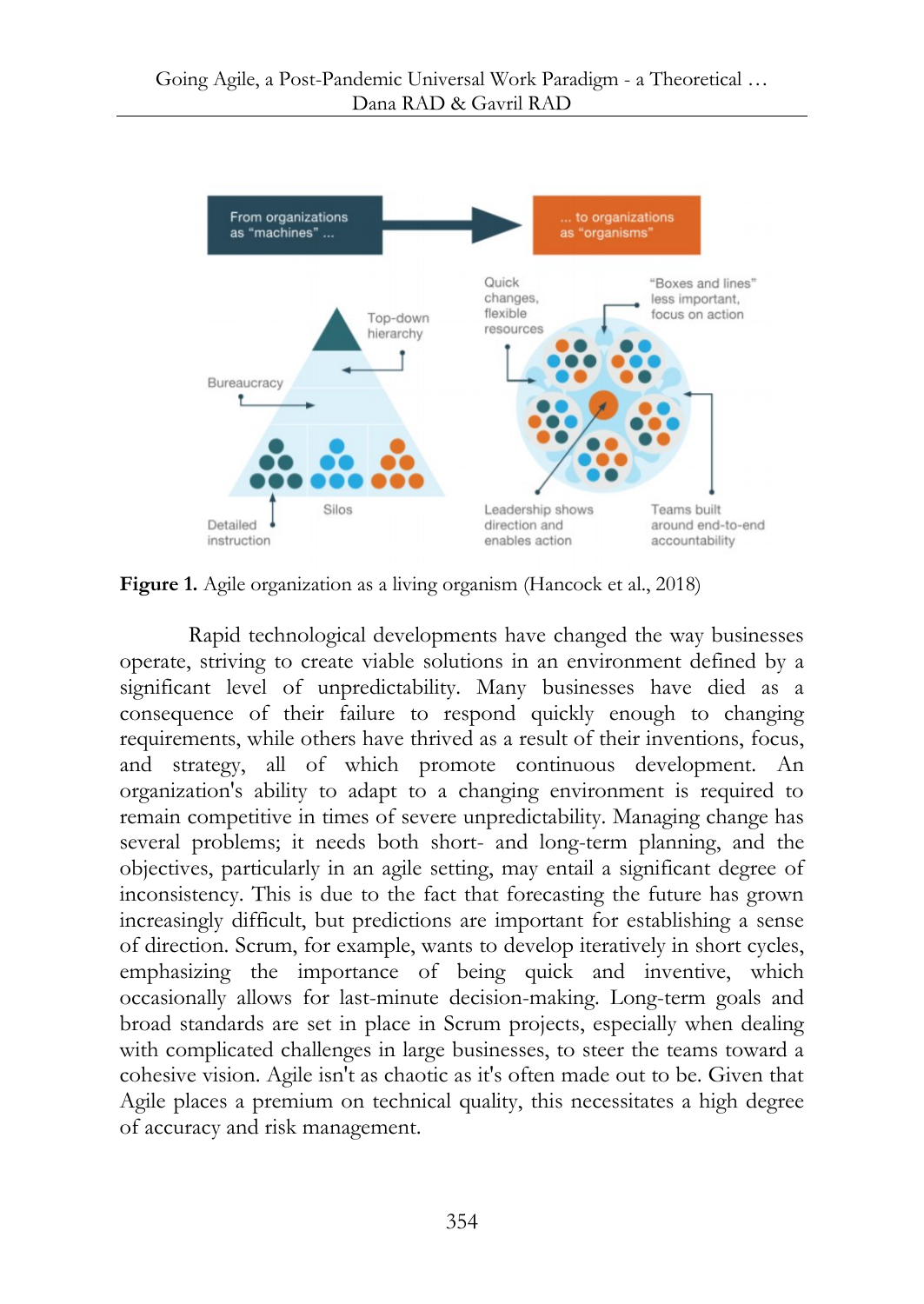| Postmodern | December, 2021     |
|------------|--------------------|
| Openings   | Volume 12, Issue 4 |

In terms of change, consider the team and its leader sailing in a boat with constantly changing weather conditions. Even though the team or the leader can't control the weather, a boat usually has someone in charge, even if it's in the middle of a storm or another unforeseen occurrence. It might be stated that when the person in charge of steering the boat becomes very focused and engaged in the work, needing to make judgments on how to approach a difficult circumstance, this is when they become particularly focused and invested in the job. The features of change management are described in this way. The more uncertainty there is in the actual world in terms of technical advances and trends, market changes, or rising demand, and risky investments, the more influx it creates for change management. Culture is always a part of change. It's difficult to govern since culture is complicated in and of itself. Returning to the four key components of culture model: flexibility, mission, engagement, and consistency, a company would benefit from considering how it is dealing with these challenges. A mission is usually long-term in nature, establishing the path in which the organization will travel.

Adaptability can refer to a range of aspects that have to do with the environment in which businesses function. Commitment and responsibility, which have previously been explored, are examples of involvement. Despite pursuing high adaptability and being on the lookout for unexpected changes, it has been proven that agile companies require a level of stability. Studying the factors of how flexible the company is in respect to the changing environment is important for agile executives. This involves following a meaningful long-term mission that is led by vision and represented in the organization's goals and objectives. It's also worth examining how engaged and capable the workforce is, as well as if the systems and processes complement the company's culture. Agile will assist businesses to be more aware of these challenges by encouraging frequent reflection on them, as this is how they may accomplish continuous improvement. In the practice and sharing of awareness, agile leaders play an essential and demanding role.

#### **6. Agile culture effect on teams**

Agile techniques are popular among Agile teams and businesses. Adopting Agile techniques, on the other hand, necessitates a significant shift in organizational structure and team management. Managers in Agile teams do, in fact, have different roles and duties. This may have an impact on the entire software development process. One research looked into the roles and responsibilities of Agile managers in Agile teams and organizations (Sarpiri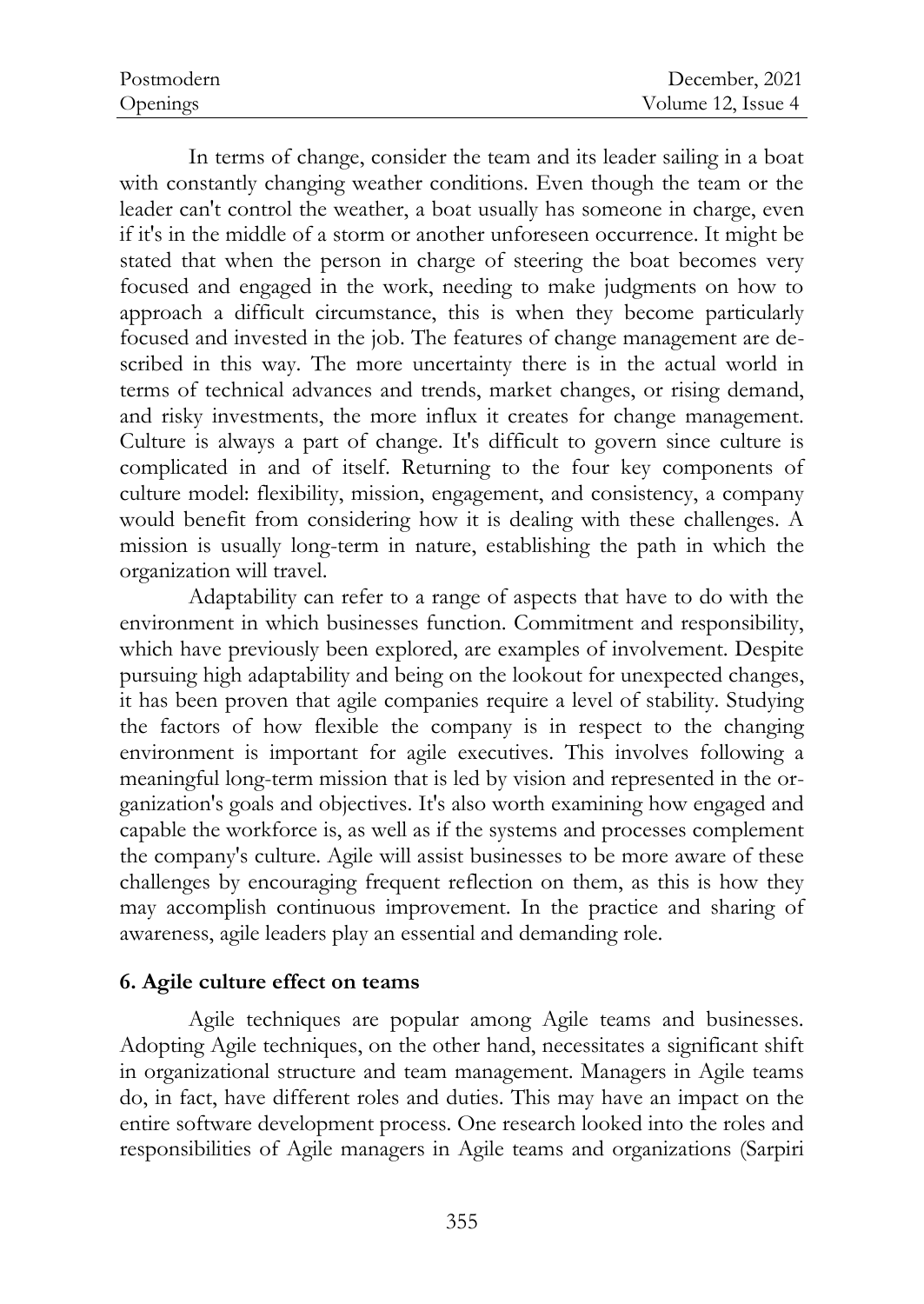& Gandomani, 2017). Agile managers are in charge of fostering agility, removing obstacles that imperil teams, creating Agile teams, budget control, and ensuring return on investment, among several other aspects, according to the research. Being an Agile manager, on the other hand, is challenging since new duties and responsibilities are difficult to adjust to. Indeed, most managers are unable to accept low-authority management jobs, which are common in Agile techniques (Sarpiri & Gandomani, 2017).

Humans have been forming and working in groups for as long as they have been, and our capacity to create and operate in groups is critical to our survival and growth. Some people, on the other hand, detest working in groups since it may be inconvenient and lead to conflict, bruised feelings, and inefficiency (Gren et al., 2017). Organizations like to arrange work in groups because when a group works effectively, it performs exceptionally well in comparison to other work approaches (Wheelan, 2005). One of the most often stated reasons for software project failure has been the conventional approach to software development, in which projects were typically believed to be "plan-driven" (Petersen & Wohlin, 2010). These approaches were developed to coordinate massive inter-operating components and come from systems engineering and other fields. However, because software does not work in the same way as hardware, new standards were developed. Because these new standards are focused on human connection in order to offer consumer value quicker, they in-corporate many facets of psychology.

Some elements of the modern workplace may pose issues when switching to an agile technique, which emphasizes collaboration and a selforganizing team. When members of a group are unable to physically attend meetings, human connection is more difficult to develop, and communication, culture, trust, and knowledge man-agement difficulties occur (Jalali & Wohlin, 2010). Organizational psychology concerns have received increased attention in software engineering as a result of the agile management methodology (Balijepally et al., 2006; Lenberg et al., 2015). This study tries to describe the psychological developmental elements of establishing agile teams, which may aid in understanding why certain agile transitions succeed while others fail.

There have been numerous models of how groups act in psychology over the years. There appears to be a consistent pattern to what occurs to all human groups, regardless of their industry or location in the globe (Wheelan & Kesselring, 2005). How-ever, because the idea has been proven to be accurate in most other domains, we see no reason why such a key notion of human behavior should not be present in the software engineering area.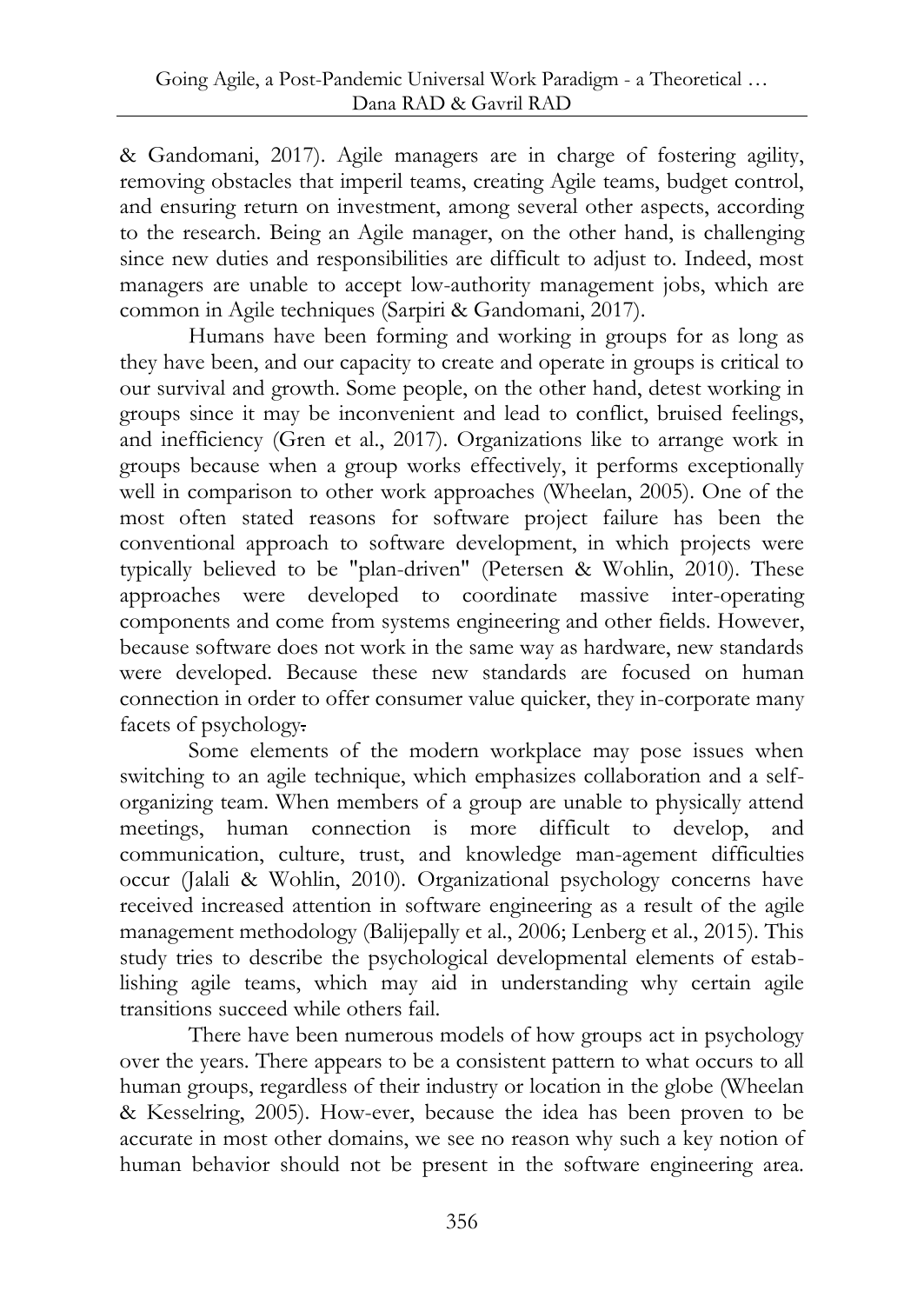| Postmodern | December, 2021     |
|------------|--------------------|
| Openings   | Volume 12, Issue 4 |

Many scholars have classified the patterns into various stages and assigned various labels to them. According to Bion (1992), a group is always divided into two states: the labor group and the fundamental assumption group (consisting of dependency, fight-flight, and pairing stages).

The study of psychological elements of agile development is a relatively young re-search topic, and several studies on agile techniques and culture have been done (Iivari & Iivari, 2011; Tolfo & Wazlawick, 2008; Tolfo et al., 2011), personality traits (McDonald & Edwards, 2007; Seger et al., 2008; Feldt et al., 2010), and job satisfaction (Melnik & Maurer, 2006; Gren et al., 2015). However, there is just one paper on agile workgroups and group psychology that concludes that productive group norms provide superior results. Collocation is a problem that arises frequently in today's software development environment. In the same manner, all teams must deal with the problems that come with being geographically dispersed. Site visits, synchronous communication technologies, and knowledge sharing infrastructure are among the options proposed by Noll et al. (2010) for capturing and making explicit implicit information.

Because agile projects place a greater emphasis on close-knit teams than typical waterfall projects, characteristics of group maturity become even more critical. This psychological element of establishing an agile team has received little attention. The goal of a recent study was to see how establishing agile teams is linked to a social psy-chology-based group development model (Gren et al., 2017). The authors per-formed ten semistructured interviews with coaches, Scrum Masters, and agile process managers from seven different businesses, as well as a poll of 66 group members from four different companies. An agile measuring instrument and one section of the Group Development Questionnaire were included in the survey (Gren et al., 2017). The findings suggest that group developing features are important for a successful agile transition, according to the practitioners. In addition, the quantitative assessment of agility was shown to be highly associated with the assessment of group maturity. The authors believe that include these psychological factors in the definition of an agile team might assist define an agile team and enhance comprehension of agility (Gren et al., 2017).

For modern managers, coping with agile development teams necessitates the adoption of a new mindset, or psychology. While procedure is important to ensure that the team produces high-quality software that meets customer needs, it's also important to remember that the Agile Method takes a more relaxed approach to management, putting more emphasis on team members' adaptability, communication, and openness, as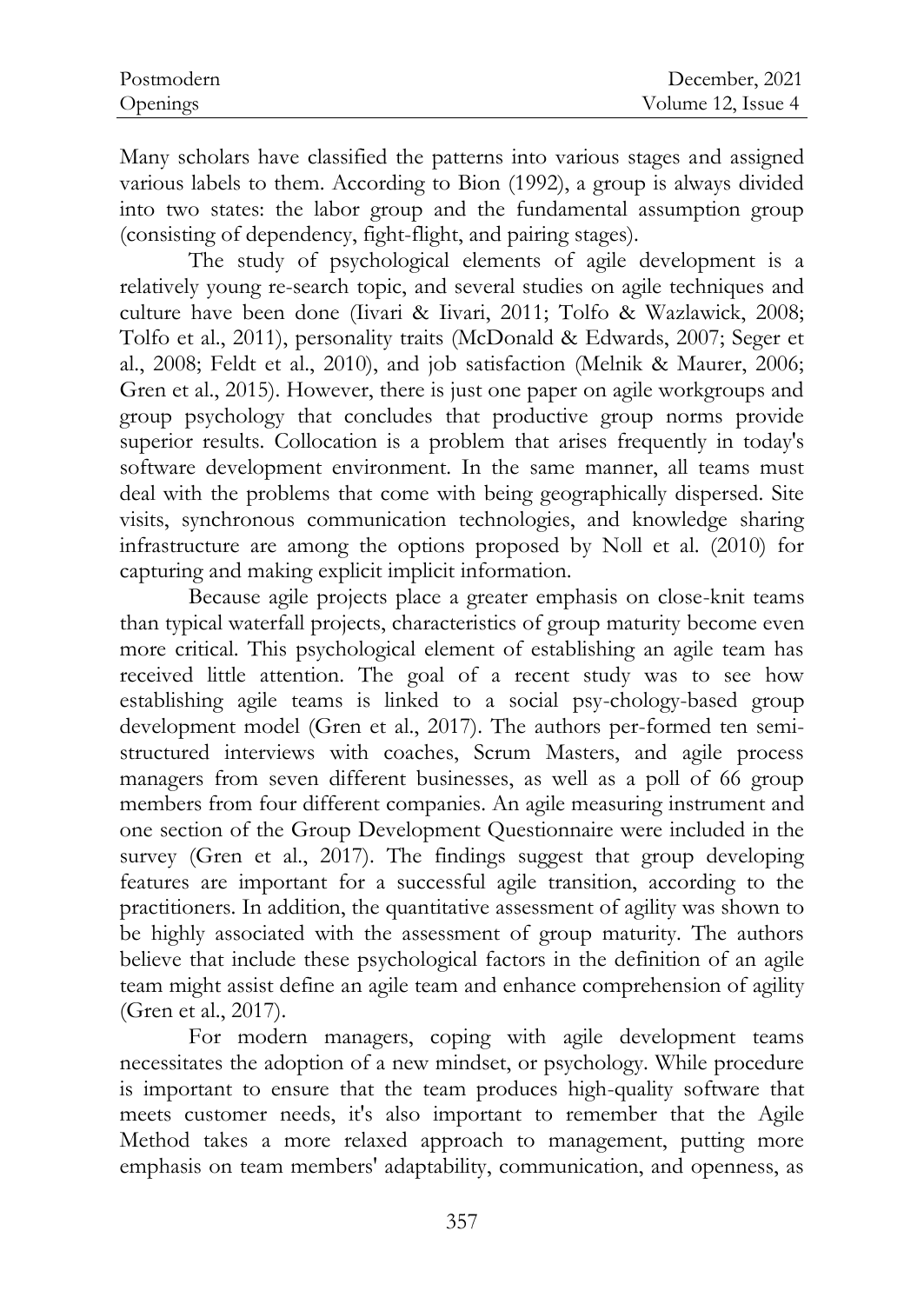well as the team's and management's (Crowder & Friess, 2015). It fosters a management climate in which managers exert less control and more cooperation. The manager's role moves to removing roadblocks, encouraging openness and communication, and monitoring the changedriven environment to ensure that the entire product meets objectives and requirements, but without exercising too much control over the agile development process's ebb and flow (Crowder & Friess, 2015). Change is no longer incorrect; rather, the inability to change is incorrect. The authors examine the new soft skills that today's managers require, as well as how they contribute to or hinder from modern agile development.

Employee turnover is one of the challenges that software companies confront, and it has a significant financial impact (Melnik & Maurer, 2006). Evidence from a variety of fields consistently supports the influence of job unhappiness on high turnover. The study looks into whether and how work happiness is linked to the development pro-cesses that are employed, as well as the factors that influence job satisfaction across a wide range of industries. The amount of expertise with agile techniques and overall work satisfaction were shown to have a modest positive association (Melnik & Maurer, 2006). Agile teams have twice as many people who are satisfied with their jobs, according to the research. The ability to influence decisions that affect individual work, the opportunity to work on interesting projects, and relationships with users have all been demonstrated to be statistically significant motivators (Melnik & Maurer, 2006).

The connections between people in groups, as well as characteristics of group maturity, have been proven to have significant influence on effectiveness. In fact, mature groups have been demonstrated to perform much better in a variety of sectors, such as finishing projects faster (Wheelan et al., 1998). If the faculty work-group is at a mature growth stage, students perform better on standardized examinations (Wheelan & Tilin, 1999; Wheelan & Kesselring, 2005), and intensive care personnel working in a mature work-group saves more lives (Wheelan et al., 2003). All of these studies have demonstrated that paying attention to group development may help the group improve its performance and, as a result, give a better percentage of project success. An agile approach to projects has been found to be more effective in the agile development domain (Serrador, Pinto, 2015), which raises the issue of whether group maturity might be one significant component of this difference in success.

Agile working is critical for organizations and workers in the digital world to satisfy the demands of consumers, service users, and ever-changing markets. This must be accomplished while also achieving effectiveness and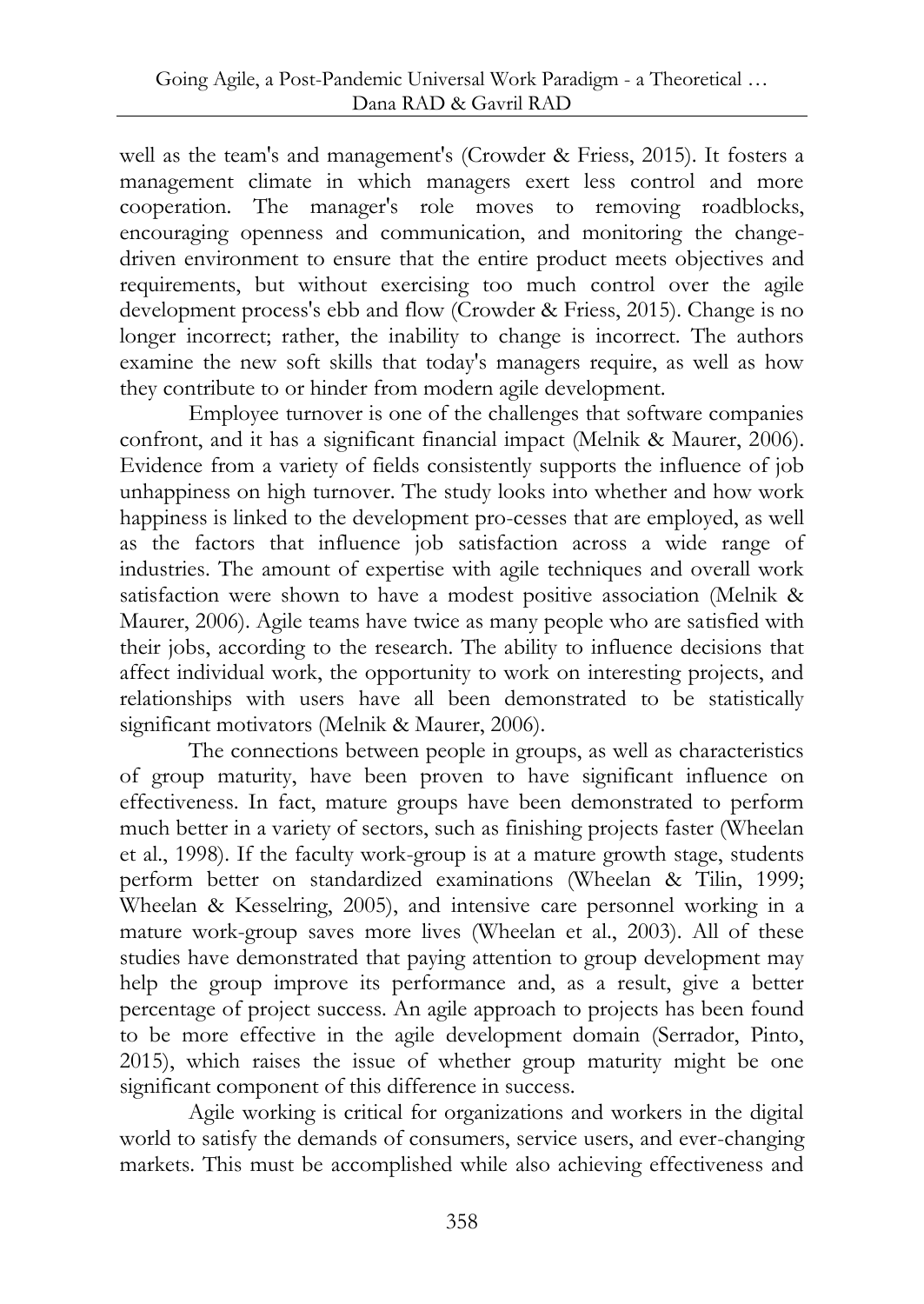well-being objectives. This book applies cutting-edge theory to explain how to optimize agile working by addressing essential topics such as personality, teamwork, and management (Grant & Russell, 2020). The writers describe the notion of agile working and deconstruct often misinterpreted phrases like remote working and telework. Before giving future insights, Grant and Russell (2020) investigate the well-being implications of agile work, such as sedentary behavior, digital distraction, and digital resistance. The book examines cur-rent practice in the context of existing and growing theory, paving the way for further advancements in the area and assisting organizations in making agile working work for them. In the disciplines of occupational and organizational psychology, human re-source management, organizational development, mental health, and well-being, Agile Working and Well-being in the Digital Age is a significant new resource for practitioners and academics.

In the field of information systems, agile development methods (ADM) have be-come a commonly used project management strategy (IS). However, as ADM's popularity grows, so does the number of those who are concerned about the human health risks associated with its usage (Luong et al., 2021). A recent study utilized a quantitative approach to determine if these human-related concerns are linked to a lack of emotional intelligence (EI). In a sample of 194 agile practitioners, EI was shown to be highly correlated with human-related issues in agile teams in terms of anxiety, motivation, mutual trust, and communication competence (Luong et al., 2021). As a result, our findings add to the growing body of knowledge among IS academics, project managers, and human resource experts about the essential role of EI in staffing and training agile managed IS projects (Luong et al., 2021).

Corporate agility is becoming increasingly important to businesses. The impacts of "doing" and "being agile" are critical to achieving positive outcomes in agile work (Eilers et al., 2020). Companies utilize Scrum to improve their agility. Based on an online poll of 129 Scrum development team members, one research investigates the interplay between doing agile (leadership, work design) and being agile (individual traits, empowerment) in connection to happiness and commitment (Eilers et al., 2020). The findings demonstrate that empowerment is influenced by work de-sign and leadership, and that the latter leads to job satisfaction and commitment. The fact that the team is oriented in a certain way has no bearing. The link between job de-sign and outcome factors is moderated by openness to novel activities (Eilers et al., 2020). The findings may be utilized in practice to improve Scrum satisfaction and commitment. They give insight into the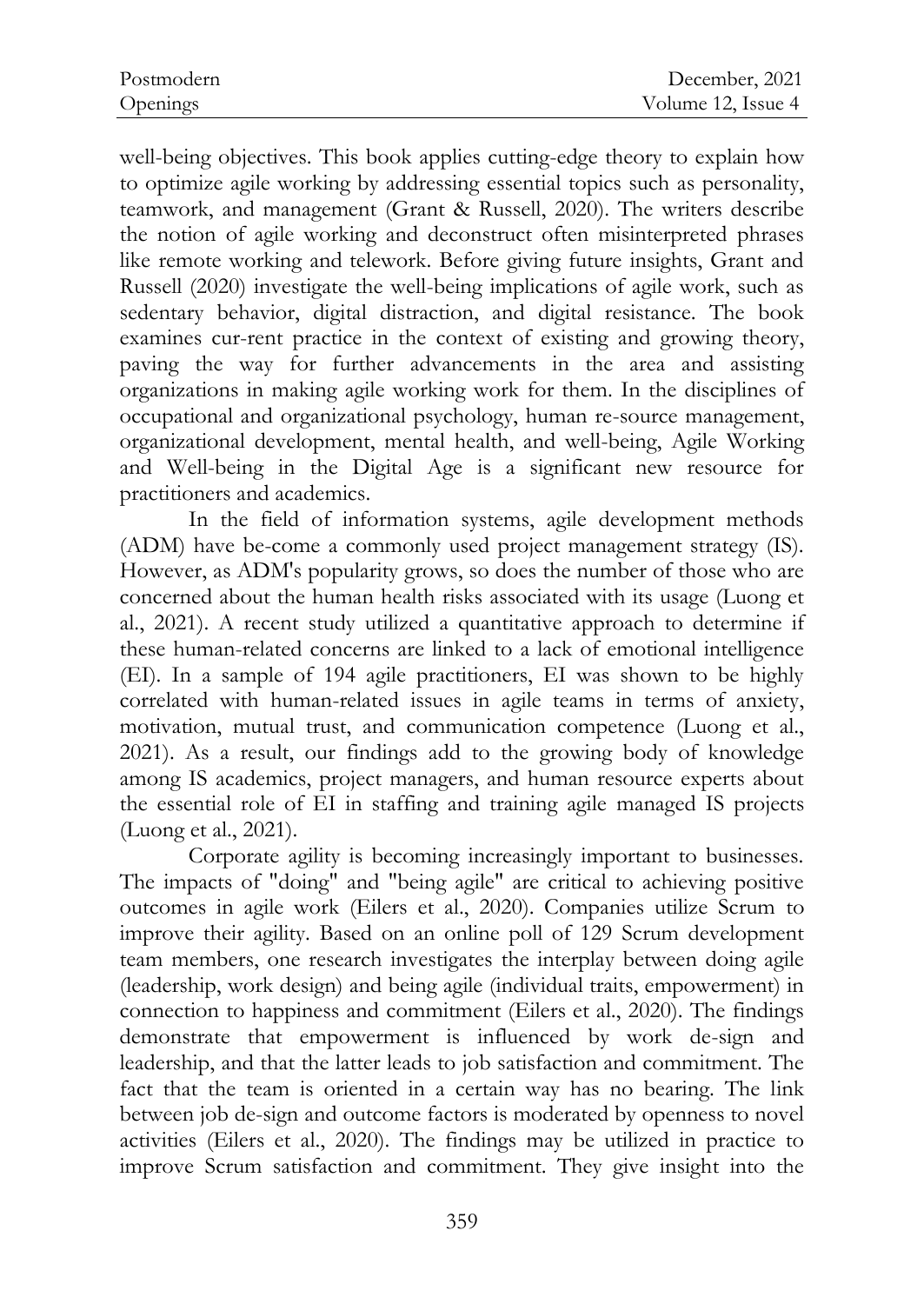Scrum impact structure and hence serve as a foundation for future study (Eilers, Simmert, Peters, 2020).

Team organizing is a popular strategy to aid cooperation in knowledge-intensive tasks like software development, and it's especially popular in agile methodologies. Researchers have developed a tool to assist businesses in moving away from com-mand-and-control management and toward collaborative self-managed teams. This tool identifies and organizes significant teamwork issues and qualities into five categories that must be addressed when improving teamwork in agile software development (Moe et al., 2009). Aspects include shared leadership, team orientation, redundancy, learning, and autonomy. A radar map showing the cooperation status is displayed on the device. The authors provide empirical examples from working with three teams using this instrument, as well as a brief description of the instrument's potential uses (Moe et al., 2009).

In agile software development teams, a tool is proposed to encourage reflection. Authors provide a questionnaire structured along 5 characteristics of agile cooperation, comparable to the Big Five Model in modern psychology, based on the qualitative model of Moe et al. (Moe et al., 2009). The authors conducted validation research of the survey instrument with 79 participants and 8 multinational Scrum teams to see how well it aligned with current research (Stettina & Heijstek, 2011). The authors find that the variables are widely agreed upon by the teams, and that the survey method is extremely successful. The tool gives a comparable measure for agile teams, as well as advice for each of the factors, helping people and businesses to better recognize per-sonal and organizational challenges (Stettina & Heijstek, 2011).

Because many of the techniques are based on cooperation, the agile approach to managing software development projects necessitates a greater reliance on well-functioning teams. The goal of the study was to see if and how team growth from a group psychological standpoint is linked to various agile team work methods (Gren et al., 2020). The findings show a strong link between group maturity levels and the two agile techniques of iterative development and retrospectives (Gren et al., 2020). The authors conclude that agile teams at various phases of group development embrace different aspects of team agility, supporting prior re-search but with additional data and by looking into real and implemented agile methods. The authors contribute to the body of data indicating an agile deployment and management of agile projects must be tailored to the agile teams' group maturity levels (Gren et al., 2020).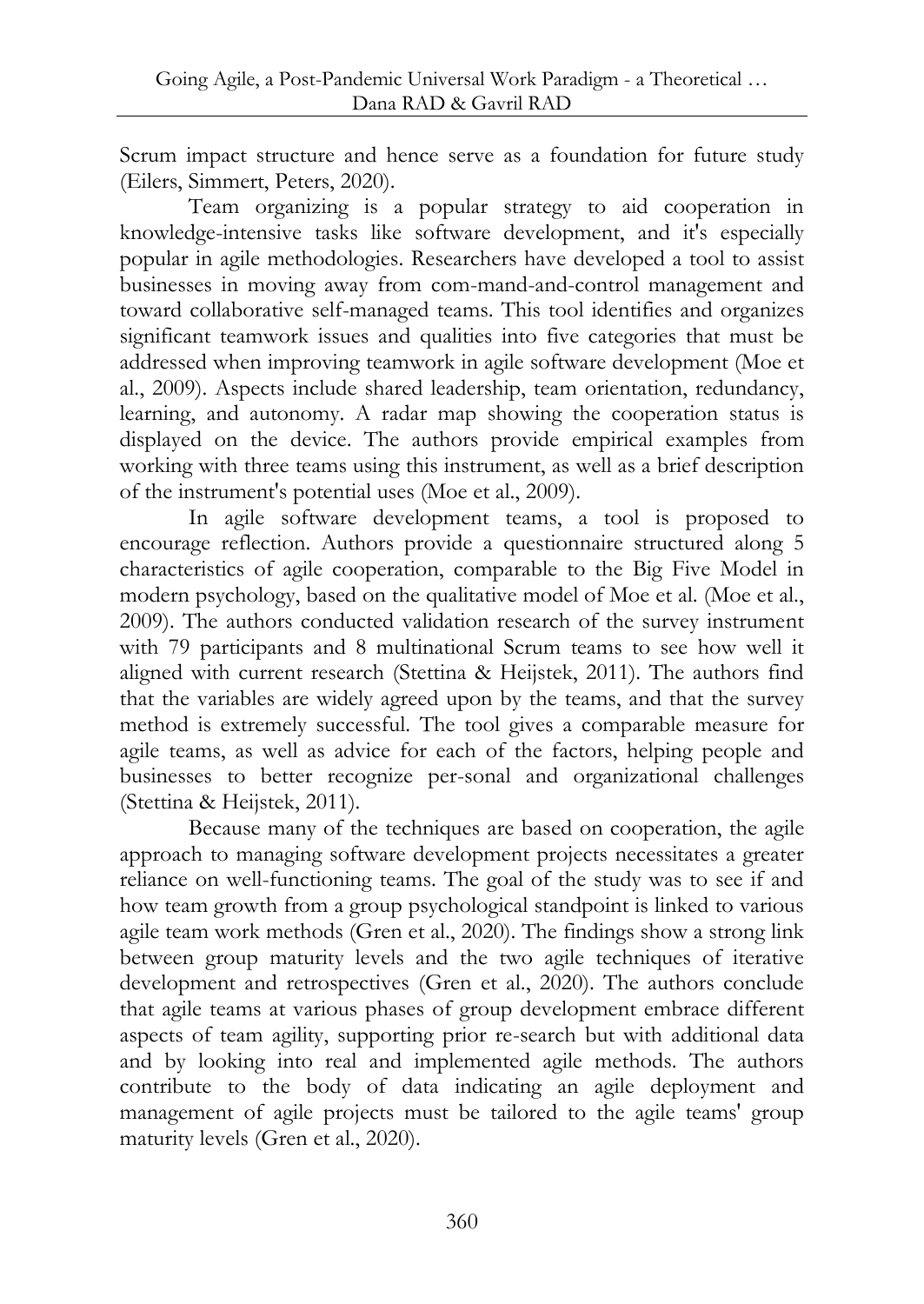| Postmodern | December, 2021     |
|------------|--------------------|
| Openings   | Volume 12, Issue 4 |

Dingsyr and Lindsjrn (2013) explored the following research topic using a focus group study with 92 participants divided into 18 groups: What factors, according to agile software practitioners, influence successful teamwork? The primary findings indicate that what agile practitioners feel improves and hinders team performance is consistent with what is stated in a research-based paradigm (Dingsøyr & Lindsjørn, 2013). Agile practitioners, on the other hand, appear to lay inadequate emphasis on backup behavior. Agile practitioners place a high value on the development team's physical and technological infrastructure as facilitators of team success (Dingsyr & Lindsjrn, 2013).

To get the most out of these highly dynamic and social activities, team members must feel comfortable speaking freely (Hennel & Rosenkranz, 2020). The authors present a model that explains how psychological safety and (social) agile practices affect team performance. To get a better understanding of team-level impacts, the proposed model incorporates recent research from organizational psychology and agile information systems development (Hennel & Rosenkranz, 2020). According to findings from three case studies done at two big insurance businesses and one software development firm, social agile techniques improve psychological safety, transparency, communication, and eventually productivity (Hennel & Rosenkranz, 2020).

The impact of work overload on job performance has been extensively researched (Lalsing et al., 2012). The model proposes that agile ISD practices minimize work overload and de-tachment, using the stressordetachment paradigm as a theoretical foundation (Huck-Fries et al., 2020). Furthermore, the authors claim that psychological detachment is a moderator of this connection (Huck-Fries et al., 2020).

With agile approach to software development project management comes a greater reliance on well-functioning teams (Gren et al., 2015). Because greater communication and collaboration are required both inside the company and within the team, as well as with consumers, socialpsychological variables have a significant impact on agile teams. The findings reveal a link between group development maturity and what constitutes an agile team, highlighting the importance of psychological group processes in the formation of agile teams. Many characteristics of how team agility is defined, such as team planning effectiveness, interpersonal conflict, open communication, and devotion, were linked to group developmental difficulties. Furthermore, individual nontechnical talents did not explain the mature application of agile techniques, and task implementation efficiency in agile software development teams was not dependent on group maturity, but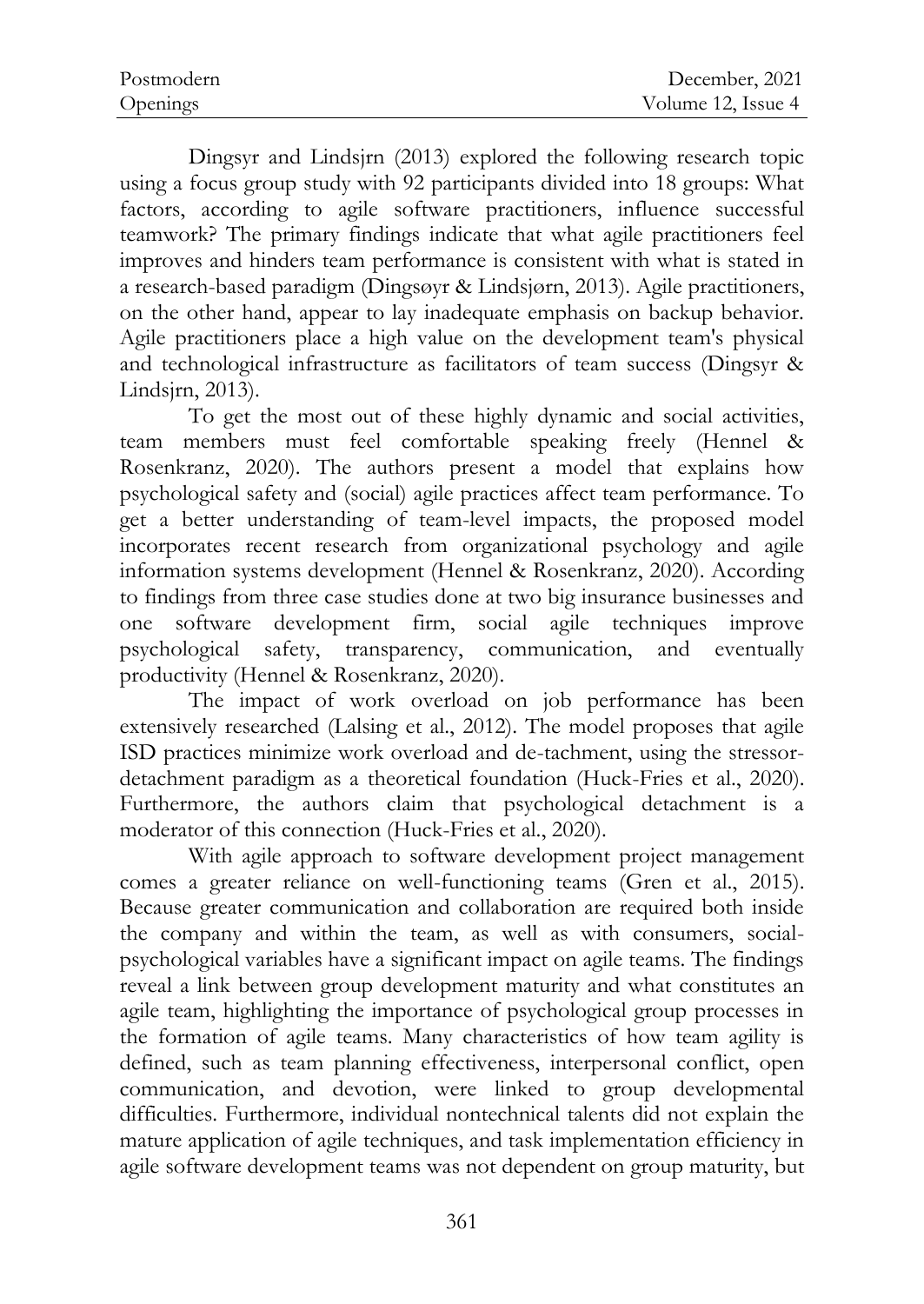rather on individual technical abilities. Many agile measuring scales are not scientifically verified, according to the findings, and the concept of agility has to be split down into elements that need to be investigated individually, one of which is what team agility entails (Gren et al., 2015). Second, agile teams at various levels of group development embrace team agility in different ways, therefore the deployment and administration of agile projects must be tailored to the team's stage of group development. Authors also find that individual technical skills may be more important in agile software development than group development, and that individual nontechnical skills are poor indicators of the maturity of agile methods (Gren, Torkar, Feldt, 2015).

While psychological safety is widely recognized as a critical component in deter-mining how well teams operate, this issue has received little attention in management education and higher education in general (Marder et al., 2021). Given the 'tangled' nature of group work and its widespread use, this exposes an essential gap. The authors looked at how Agile project management principles were used in both an under-graduate and postgraduate digital marketing programme. The results show that the intervention improved psychological safety, as well as team performance, group learning, interpersonal communication, and creativity, while also lowering the problem of free-riders. The research makes three contributions (Marder et al., 2021). First, authors add to our understanding of psychological safety by demonstrating that it may be enhanced by treatments that provide two key antecedents (supporting facilitation and a cohesive framework). Second, researchers advance our understanding of psychological safety in education by demonstrating a broader range of beneficial effects, which had previously been restricted to knowledge growth. Third, the authors provide five key considerations for educational practitioners when applying group work interventions in management (Marder et al., 2021).

## **7. Agile culture effect on learning environments**

Agile learning is the use of agile project management methodologies, particularly Scrum, to learning processes. Agile learning, too, takes small steps and follows an Iterative design that alternates between learning and doing stages. Agile is gaining traction as a new paradigm for businesses in a number of industries because it helps teams manage and react to change. A regional campus Computer and Information Technology (CIT) department began applying Agile across its curriculum in order to offer our students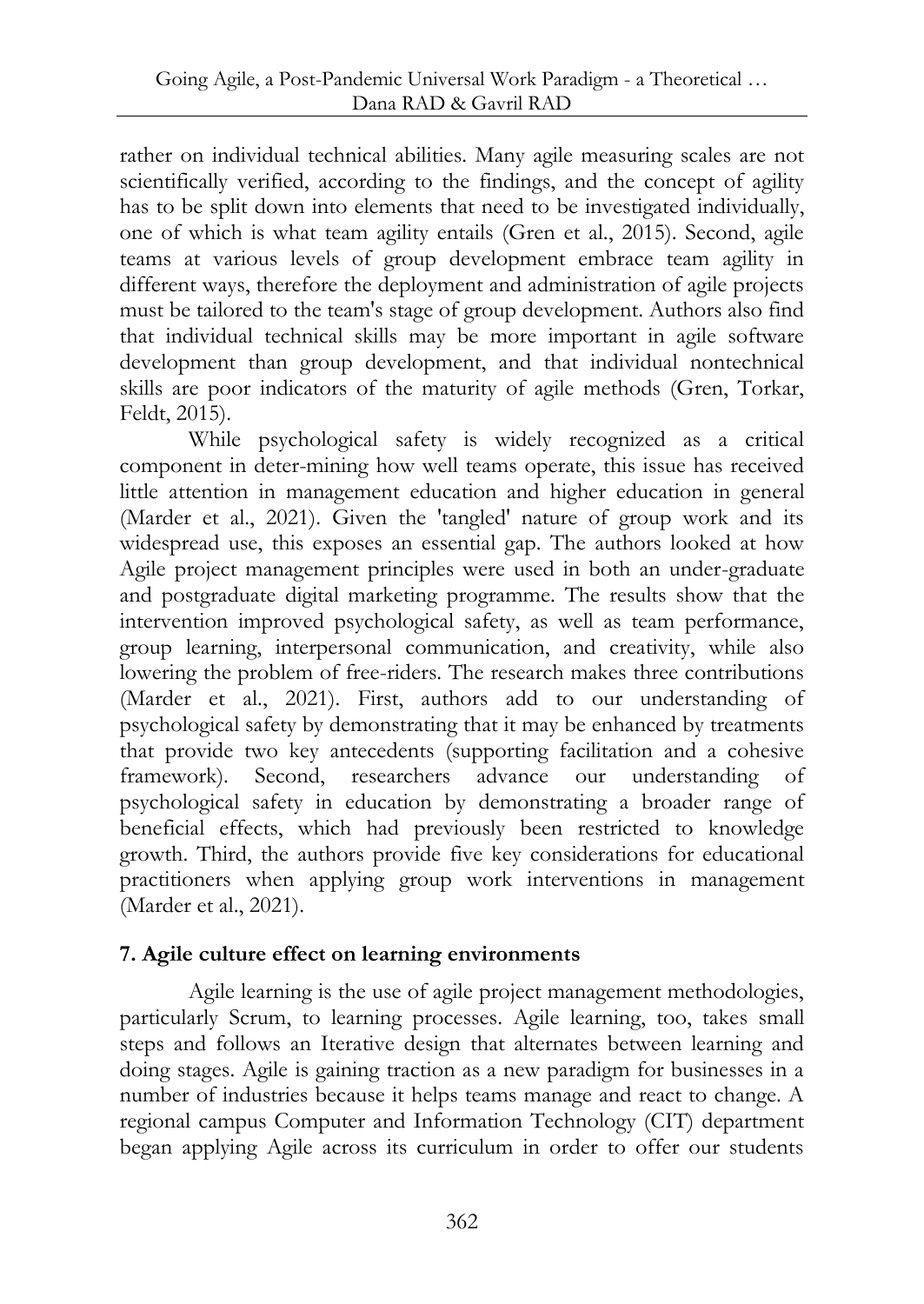| Postmodern | December, 2021     |
|------------|--------------------|
| Openings   | Volume 12, Issue 4 |

with workforce-ready skills and improved performance in group projects (Hulshult & Woods, 2020). They claimed that knowing the Agile culture is more essential than the techniques themselves after a visit to a local firm that completed an Agile transformation and is now adopting Agile for all of their teams (Hulshult & Woods, 2020).

Agile software development methods are widespread in industry, and there is a wealth of academic research and practitioner publications currently available from this perspective. With the rise of Agile within companies worldwide, it is increasingly important for information systems education to keep up with this trend to ensure cur-riculum and courses are up-to-date (Harvey & Prager, 2021). Students in the computing disciplines must be prepared to enter a job market where Agile is commonplace. As such, the topic of Agile in teaching and learning is critically important. The current special issue includes a rich collection of articles providing information systems educators with research-based, practical approaches for both teaching Agile ("the what") and using Agile as a pedagogical approach ("the how") (Sharp & Lang, 2018). In an effort to assist information systems educators categorize the growing amount of literature related to Agile in teaching and learning, a conceptual framework is provided which places the literature along the two axes of pedagogy "the how" and the content "the what" ranging from other, non-Agile to Agile. Finally, the authors present a call for future research integrating Agile on a meta-level in the course development process.

A learning community was formed by a group of faculty members from six colleges at a public university to study the Agile Way of Working, a method of workplace collaboration popular in software development, and to see if the concepts, practices, and benefits of Agile can be applied to higher education settings (Krehbiel et al., 2017). After more than two years of research, experimentation, and reflection, this group discovered that applying Agile to higher education increased student engagement, encouraged students to take ownership of their learning, improved the level and quality of collaboration, and produced higher-quality deliverables. The authors of this paper suggest an Agile Manifes-to for Teaching and Learning that may be used to guide higher education faculty's work both in and out of the classroom. Incorporating Agile tools and practices into the classroom has resulted in a variety of outcomes, according to researchers (Krehbiel et al., 2017).

The authors of a new article examine the modifications made in teaching agile techniques, practices, and concepts in four courses to address a unique dilemma: students must implement agile methods in order to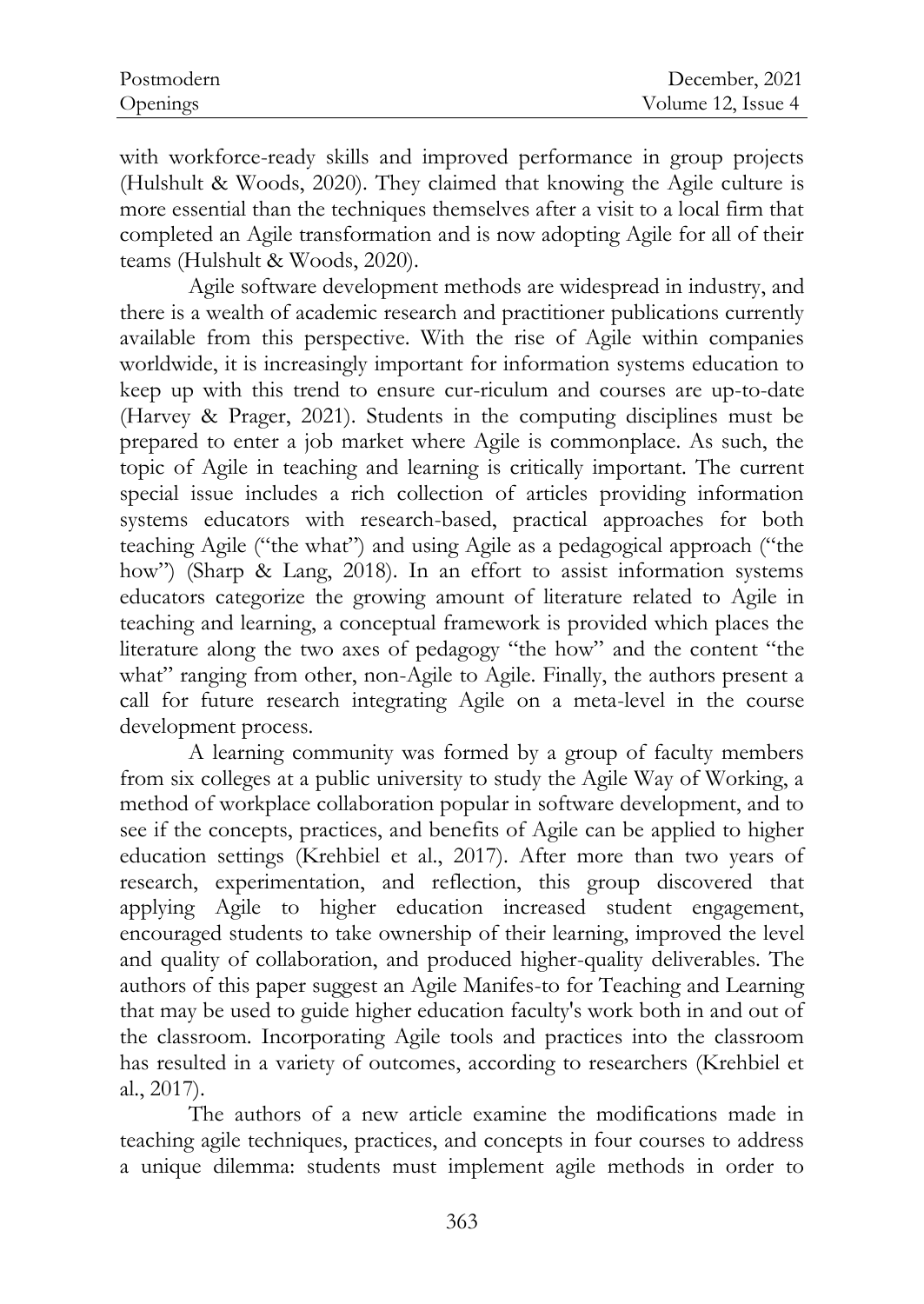understand them. When adding applied material to courses, we run into the issue of students thinking that learning and using agile methodologies is less essential than delivering a finished product at the end of the course (Steghöfer et al., 2016). As a result, students are unable to apply theoretical process knowledge and, as a result, lack the required abilities for dealing with specified processes in the business. In particular, authors discuss experiences teaching Scrum using Lego, eliminating formal grading criteria on the given product, emphasizing process application in post-mortem reports, and making organizational adjustments to assist the process during supervision. These modifications are examined in light of student satisfaction, instructor observations, and learning outcome attainment. We also give a summary of the lessons learned to aid in the development of agile methods courses (Steghöfer et al., 2016).

The Agile Teaching/Learning Approach (ATLM) is a highereducation teaching methodology based on software engineering best practices and ideas and using agile software methodologies (Chun, 2004). Although ATLM was developed with software engineering in mind, it may be easily converted to a variety of courses that demand flexibility in teaching and learning. The aims of ATLM, as well as the methodology's process design, are described in this paper. Agility, cooperation, and the learning process are all important aspects of ATLM (Chun, 2004). The essay also discusses the e-learning platform we built to support this ATLM approach to teaching and learning, as well as the technology that makes it possible. Blogging, commenting, instant messaging, wiki, and XML RSS are some of the current collaboration and information sharing tools used by the ATLM e-learning platform (Chun, 2004).

Another study offers a literature evaluation that demonstrates the value of agile methodology to the teaching and learning environment at the university level (Arrova & Mohana, 2014). University teaching and learning has now shifted from conventional learning to active learning methods, in which students are encouraged to learn by doing rather than passively listening to lectures alone. The agile methodology has naturally encouraged team members to participate actively throughout system development phases. Agile development approach has been found as being very compatible and supportive of active academic learning. Some research has advocated and empha-sized ways of incorporating agile into active learning to improve teaching and learning processes. Few publications, on the other hand, have used the academic setting to assess agile concepts. By emphasizing this, the authors propose alternatives for the ag-ile assessment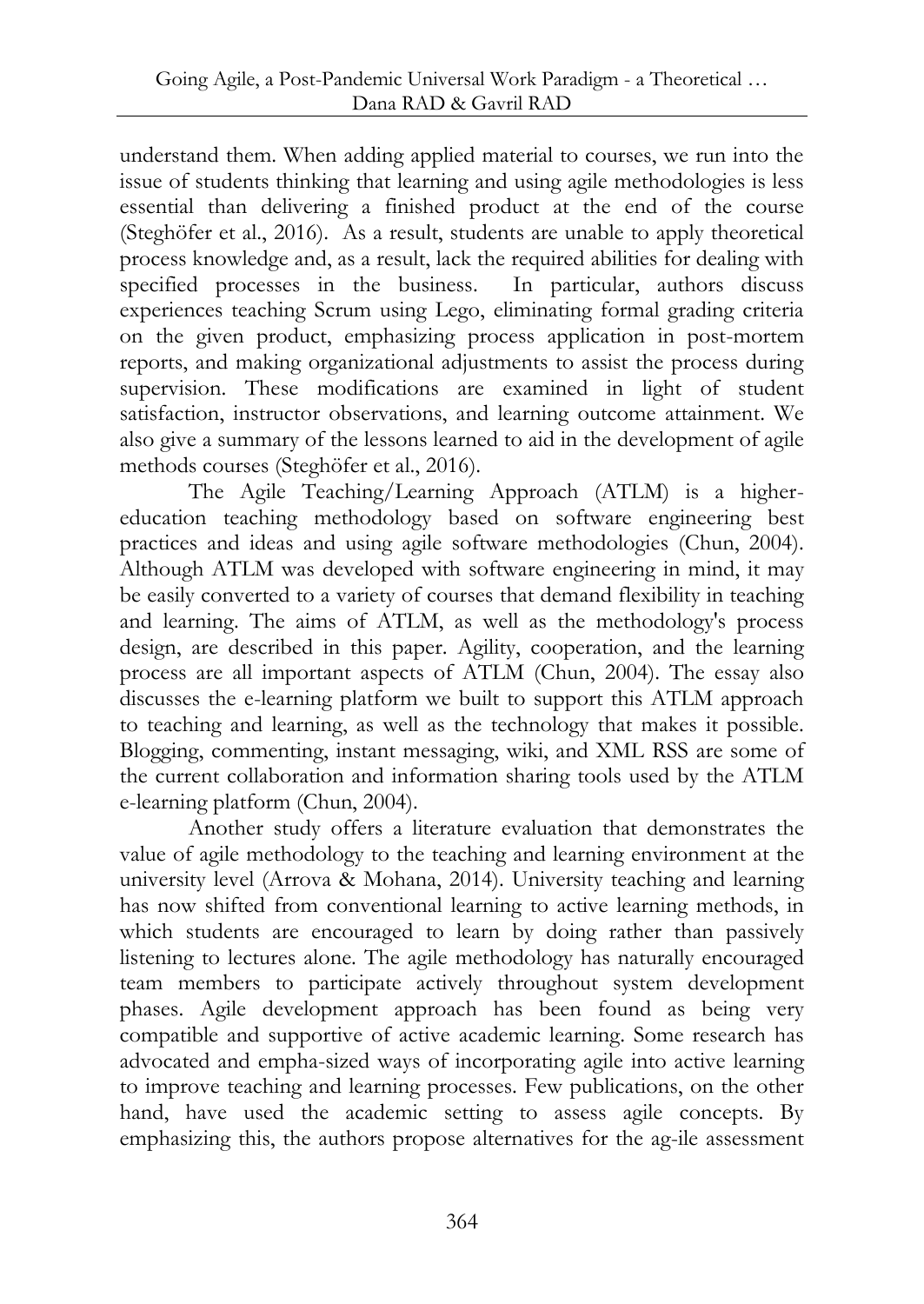| Postmodern | December, 2021     |
|------------|--------------------|
| Openings   | Volume 12, Issue 4 |

framework to include the academic environment as a tool for obtaining agile performance feedback (Arrova & Mohana, 2014).

Communication and cooperation are essential for agile development. Trust, openness, transparency, and equality are fundamental agile ideals, yet there is a scar-city of software engineers that possess these characteristics (Meier et al., 2016). The authors show and analyze the implementation of a novel agile educational student project. The didactic approach is based on findings from various industry studies that provide insight into the abilities required of agile software engineers (Meier et al., 2016).

Teaching agile methods has found a home at many institutions throughout the world's software engineering courses (Masood et al., 2018). As a result, educators and students have adopted a variety of methods for incorporating agile techniques into their courses, including lectures, games, projects, workshops, and other methods for successful theoretical and practical learning. Practicing agile in university environments presents obstacles for students, and in order to overcome these problems, they alter conventional agile techniques to make them more effective and simpler to utilize in university situations. One study highlights the challenges students experienced when implementing agile techniques in a university course offered at the University of Auckland including difficulty in scheduling common time for all team members to work together, limited customer availability due to busy schedules, and modifications made by students to adapt agile practices to the university context, such as reducing the frequency of daily stand-ups, combining sprint meetings, and rotating the scrum master from the team. It also highlights the efficacy of these adjustments based on the students' feedback. There are also suggestions for instructors and pupils (Masood et al., 2018).

In an innovative practice paper, conversion master students learned the skills needed for agile software development methodologies through project-based group work (Lundqvist et al., 2019). It's worth mentioning that in the software sector, the majority of agile teams are made up of people with a range of educational backgrounds (not just software developers, as there will also business analysts, designers, testers etc.). In an academic context, such a diversity of positions might be useful in teaching agile approaches. This reflective educational article re-counts the growth of an industry-sourced problem-based agile student project that has engaged students from three distinct faculties over the course of three years (Lundqvist et al., 2019). Despite the fact that the experience has been mostly pleasant each year, this article recounts and comments on both the positive and negative observations made by the teaching staff throughout the years.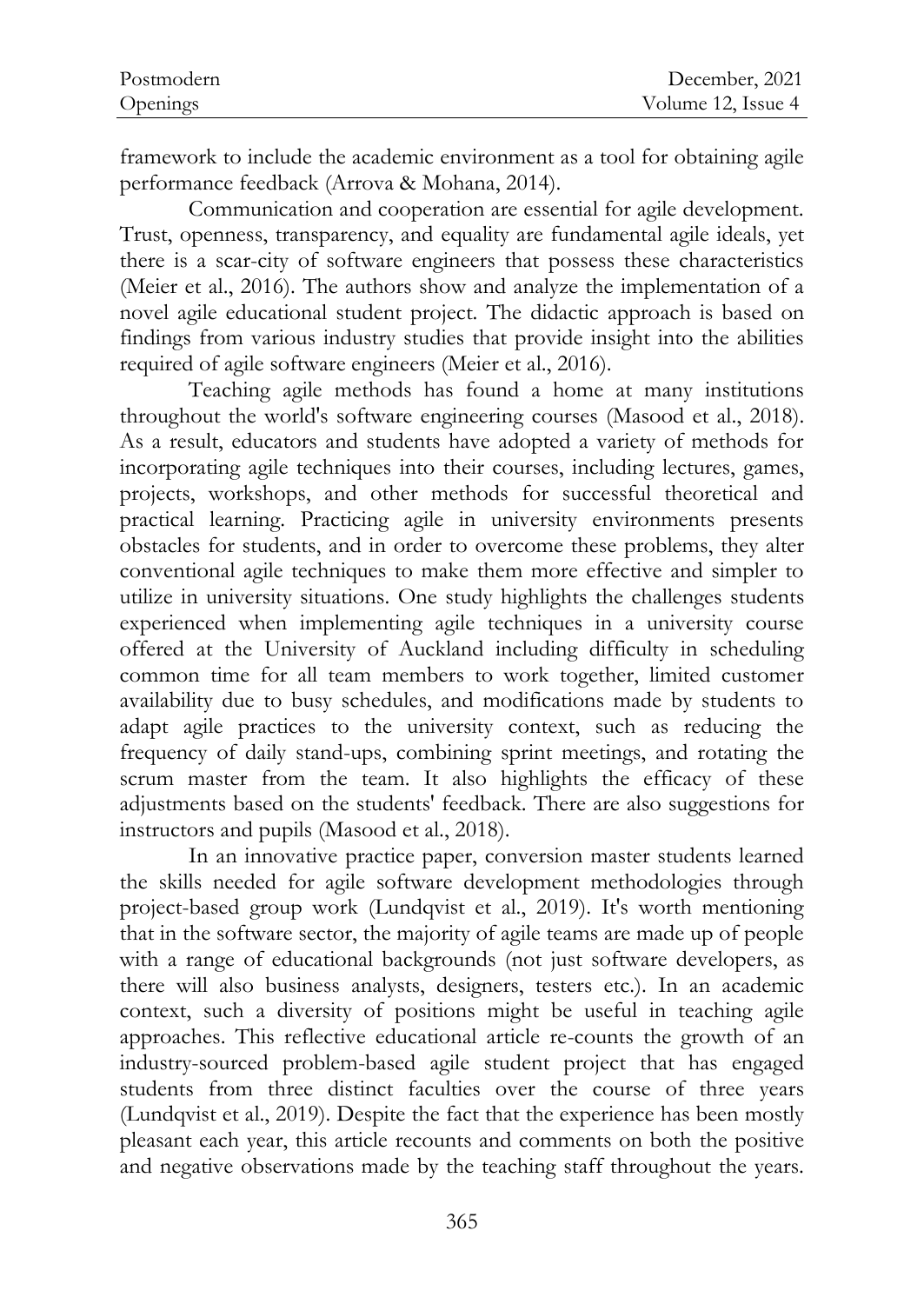Reflecting on these findings has led to adjustments in the projects. As a study conclusion, it is vital to have industrial partners that are actively engaging in the process, and it is also crucial not to overlook the effort that academics must do to organize projects in order for them to be effective (Lundqvist et al., 2019).

The diversity of difficulties in the creation of cyber physical systems presents a teaching challenge. Students join teams to develop a software product as a popular way to teaching software engineering topics; this allows them to experience the difficulties firsthand. However, because cyberphysical systems require a broad grasp of several technical areas, this method is significantly more challenging than "conventional" software engineering and software development. Simultaneously, engineering concepts education lacks the teaching of soft skills, which are frequently critical success determinants for engineering projects. The authors came up with a new taskcentric holistic agile method to teaching cyber physical systems. The idea is task-centric, with five instructional techniques that may be employed as needed and an emphasis on technical and soft skills (Mäkiö et al., 2016). The suggested idea allows students to have a realistic understanding of the problems involved in developing cyberphysical systems from different perspectives.

Agile courses at universities are designed to educate students for the ever-increasing needs of the software industry, where Agile has become commonplace. This demonstrates how critical it is to educate and comprehend Agile (Monett, 2013). This is why, in most cases, Agile is not just a component of the software engineering curriculum in Computer Science, but also an independent course, with rising challenges for both professors and students. Another example of the design, planning, development, and assessment of an agile project-based course is shown in this article. The motivation for addressing Agile teaching is twofold: not only is Agile theory and practice taught and practiced in class, but the teaching itself, and therefore the learning, has changed to suit shifting aims and priorities in each course edition. Making it project-based helps students to work on actual projects in collaborative and self-organizing teams, allowing them to learn Agile more successfully (Monett, 2013).

## **8. Implications of Agile culture in employee mental health**

One paper provides empirical research that looks at the topic of software development team members' well-being (Syed-Abdullah et al., 2006). The topic at hand is whether an agile approach has any discernible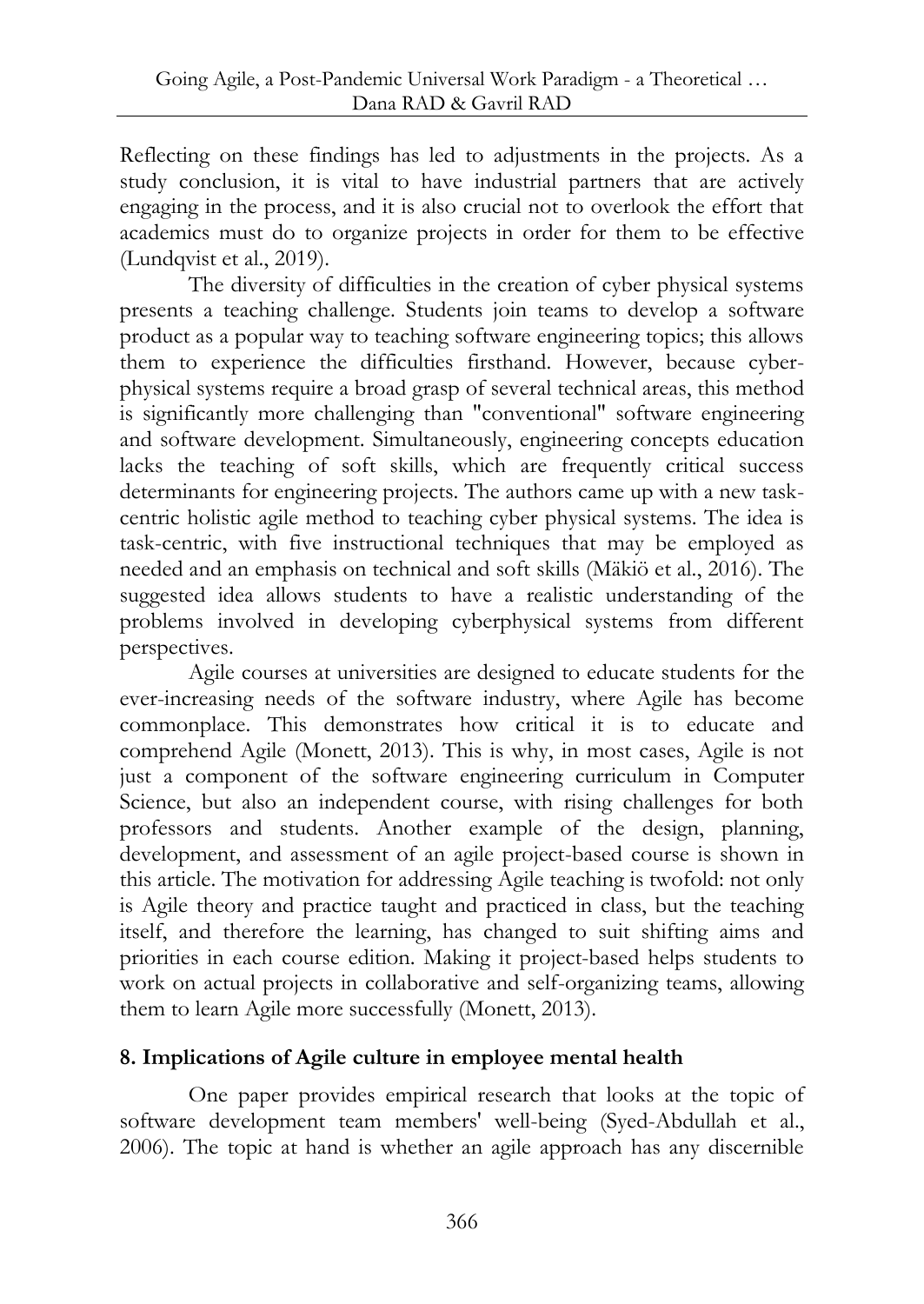| Postmodern | December, 2021     |
|------------|--------------------|
| Openings   | Volume 12, Issue 4 |

impact on software engineers' well-being. The motivation for addressing Agile teaching is twofold: not only is Agile theory and practice taught and practiced in class, but the teaching itself, and therefore the learning, has changed to suit shifting aims and priorities in each course edition. Initial findings revealed that an agile approach (XP) had a favorable impact on software engineers' excitement in the most active project (Syed-Abdullah & Holcombe, 2006). To explain why XP can increase enthusiasm, the data are evaluated with references to the cognitive, emotional, and management components of the activities investigated. More study is needed on the specific effects of each approach on the happiness and attitudes of Software Engineering (SE) teams (Syed-Abdullah et al., 2006).

Well-being is investigated in Charalampous' research (2020) in terms of five main aspects relating to (i) emotional, (ii) cognitive, (iii) social, (iv) professional, and (v) psy-chosomatic experiences in an agile working setting. The study investigates the five aspects of well-being in connection to the current literature on agile working methods, particularly in regard to 'always on' remote work (Charalampous, 2020). Agile working's favorable influence on employee happiness, dedication, and pleasant emotions is recognised, as are its possible disadvantages, such as social and professional isolation, and perceived risks to professional progress. There are several research flaws in regard to cognitive, professional, and psychosomatic variables. Following that, the implications for practice are explored, and suitable treatments and methods are recommended (Charalampous, 2020).

We currently live in a digital age, in which employment is increasingly organized around the use of information and communication technology (ICT) (Russell & Grant, 2020). As a result, the notion of agile working has evolved, which entails individuals being liberated from traditional forms of labor and is organized around four core tasks. To adapt dynamically to service and market demands and achieve both individual and organizational goals, they include increasing temporal and spatial flexibility, integrating resources, participating in inventive activity, and utilizing communication and digital technologies. The authors go through the four activities of agile working and how they affect people's performance and well-being in agile working, and how these aspects should be tackled (Russell & Grant, 2020).

Agile approach is focused on people (Mazni et al., 2015). However, there is little proof of the methodology's success in terms of humanistic characteristics. The extent to which the agile approach can have an influence on anxiety, satisfaction, sadness, and excitement levels within software engineering (SE) teams is measured. The authors' objective is to investigate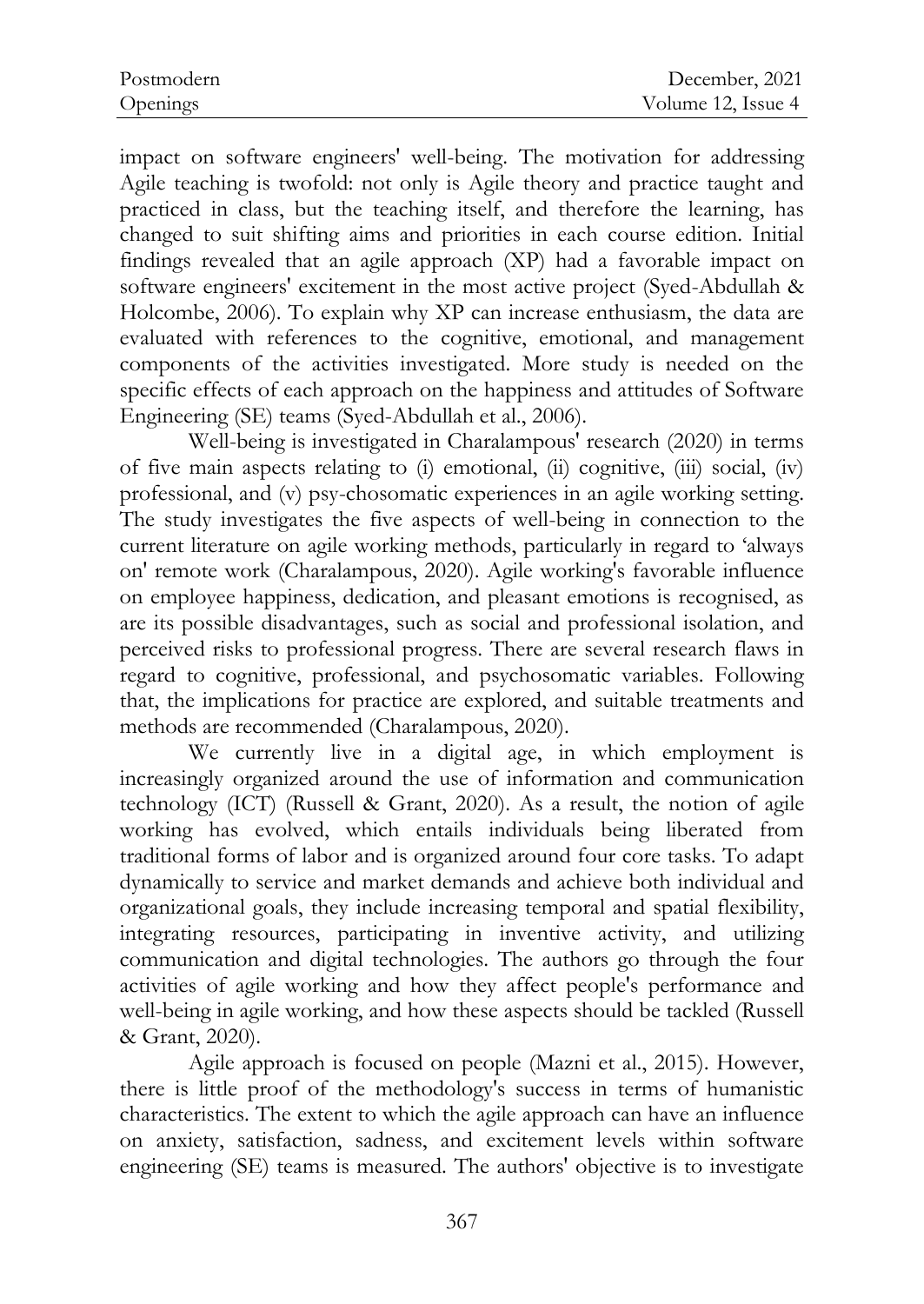experimentally the influence of agile approach on software development teams' work-related well-being (Mazni et al., 2015). Comparative research was conducted in an academic context to attain this aim. The effect was investigated using a quantitative technique using statistical analysis. Agile does not appear to have a substantial impact on work-related happiness, according to the findings. Nonetheless, the team that was able to follow agile methods as closely as feasible during the software project had a greater degree of excitement. This research adds to the body of knowledge in software engineering research and practice, focusing on human factors (Mazni, et al., 2015).

Agile work techniques are becoming increasingly prevalent. Despite their enormous promise in terms of workplace happiness, rigorous scientific study on the subject is lacking. This study tries to describe the current situation by comparing high and low perceived agile work and evaluating the status of mental effort using physiological markers (Tuomivaara et al., 2017). The authors performed a baseline poll on how agile work was regarded in the team and took physiological measures three times throughout the course of a working day. The effects were studied using a repeated-measures method. The findings show that agile work may level out workload throughout the course of a working day, like keeping a steady pace. The outcomes of the low agile work matched the expectation that work would pile up at the conclusion of the time due to sloppy planning and infrequent inspection. As a result, deadline pressure put additional strain on workers (Tuomivaara et al., 2017).

Another recent report summarizes the most recent studies on how to use a competency-based strategy to help agile employees, their supervisors, and organizations achieve digital resilience (Grant & Clarke, 2020). Organizations must support and build agile worker capabilities for the twenty-first century, yet this is an issue that has received little attention in the literature. The creation of a digital resilience framework, based on new research, specifies the essential capabilities for long-term agile functioning. The chapter ends with an overview of how businesses may use this digital resilience architecture to promote agile working methods (Grant & Clarke, 2020).

At this point in time, there is an opportunity to influence the workplace's redesign, development, and implementation, as well as to report on the effects of what exists inside the worksite and its dynamic face.The venues in which work is done have evolved as the nature of work has changed. Part of the reason for this transition is the current trend of developing and managing energy-efficient green buildings. Because green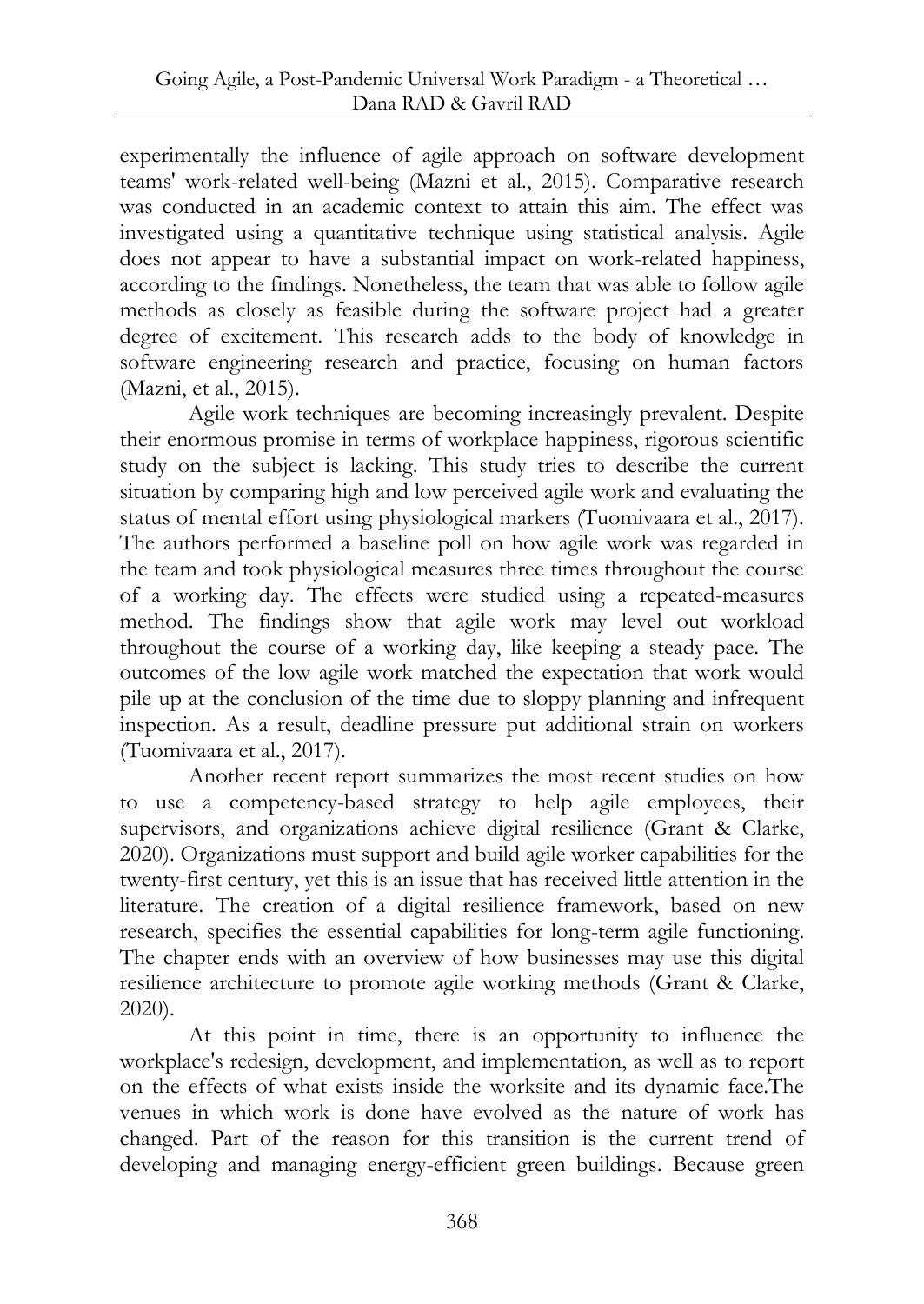| Postmodern | December, 2021     |
|------------|--------------------|
| Openings   | Volume 12, Issue 4 |

building standards require improvements to areas of interior environment quality, it is thought that green buildings improve the health, productivity, and comfort of its occupants. The current study was carried out as part of a preliminary investigation at a large South African company prior to their transfer to a new green building. The impact of several types of office layouts, such as agile workspaces, on employee comfort, health, and happiness is investigated in this study (Laughton & Thatcher, 2019).

Anxiety disorders and well-being were the most often seen mental health and well-being categories in another investigation, whereas conduct disorder and bipolar disorders were the least usually observed. The reason for using gamification to im-prove mental health and well-being was identified in 59 percent (41/70) of the articles and was roughly split into two themes: (1) increasing participation and (2) enhancing the desired benefits of an intervention (Cheng et al., 019). The current application of gamification to applications and technologies for promoting mental health and wellbeing, according to the findings, does not fit with the trend of positive reinforcement criticized in the larger health and well-being literature (Cheng et al., 2019). The authors also discovered that the most widely utilized gamification approaches and current behavior modification frameworks had some overlap. The findings also imply that health behavior change theory is not driving the use of gamification, and that many academics may regard gamification as a black box, ignoring its underlying processes. Authors advocate for more detailed and explicit definitions of how gamification is used, as well as the standardization of applied games language within and between domains (Cheng et al., 2019).

Long periods of continuous sitting time and less opportunities for physical movement are characteristics of many modern jobs, despite the fact that insufficient physical activity is a serious danger to both individual and organizational health (Thompson, 2020). The authors look at the problems and possibilities that agile employees con-front when it comes to sustaining appropriate amounts of physical exercise during the workday. The challenges that organizations have in encouraging their agile staff to be physically active are also discussed. Technology has the ability to be both a contributor and a solution to a problem (Thompson, 2020).

Self-organization is a trademark of agile software development (SD) teams and an antecedent of motivation and creativity at work, according to the Socio-Technical Design (STS) work design principles (Kakar, 2017). While self-organization is seen as a critical success factor in agile SD, previous research has revealed that self-organization is fraught with difficulties. However, no research has been done on the real amount of self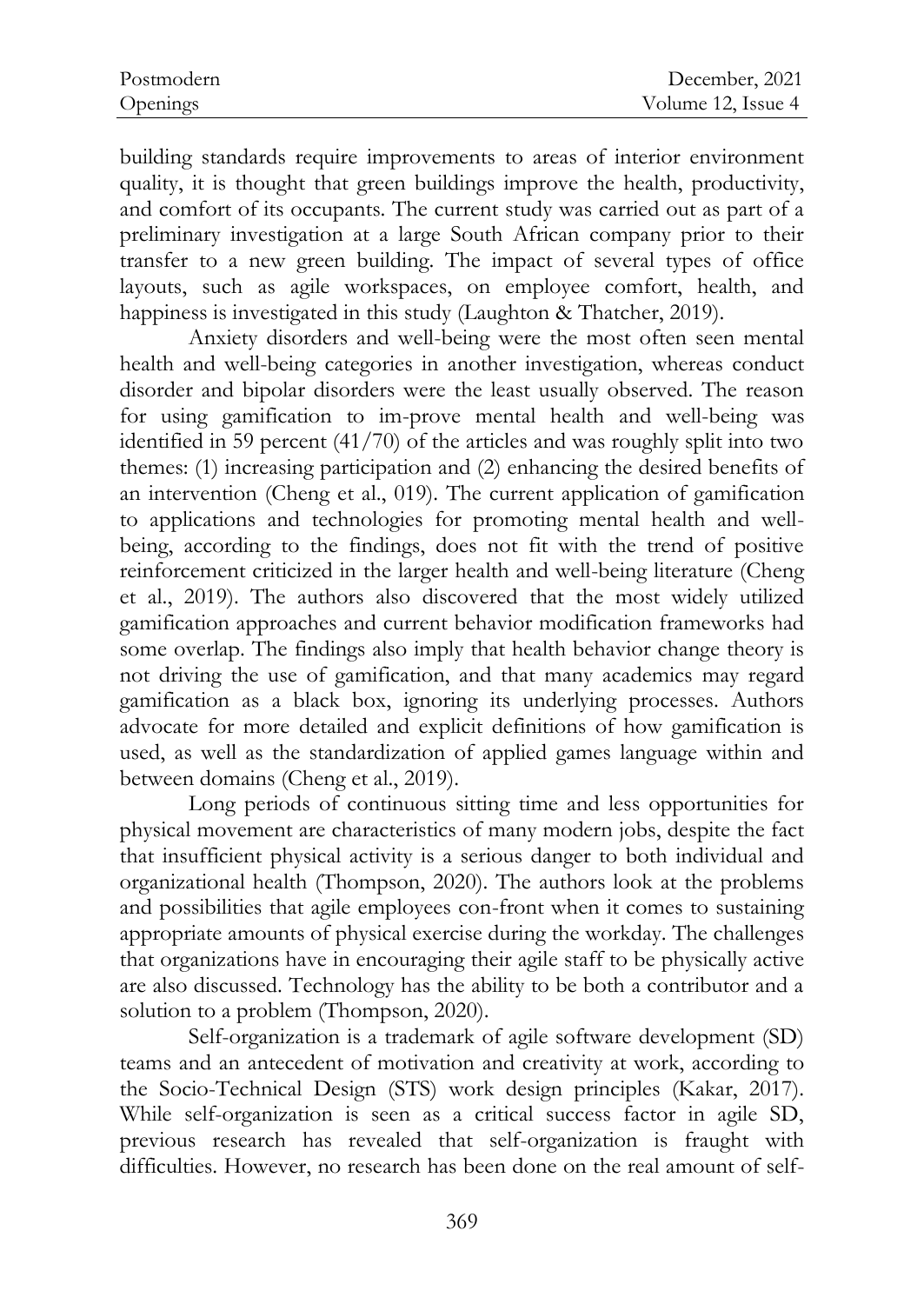organization used in agile teams. While the amount of self-organization varies among agile projects, the level of self-organization in agile teams was shown to be considerably greater on each of the nine criteria than those employing plan-driven techniques, according to the authors. Selforganization was also shown to have a beneficial impact on the motivation and inventiveness of SD teams (Kakar, 2017).

Agile working entails breaking free from established working practices, allowing the physical and temporal barriers between work and home to dissolve. Researchers have looked into how boundary management preferences for integration or segmentation, as well as the fit between these preferences and agile working modes, might affect work-life experiences and attitudes and well-being (Basile & Beauregard, 2020). Problems that agile working poses for boundary management, particularly in the context of an increasingly "always on" work culture are discussed together with remarks about what businesses can do to help workers manage their work-life balance in order to achieve sufficient levels of performance and well-being in each life area (Basile & Beauregard, 2020).

### **9. Conclusions and discussion**

The data obtained in the theoretical narrative analysis reveal that the implementing agile methodologies have a direct impact on management style, on teams, on learning environments, and on employee's mental health. The purpose of this review is to delineate the trends in pre-pandemic agile work and link research conclusion to fu-ture trends in post-pandemic agile work.

Organizations have become increasingly agile in their structures, business processes, and information systems in order to create greater perceived value and proximity to their customers and markets, identifying areas of inefficiency and inefficiency in terms of value creation with their clients (internal / external) and markets. Delivering high-quality software on time has become a big problem for the software industry, and more companies are turning to agile techniques to improve their products' quality.

Agile arose from the necessity to adapt to changing client requirements driven by shifting market conditions. Most IT companies' survival depends on their ability to adapt to changes in micro and macro settings. Customers' expectations might change in a couple of weeks if someone has a fresh concept or discovers something new. This might have been avoided if due diligence had been conducted prior to signing off on requirements in the first place. Changing consumer demands, along with the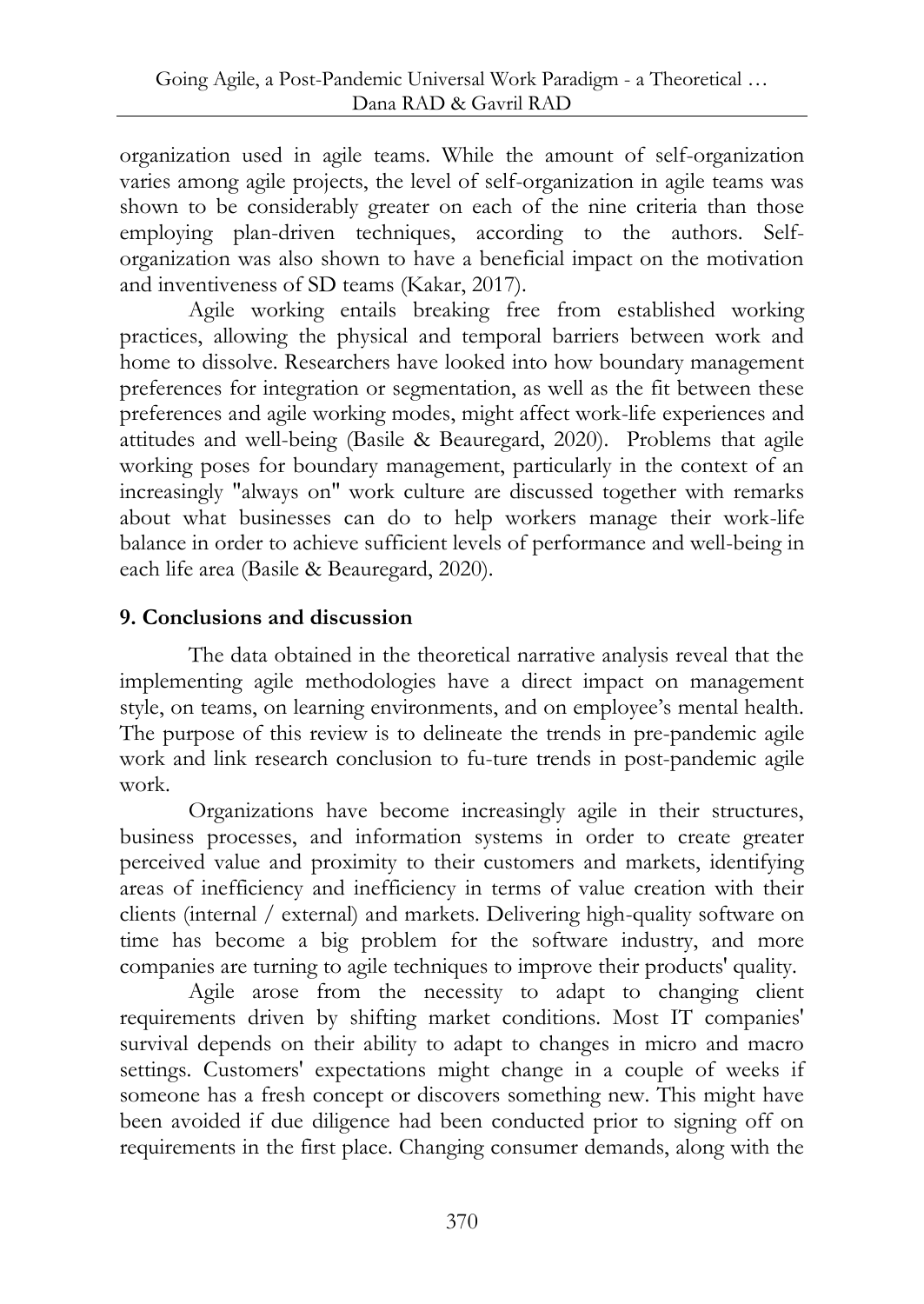quick rate of technical obsolescence, can lead to an existential crisis among IT workers, who see their current jobs being phased out in the near future. People seek significance in nature because they want to make a difference and leave their mark. However, it's worth considering if most requirement changes are caused by changing surroundings or by our business stakeholders' inability to make up their minds. Have they skipped a thorough analysis from the start? A comprehensive grasp of this will assist the business stakeholders in holding the supplied user stories more responsible. After developing the base solution and receiving business input, it may be prudent to take a break before moving on with the development of additional features. You can even warn the company that future changes to the underlying solution, although possible, may be dangerous.

The agile technique was created to satisfy business demands while also stream-lining the development process. However, the influence on IT personnel' mental health can be negative and must be addressed. Extreme cooperation, short sprints, dependency on external teams, less documentation, a plethora of meetings, and constant change are the main agile components contributing to increased stress among tech employees. Some businesses have also implemented agile without considering their business or market demands, making the negative effects of agile even more agonizing for employees. Employers must prioritize employees' well-being and mental health in addition to guaranteeing economic stability, according to a growing agreement. COVID-19 appears to have acted as a powerful accelerator in this case. The epidemic caused major disruptions in our daily life. Some people are struggling to make ends meet, fearful of losing their jobs or houses. Others have felt alone and their social lives have been frozen. Others are dealing with physical health concerns, fear about their loved ones, and are dealing with extra care work as a result of shuttered kindergartens and schools.

While we must take these issues seriously, we must not forget that, prior to COVID-19, a large number of individuals were already struggling, with major negative consequences for their life - and, as a result, costs for their employers and society. Mental health concerns, which frequently progress to mental illness if not addressed early on, have a substantial economic impact. These statistics, all gathered before COVID-19, show that, independent of the present epidemic, mental health issues are a major problem that companies must address immediately. Businesses should care not just because they are harmed monetarily, but also because it is their responsibility to do so from a Corporate Citizenship standpoint.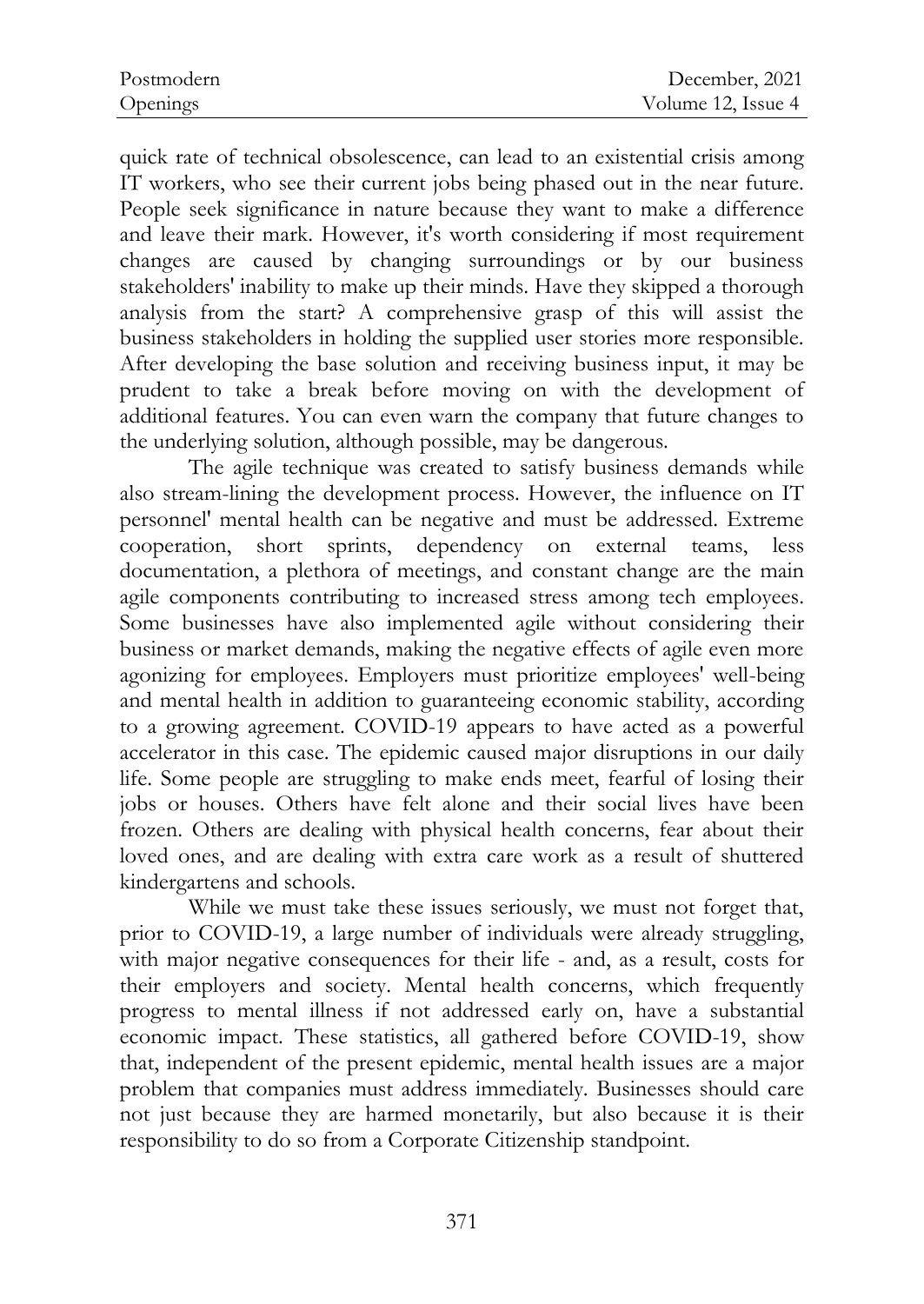There may still be those who believe that mental health should not be mentioned at work; that it is a private problem that is unaffected by work environments. However, as the statistics above demonstrate, this is simply not the case. Furthermore, the stigma associated with nearly all mental health issues and disorders inhibits people from seeking help. Those who are impacted may be concerned that others will no longer regard them as resourceful. They might think "Who would promote someone who has recently gone through a burnout episode?" All of these anxieties are perfect fuel for a vicious cycle, with those afflicted refusing to open up, delaying getting treatment, and devoting a significant portion of their already depleted energy to con-cealing their mental condition and concerns. People who do not feel free to express themselves and their feelings will get disengaged and lose ties to their teams and organizations. This will not assist them in their recovery; on the contrary, it will hinder them. As a result, the overriding issue for organizations seeking to make a genuine contribution to people's mental health is to foster a culture that avoids such vicious cycles from forming. Culture can be defined in a variety of ways. Values, real work practices, and leadership styles combine to form culture. It would be useful to deter-mine what qualities a health-conscious culture would require – and to find a source of significant inspiration inside the Agile Manifesto. The Agile Manifesto was first published in 2001 as a framework for effective software engineering. Agile ideas have recently shown to be beneficial in situations other than software development. However, from our perspective, it also includes a lot of mental health wisdom.

One of the most effective methods to support people's mental health is to ensure that their work - or some aspect of their daily routine - is meaningful and purposeful. Because of the mission they fulfill, organizations as a whole can offer significance (non-profits and social organizations may have starting advantage here). For such an organization, traditional administrative labor might have a lot of value. However, a sense of significance may manifest itself in a variety of ways, such as when people believe they have made a significant contribution to their clients or when they get a genuine thank you from a colleague. As a result, the agile manifesto's emphasis on value creation may lead to a sense of purpose.

Traditional project management reasoning implied that rigorous adherence to a plan equated to project mastery. This viewpoint overlooks the fact that modifications in plans are unavoidable. What does this have to do with mental health? For example, a significant portion of the stress experienced during COVID-19 stems from the loss of the sense of control. Imagine if your everyday work encourages a mentality in which change is a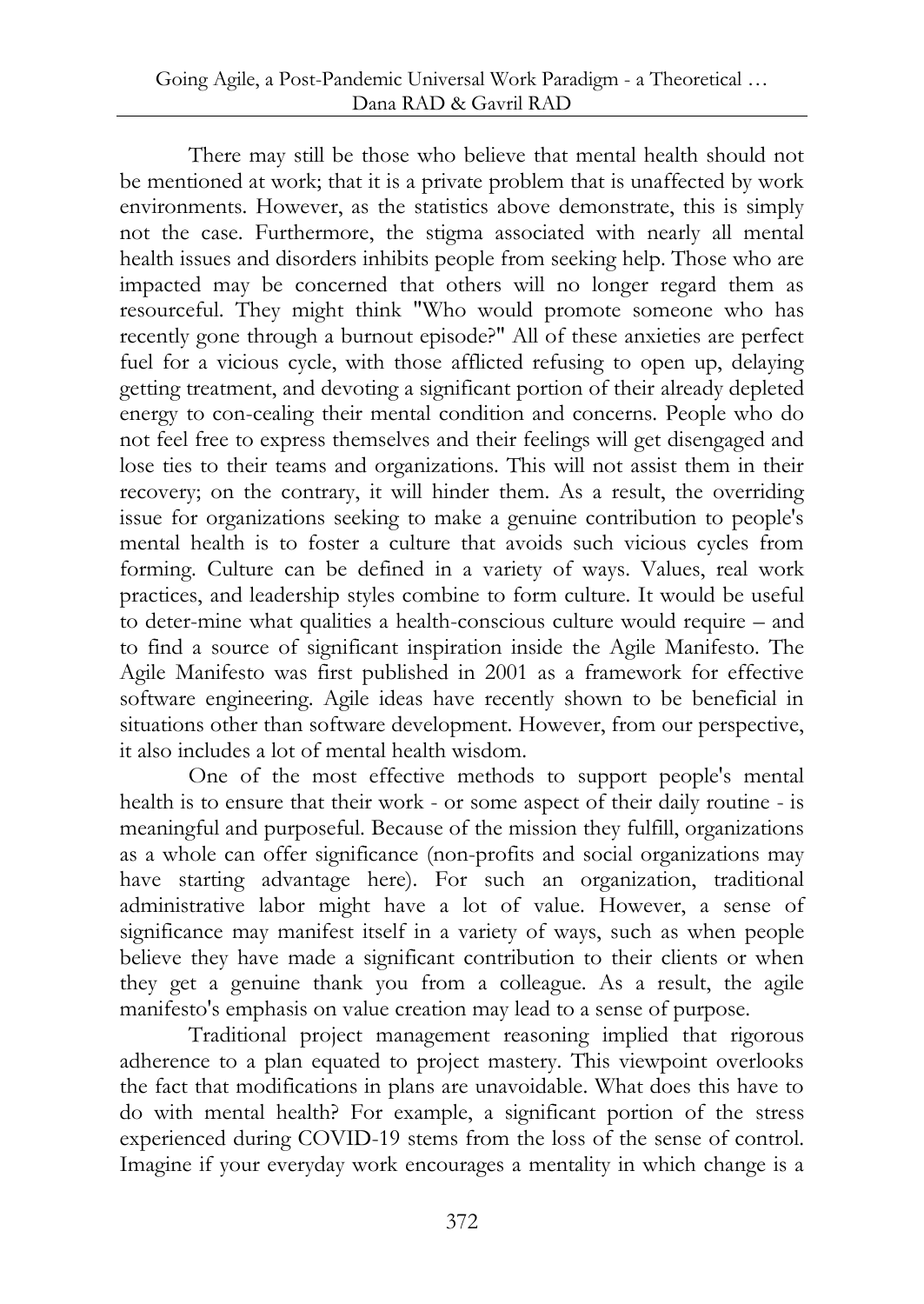| Postmodern | December, 2021     |
|------------|--------------------|
| Openings   | Volume 12, Issue 4 |

natural aspect of life. Fortunately, a person's mindset remains constant. As a result, becoming really tolerant to change in the workplace may be linked to overall resilience (a composite of self-esteem, optimism, and perceived control), which has been linked to mental health issues in the past.

The idea of the principle of delivering working software on a frequent basis, with a preference for shorter timelines, allows you to make continuous progress and deliver value in smaller packages, step by step, rather than a final package at the end of a project. From a mental health standpoint, incorporating this idea has two significant ad-vantages: delivering value in tiny doses allows for human connection and, of course, allows for minor victories to be celebrated. Also, large tasks may be intimidating, so breaking them down into smaller portions might help individuals make them more doable.

Agile teams are made up of people with a wide range of backgrounds and skills. As a result, we may expect teams who have adopted this idea to be more prone to dealing constructively with personality and behavior variance.

Face-to-face communication is the most efficient and effective way of delivering information to and within a development team, according to the idea. Interaction, ide-ally face-to-face, is at the heart of agile working. Social engagement with a functional team is crucial for mental wellness. Emails can't replace face-to-face conversation. Chances to meet people in real life are restricted at COVID-19. Turn on the camera, though, so you can interpret each other's subtle signs. This will make routine talks easier, but it may also provide a space for people to express personal sentiments.

The leadership style that is used in the organization has a big impact on the culture. In terms of mental health, the servant/transformational leader promoted in an agile context has a positive position description: Servant and transformational leaders have a clear grasp of delegating authority to their teams. They utilize their own authority, influence, and time to remove barriers to the team's and individuals' work. This involves assistance with both personal and interpersonal issues. By default, teams and team members are trusted to get the task done. They feel valued and empowered. This has an effect on their self-efficacy, which is linked to motivation, productivity, and belonging. Micromanagement and authoritarian leadership styles, on the other hand, diminish trust, motivation, and self-confidence.

The concept of sustainable development refers to keeping a project functioning while utilizing the existing resources. Tasks are prioritized using the Kanban technique, while resources (people's available time) are held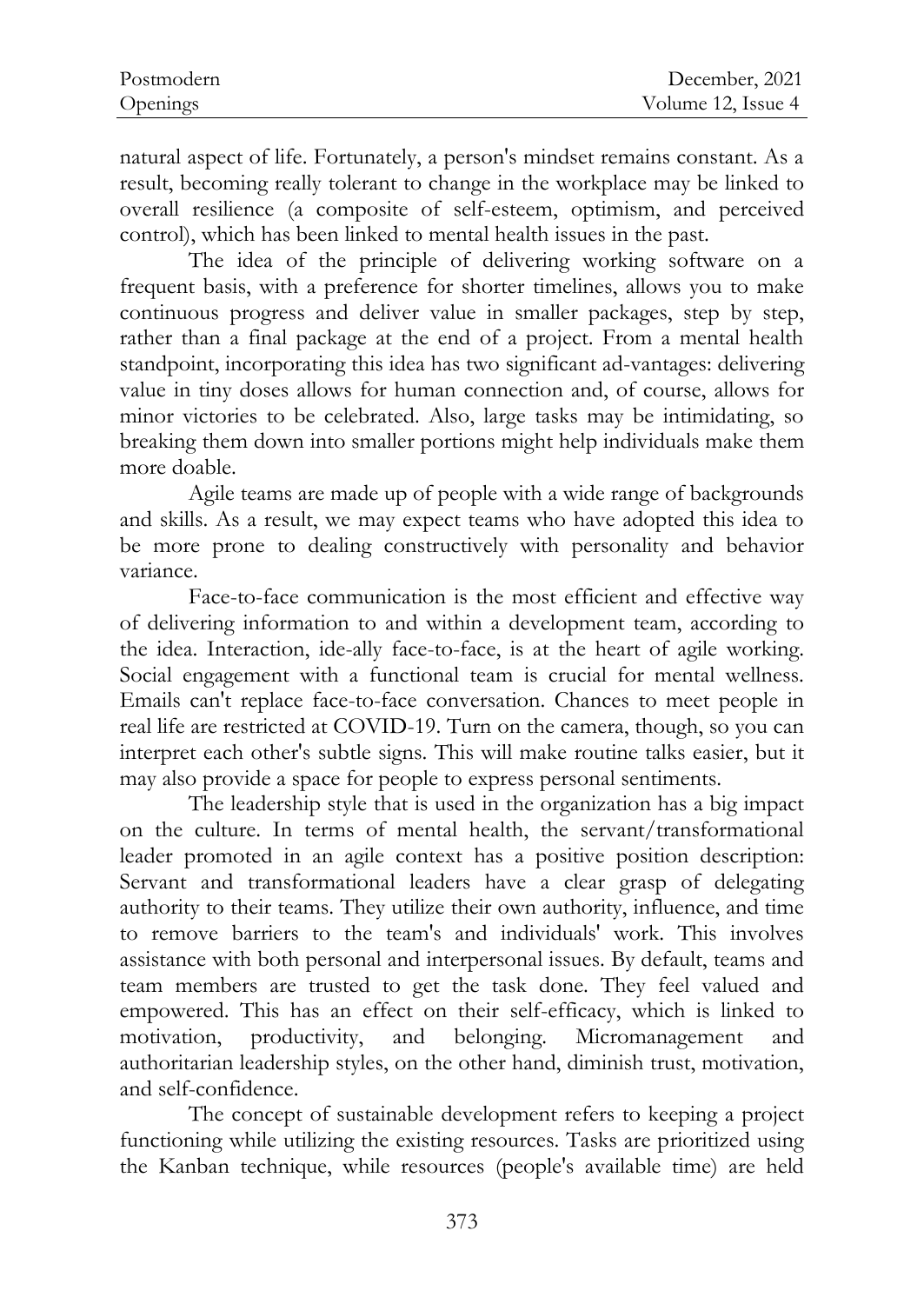against that. It is the responsibility of individuals to indicate when their desks are filled. New tasks should only begin after the previous ones have been completed or when time resources are available. People that follow this concept realize that their leaders recognize that there is a limit to how much work they can do. It also helps individuals say "no" to a new assignment and/or communicate that they need to deprioritize something else in order to finish the work. Transparency and regular communication on this topic, for example, may reduce the possibility of overburdening at work as a cause of burnout. We live in a culture that celebrates accomplishments and is eager to share standout moments.

The goal of these sessions is to improve content and social processes over time. Supervisors may apply agile reasoning to their everyday work with teams and individuals. We know that individuals seek advice and input, even when they have been given a lot of responsibility. Taking time on a regular basis shows that leaders are concerned — as long as they do not confuse this with micromanagement. By establishing team spirit, or within a dyad, interpersonal ties between supervisor and employer, a topic that has its own place by default, supervisors will be able to be trusted when things truly go wrong, or will know their workers well enough to recognize if they are not feeling well.

From a preventive standpoint, we believe that the concept of agile may have a good influence on people's mental health if implemented with compassion. A healthy work life might contribute to overall happiness. Work and other more personal elements of life, such as relationships, family, hobbies and interests, leisure, and sleep, must, nevertheless, be balanced. Creating a work-life balance does not imply reverting to the conventional 9- 5 office culture; rather, it entails allocating sufficient time to all parts of life – and new methods of working, along with contemporary technology, can actually assist in achieving a better work-life balance.

Although one of the critiques leveled at the growth of 'agile' has been that work might intrude on personal life, this can be prevented by defining limits. For example, employees working from home can set a cutoff time of 7pm after which they will not respond to business-related emails until the next day.

On the other hand, fee-earners who are able to take advantage of agile working will have more time to spend with themselves and their families, which may increase their overall feeling of wellbeing.

Technology may aid in the facilitation of agile working, resulting in a better work-life balance. Over-empathizing has been linked to burnout in a number of studies (particularly among healthcare professionals). Humans are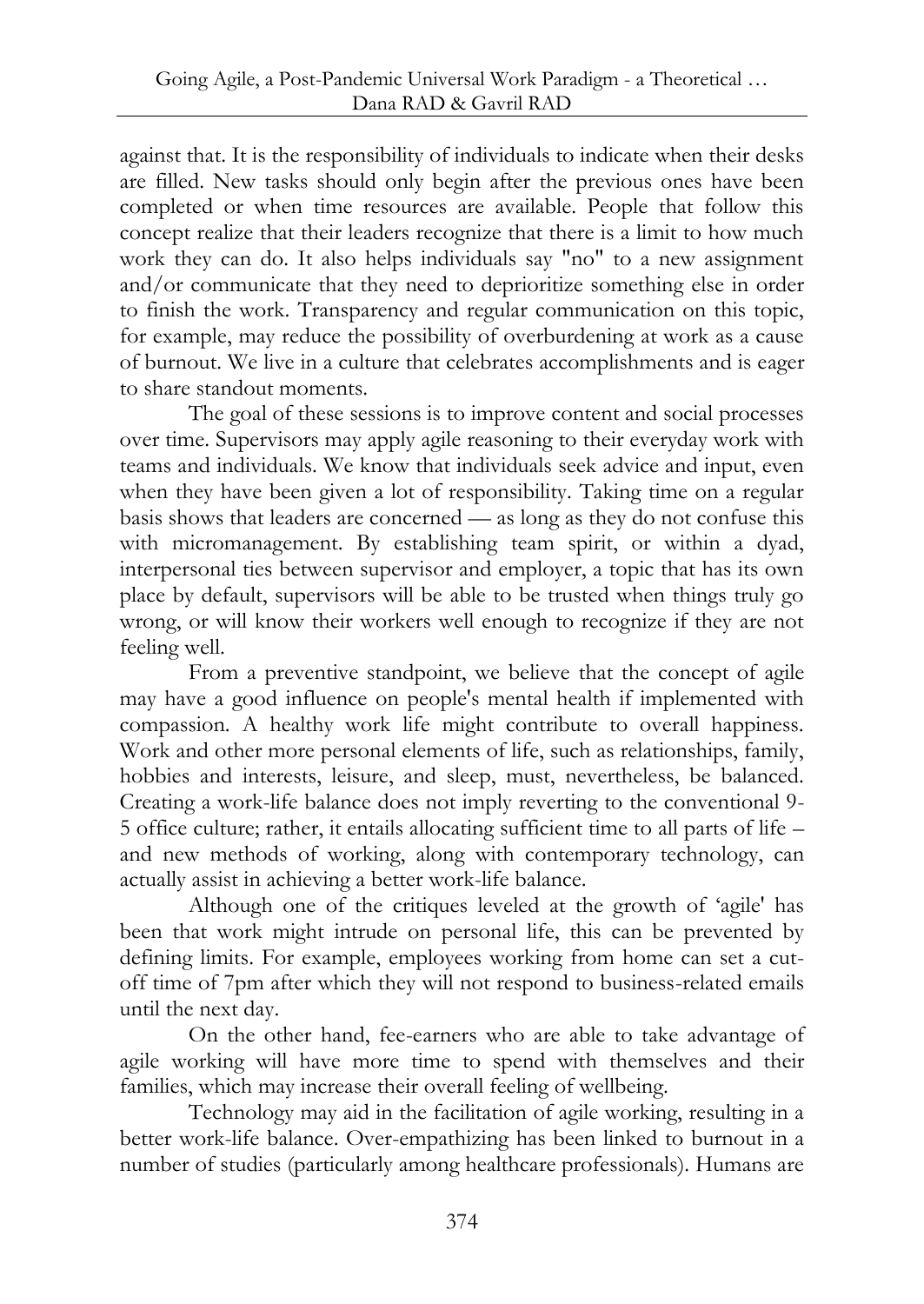| Postmodern | December, 2021     |
|------------|--------------------|
| Openings   | Volume 12, Issue 4 |

designed for empathy, and caring for others may be emotionally and physically draining.

Performance management is challenging enough in traditional businesses; success in agile organizations necessitates three changes. The evidence is clear: a small set of essential behaviors distinguishes between an effective and equitable performance-management plan and one that falls short. Organizations that link employee objectives to business aims, invest in managers' abilities, and differentiate incentives for outstanding performance are 84% more likely to use performance-management approaches that their employees regard and accept as fair (Hancock et al., 2018). Furthermore, these strategies reinforce one another: excellent implementation of one practice can increase the performance of others, which leads to improved individual and organizational performance, which drives firms to attain competitive advantages. Agility will be here to stay, and it can assist traditional organizations in im-proving their performance management systems. Almost every firm, for example, understands the need for more regular input. Working in agile sprints of a few weeks duration each provides a pace that allows for both collective and individual contribution. Similarly, a more independent and risk-taking culture helps individuals to grow, take on more responsibility, and learn how to grow quickly. To make the guidelines successful in the agile business model, agile firms must modify each of the three fundamental performance-management approaches.

Agile working approaches involve linking workers' goals to company goals clearly and maintaining a high level of flexibility. They're also necessary if employees want to feel like their work has meaning and purpose. However, agile businesses may be worried about how the emphasis on individual goals will interact with the autonomous teams that characterize agility. Three approaches can help agile businesses adjust and ensure that goals remain relevant and connected to business demands.

Agility necessitates empowered and self-sufficient teams. Agility necessitates empowered and self-sufficient teams. As a result, controlling performance alone or largely on an individual basis is difficult.

In order to encourage ownership, effective agile companies typically allow teams to establish their own goals when it comes to creating targets and assessing performance. For example, performance objectives may contain a mix of team goals, individual contributions to the team, competency in competencies required at the job level, and congruence between professional behaviour and the company's values. The relevance of these elements varies depending on the profession, with experts placing a larger priority on cooperation to encourage collaboration.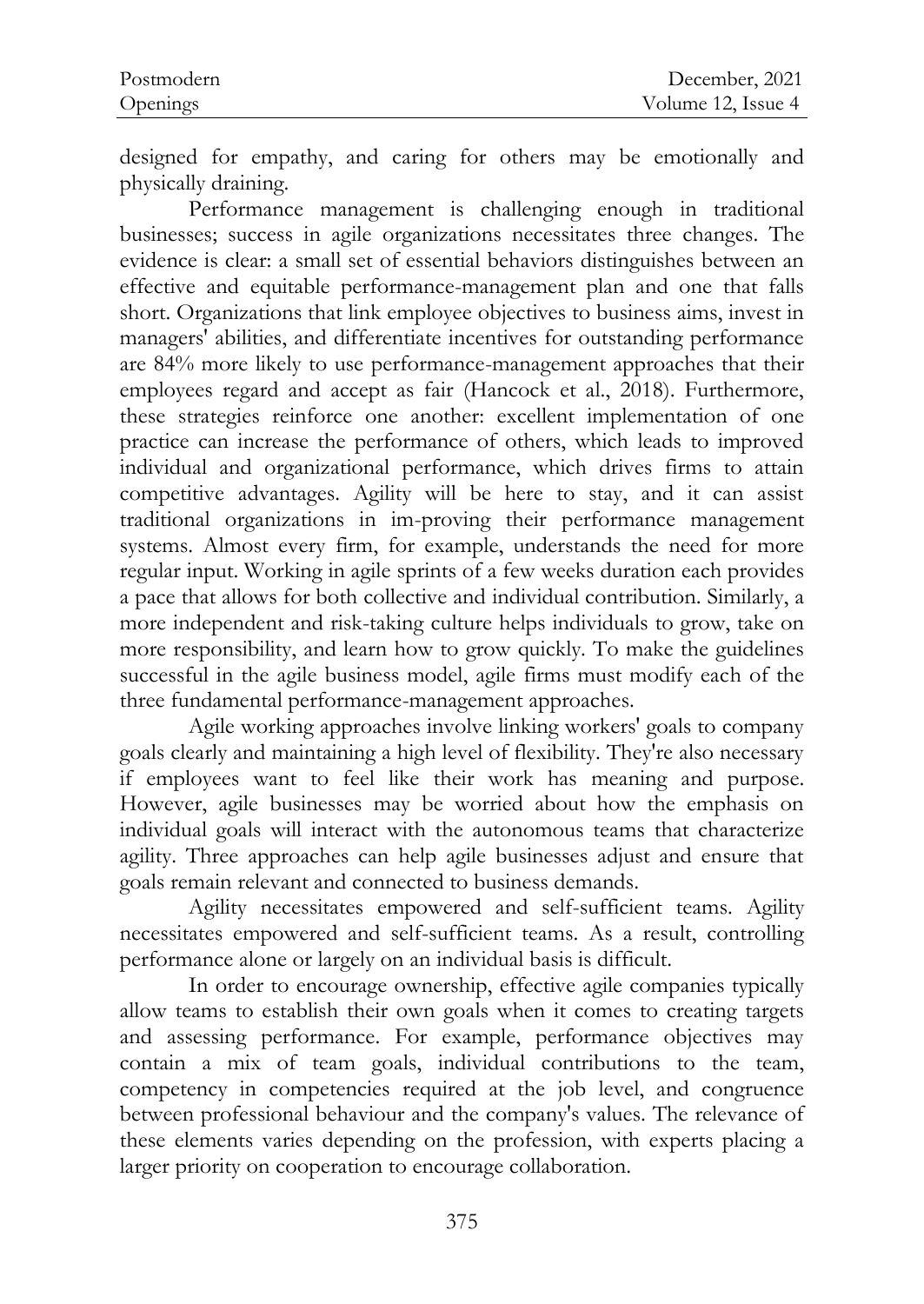Agile businesses have teams that work autonomously and quickly, with a clear focus on production. They follow general directions and strategic priorities rather than particular, top-down commands. Agile businesses usually rely on a carefully controlled procedure, including a regular performance evaluation, to ensure harmony among autonomous teams. Every semester, a precise cascade from strategic goals to team targets is developed, and performance versus important results is addressed in a trans-parent manner. To accommodate for altering priorities as a consequence of the Quarterly Business Review, team and individual objectives must be dynamic rather than set in a once-a-year exercise (QBR).

Setting objectives as a group can provide extra benefits, especially in terms of engagement and ambition. Unsurprisingly, devotion to one's own goals is typically greater than commitment to goals set for one by others. Because agile businesses are decentralized, there is a risk that decentralization and empowerment will devolve into chaos. One way to avoid this is to make goals and performance highly transparent. This type of transparency has several benefits, including showing interdependencies among teams and divisions, creating momentum and mindshare, and supporting the nonhierarchical culture and attitude that agile businesses have.

Individuals in agile organizations, like those in any other company, improve by receiving feedback and being exposed to possibilities for advancement. In successful agile organizations, feedback is at the heart of a culture of taking risks, failing fast, and pursuing continual personal growth at all levels. Employees at these firms are motivated to solicit and offer feedback regularly. This is not always easy to achieve. Executives and nonmanagers alike may need to overcome mental and ability barriers in order to offer and receive feedback more frequently, not just vertically and horizontally on the hierarchy, but also to coworkers.

Agile companies require rigorous processes for collecting feedback and evaluating performance on a regular basis. Traditionally, the line manager has been the conduit for all information regarding the employee. This necessitates a single person gathering information on an individual from a variety of sources, synthesizing it, and collabo-rating with other peers to ensure that evidence and choices are harmonized. When outcomes are differentiated, especially at the two extremes of performance, employees are more likely to see their performance management strategy as fair. In some respects, this is more challenging in agile companies, as collaborative and highly interconnected teams make it difficult to link individual contributions to outcomes.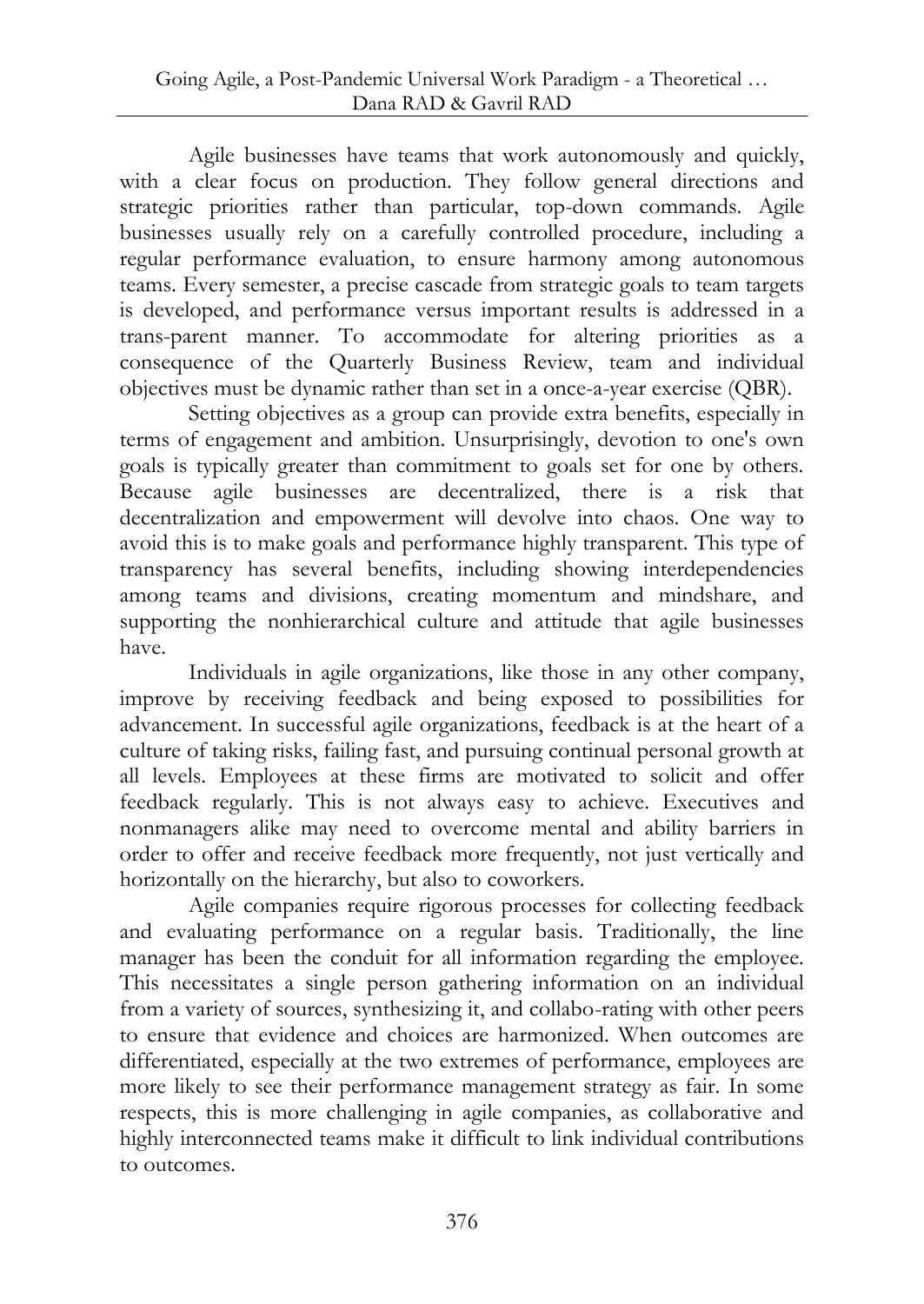| Postmodern | December, 2021     |
|------------|--------------------|
| Openings   | Volume 12, Issue 4 |

Successful agile companies embody agile methodologies and working styles that are genuine and visible in day-to-day work. Culture, or the strong, shared ideas, mind-sets, and behaviors that underpin and allow those techniques and ways of working, is a less visible but crucial stable practice of agile businesses. Individual performance is measured and controlled in successful agile businesses not just against explicit goals, but also by how effectively the individual has exhibited and articulated the desired outcomes, attitudes, and behaviors. These objectives should be carefully connected to possible rewards or consequences. In general, salespeople are paid based on their ability to achieve individual and team goals, as well as how well and frequently they educate and mentor their teammates. These efforts should be carefully documented and recognized since they both motivate individuals and serve as a draw for the next opportunity. Organizations, on the other hand, should make clear decisions with workers who do not actively embody and show the intended values, mindsets, and behaviors, simply by letting go of individuals who do not comply with the organization's fundamental cultural values and categorized behaviors. Work at the majority of successful agile businesses is characterized by a sense of accomplishment and exciting, it is typical to hearing employees express how their everyday activity does not seem like work. Employees remain because they care about their jobs and the company's culture.

While people expect to be fairly compensated for their contributions, flexible benefits allow agile organizations to place a higher focus on intrinsic motivation and frequent nonfinancial incentives such as innovative initiatives, opportunity to showcase outwardly or participate in special events, high recognition in the work environment, and space for charitable projects. Performance management cannot be ignored by organizations embarking on agile transitions. Even pilot teams must be separated from traditional techniques to guarantee that agile practices and mindsets may proliferate and are suitably acknowledged and rewarded.

When done correctly, performance management that is tailored to an organization's agile goals and environment will enable full capture and sustainability of the advantages guaranteed by agility.

Understanding the concepts and characteristics of an agile organization design, as well as the methods required to put them in place, is a critical management requirement. Traditional designs are ill-equipped to deal with the present environment's volatility, unpredictability, and complexity. Most people agree that there aren't enough agile companies, and the facts shown here and, in our study, back up that assertion. Agile organization design elements are usually present to some level, with only a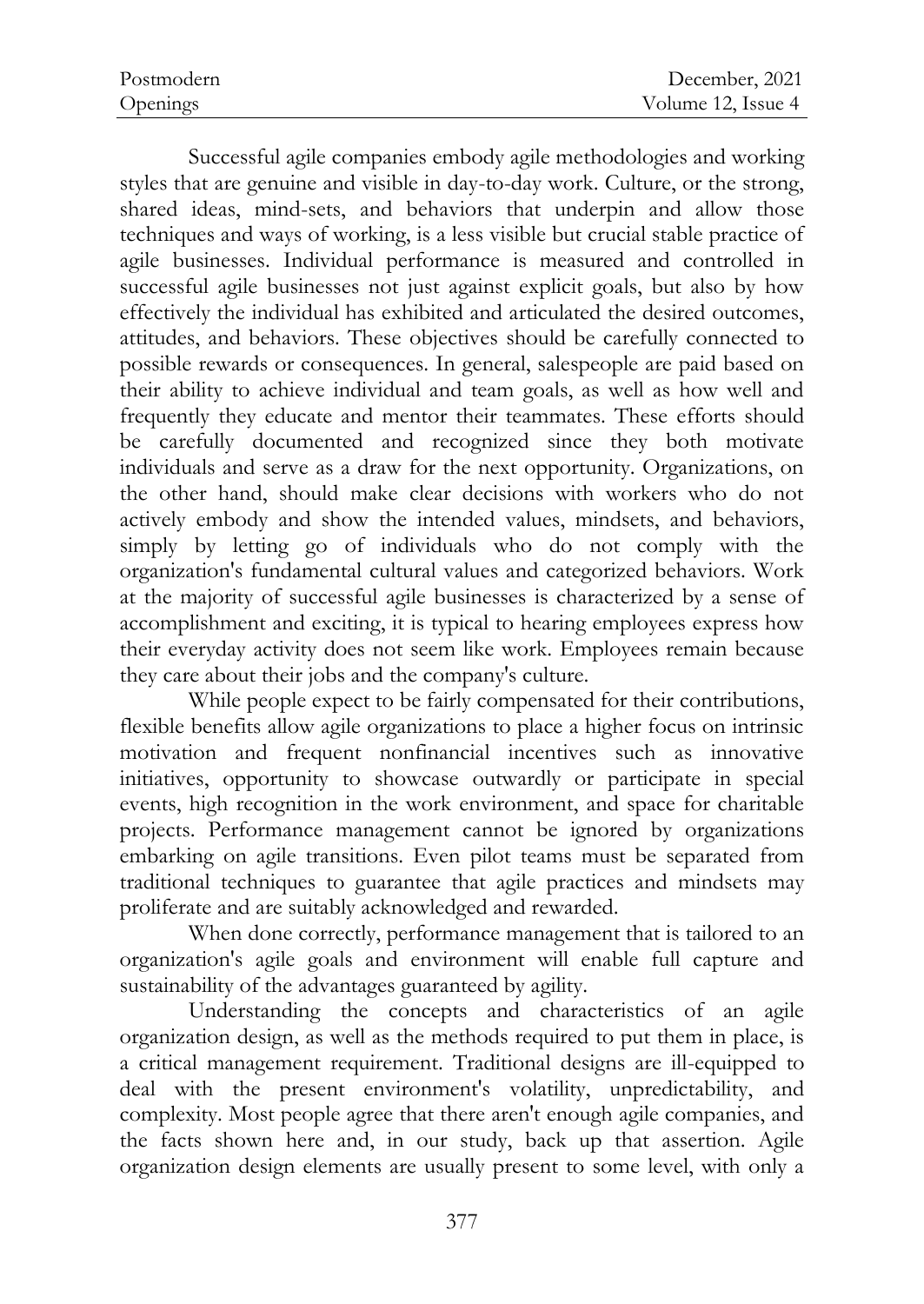few outliers. Only one of the organizations we evaluated consistently ranked themselves as somewhat agile. Given the fast-changing global business environment, this confirms the opinion that there are too few agile businesses. To raise that number, it will be necessary to accept that not all businesses can or should be agile, and that not all businesses will define agility in the same manner. Furthermore, it is critical to recognize that the redesign process will be both more challenging and distinct from typical con-versions. It's tempting to say that all businesses should be agile when it comes to the first two concerns. Being an agile company is a true instance of organization development in terms of the transformation process. Every business has some agile features, and the evaluation usually leads to a discussion about what the next, greatest, and most important characteristics are to handle.

The most likely explanation for the lack of more agile companies is the difficulty of transforming current organizations. It is far easier to build new adaptive organizations than it is to modify an existing organization. The first stage is diagnosis, which entails determining which aspects of the organization promote agility and which do not. The agility evaluation revealed a positive and fruitful redesign approach that might result in a more agile company over time. Multiple aspects of the organization will need to be altered, and further evaluations will be required if this redesign is to be effective. Because it differs from transitioning from one stable state to another, the change to an agile organization is difficult. Transparency, rapidity, high participation, and adaptability are all characteristics of agility that should be reflected in the change process. Organizations, in general, begin with the planning process. Organizations must have a strong future focus capacity in order to raise awareness of and prepare for various environmental changes. Similarly, they can generally include the concept of a flexible strategic intent into their strategic thinking. Adoption of an alternate economic rationale and the harmonization of the firm's identity are more difficult obstacles to overcome. Most managers and executives see the need for more agility, but they reject the notion that change, rather than efficiency, distinctiveness, or growth, is the competitive edge.

Furthermore, determining the firm's identity takes time and might lead to a range of results. If the organization's identity is resistant to change, it will be necessary to make judgments on how to proceed. One ray of optimism is that design modifications are arguably the most effective method to alter one's identity. The creation or strengthening of the organization's change/learning capacity is the third most typical phase in a transformation to agility. Not only will the company require a change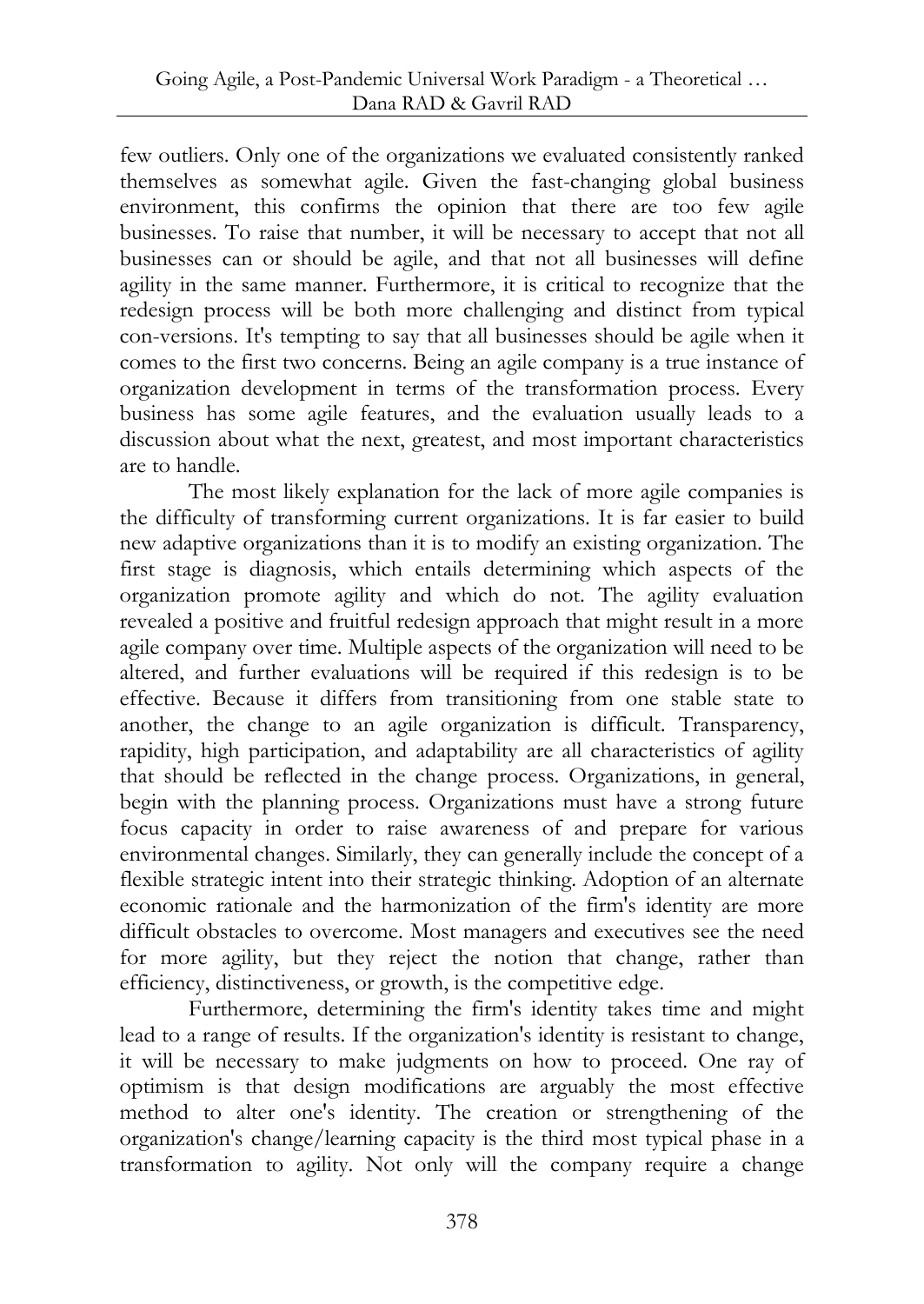| Postmodern | December, 2021     |
|------------|--------------------|
| Openings   | Volume 12, Issue 4 |

capacity to coordinate the move from a traditional to an agile organization, but it will also require a proven ability to repurpose resources, assets, people, budgets, systems, and procedures in order to approach change as normal. Many of these changes will be opposed since they threaten many people's old power bases and may result in short-term performance declines. Under any circumstances, transforming companies to agile forms would be difficult, but the alignment of this form with future environ-mental needs makes the practice and growth valuable.

In our opinion, very soon academia will also face this huge challenge of being agile, and soon Universities will adopt new Agile performance management protocols, like in all other living and breathing organizations.

#### **References**

- Almeida, F., & Espinheira, E. (2021). Large-Scale Agile Frameworks: A Comparative Review. *Journal of Applied Sciences, Management and Engineering Technology, 2*(1), 16-29.<http://dx.doi.org/10.31284/j.jasmet.2021.v2i1.1832>
- Arrova, D. D., & Mohana, M. (2014). The Agility of Agile Methodology for Teaching and Learning Activities. In IEEE (Ed.), *2014 8th. Malaysian Software Engineering Conference (MySEC)* (pp. 255-259). IEEE. <https://doi.org/10.1109/MYSEC.2014.6986024>
- Ayed, H., Vanderose B., & Habra, N. (2012). A Metamodel-Based Approach for Customizing and Assessing Agile Methods. In IEEE (Ed.), *2012 Eighth International Conference on the Quality of Information and Communications Technology* (pp. 66-74). IEEE.<https://doi.org/10.1109/QUATIC.2012.11>
- Balaji, M., Velmurugan, V., & Subashree, C. (2015). TADS: An assessment methodology for agile supply chains. *Journal of applied research and technology, 13*(5), 504-509.<https://doi.org/10.1016/j.jart.2015.10.002>
- Balijepally, V., Mahapatra, R., & Nerur, S. (2006). Assessing personality profiles of software developers in agile development teams. *Communications of the Association for Information Systems, 18*, 4.<https://doi.org/10.17705/1CAIS.01804>
- Basile, K. A., & Beauregard, T. A. (2020). Boundary Management: Getting the Work-Home Balance Right. In C. Grant, & E. Russell (eds.), *Agile Working and Well-Being in the Digital Age* (pp. 35-46). Palgrave Macmillan. [https://doi.org/10.1007/978-3-030-60283-3\\_3](https://doi.org/10.1007/978-3-030-60283-3_3)
- Bion, W. (1992). *Experiences in groups: And other papers*. Routledge.
- Campanelli, A. S., Bassi, D., & Parreiras, F. S. (2017). Agile Transformation Success Factors: A Practitioner's Survey. In E. Dubois, & K. Pohl (eds.), *Advanced Information Systems Engineering. CAiSE 2017. Lecture Notes in Computer Science*, vol. 10253 (pp. 364-379). Springer, Cham. [https://doi.org/10.1007/978-3-](https://doi.org/10.1007/978-3-319-59536-8_23) [319-59536-8\\_23](https://doi.org/10.1007/978-3-319-59536-8_23)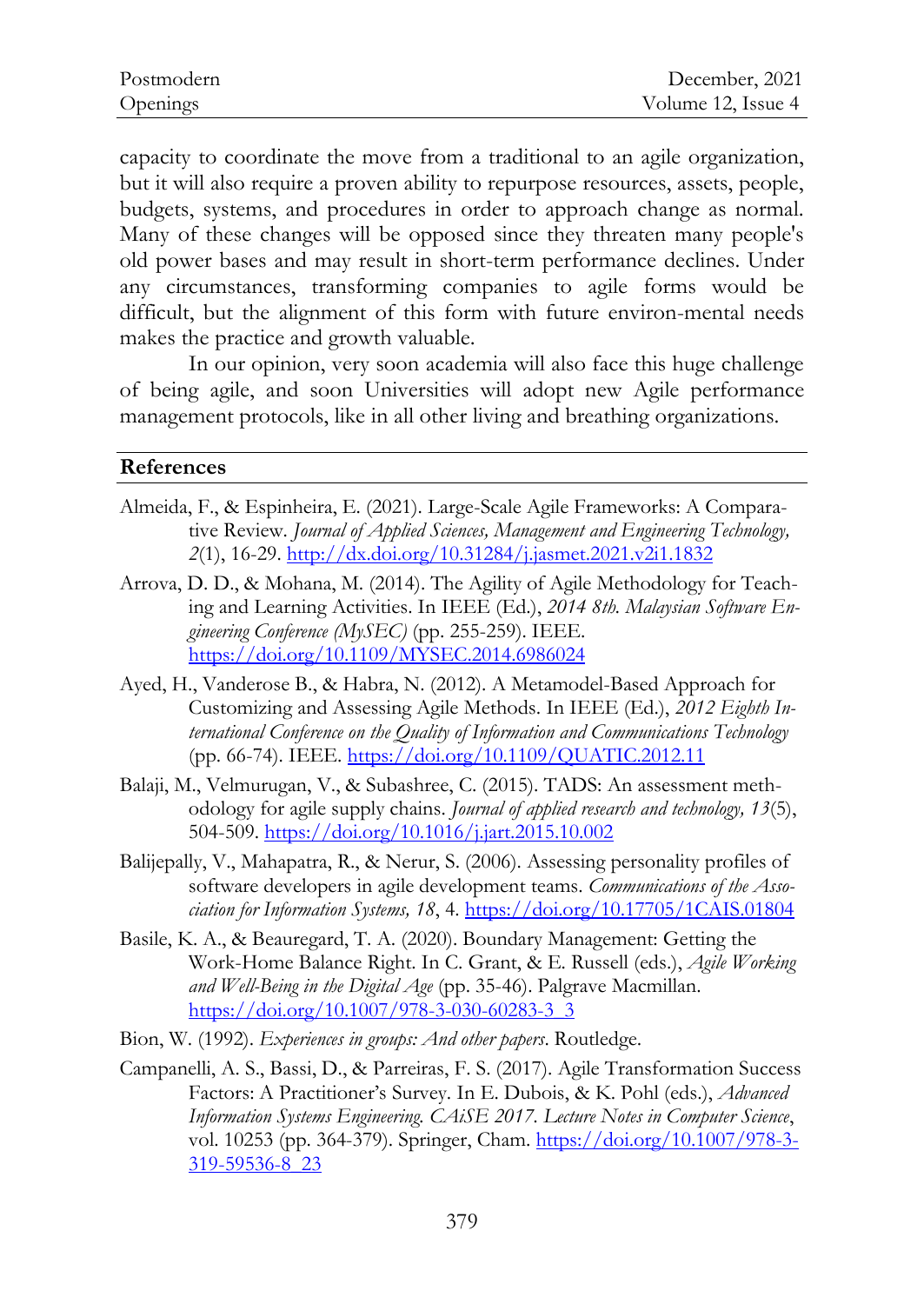- Campanelli, A. S., & Parreiras, F. P. (2015). Agile methods tailoring A systematic literature review. *Journal of Systems and Software, 110*, 85-100, <https://doi.org/10.1016/j.jss.2015.08.035>
- Charalampous, M. (2020). A Review of the Agile Working Literature in Relation to Five Facets of Well-Being. In C. Grant, & E. Russell (eds.), *Agile Working and Well-Being in the Digital Age* (pp. 93-105). Palgrave Macmillan. [https://doi.org/10.1007/978-3-030-60283-3\\_7](https://doi.org/10.1007/978-3-030-60283-3_7)
- Cheng, V. W. S., Davenport, T., Johnson, D., Vella, K., & Hickie, I. B. (2019). Gamification in Apps and Technologies for Im-proving Mental Health and Well-Being: Systematic Review. *JMIR Mental Health, 6*(6), e13717. <https://doi.org/10.2196/13717>
- Chun, A. H. W. (2004). The Agile Teaching/Learning Methodology and Its e-Learning Platform. In W. Liu, Y. Shi, & Q. Li (eds.), *Advances in Web-Based Learning – ICWL 2004. ICWL 2004. Lecture Notes in Computer Science*, vol 3143 (pp. 11-18). Springer[. https://doi.org/10.1007/978-3-540-27859-7\\_2](https://doi.org/10.1007/978-3-540-27859-7_2)
- Coelho, I., Ventura, P., & Reis, L. (2020). Design of Model and Application Development for Agile Practices Assessment. In IEEE (Ed.), *2020 15th Iberian Conference on Information Systems and Technologies (CISTI)*, (pp. 1-5). IEEE. <https://doi.org/10.23919/CISTI49556.2020.9140849>
- Cram, W. A., & Newell, S. (2016). Mindful revolution or mindless trend? Examining agile development as a management fashion. *European Journal of Information Systems, 25*(2), 154-169.<https://doi.org/10.1057/ejis.2015.13>
- Crowder, J. A., & Friess, S. (2015). The Psychology of Agile Team Leadership. In J. A. Crowder, & S. Friess (Eds.), *Agile Project Management: Managing for Success* (pp. 9-25). Springer.
- De Souza Bermejo, P. H., Zambalde, A. L., Tonelli, A. O., Souza, S. A., Zuppo, L. A., & Rosa, P. L. (2014). Agile principles and achievement of success in software development: A quantitative study in Brazilian organizations. *Procedia Technology, 16*, 718-727.<https://doi.org/10.1016/j.protcy.2014.10.021>
- Dingsøyr, T., Nerur, S., Balijepally, V., & Moe, N. B. (2012). A decade of agile methodologies: Towards explaining agile software development. *Journal of Systems and Software, 85*(6), 1213 – 1221. <https://doi.org/10.1016/j.jss.2012.02.033>
- Dingsøyr, T., & Lindsjørn, Y. (2013). Team performance in agile development teams: Findings from 18 focus groups. H. Baumeister, & B. Weber (eds.), Agile Processes in Software Engineering and Extreme Programming. XP 2013. Lecture Notes in Business Information Processing, vol 149 (pp. 46- 60). Springer. [https://doi.org/10.1007/978-3-642-38314-4\\_4](https://doi.org/10.1007/978-3-642-38314-4_4)
- Dyba, T., & Dingsoyr, T. (2008) Empirical Studies of Agile Software Development: A Systematic Review. *Information and Software Technology, 50*, 833-859. <http://dx.doi.org/10.1016/j.infsof.2008.01.006>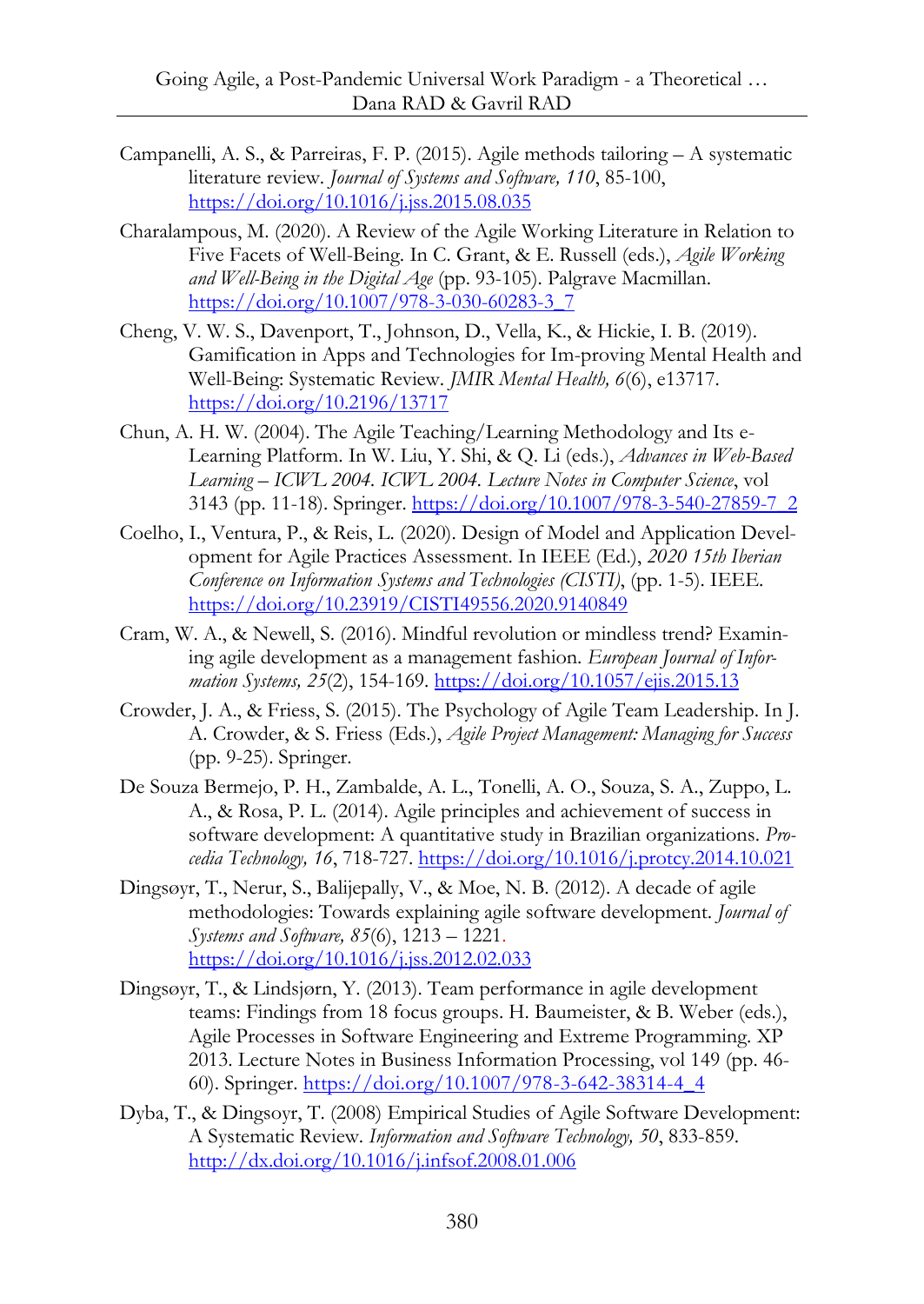- Eilers, K., Simmert, B., & Peters, C. (2020). Doing Agile vs. Being Agile Understanding Their Effects to Improve Agile Work. In J. F. George, P. Souren, De' Rahul, E. Karahanna, S. Sarker, & G. Oestreicher-Singer (Eds.), *International Conference on Information Systems (ICIS 2020)* (pp. 1-17). ICIS Proceedings. [https://www.alexandria.unisg.ch/261157/1/JML\\_806.pdf](https://www.alexandria.unisg.ch/261157/1/JML_806.pdf)
- Feldt, R., Angelis, L., Torkar, R., & Samuelsson, M. (2010). Links between the personalities, views and attitudes of software engineers. *Information and Software Technology, 52*, 611-624.<https://doi.org/10.1016/j.infsof.2010.01.001>
- Gamble, R. F., & Hale, M. L. (2013). Assessing individual performance in Agile undergraduate software engineering teams. In IEEE (Ed.), *2013 Frontiers in Education Conference (FIE)* (pp. 1678-1684). IEEE. <https://doi.org/10.1109/FIE.2013.6685123>
- Gandomani, T. J., Zulzalil, H., & Nafchi, M. Z. (2015). Agile Transformation: A Multi-Dimensional Process. *Jurnal Teknologi, 77*(9), 89-96. <https://doi.org/10.11113/jt.v77.6188>
- Grant C., Clarke C. (2020). Digital Resilience: A Competency Framework for Agile Workers. In C. Grant, & E. Russell (eds.), *Agile Working and Well-Being in the Digital Age* (pp. 117-130). Palgrave Macmillan. https://doi.org/10.1007/978-3-030-60283-3\_9
- Grant, C., & Russell, E. (2020). *Agile working and well-being in the digital age*. Springer International Publishing AG.
- Gren, L., Goldman, A., & Jacobsson, C. (2020). Agile ways of working: a team maturity perspective. *Journal of Software: Evolution and Process, 32*(6), e2244. <https://doi.org/10.1002/smr.2244>
- Gren, L., Torkar, R., & Feldt, R. (2015). The prospects of a quantitative measurement of agility: A validation study on an agile maturity model. *Journal of Systems and Software, 107*, 38-49.<https://doi.org/10.1016/j.jss.2015.05.008>
- Gren, L., Torkar, R., & Feldt, R. (2017). Group development and group maturity when building agile teams: A qualitative and quantitative investigation at eight large companies. *Journal of Systems and Software, 124*, 104-119. <https://doi.org/10.1016/j.jss.2016.11.024>
- Hancock, B., Hioe, E., Schaninger, B. (2018). *The fairness factor in performance management*. McKinsey Quarterly[. https://www.mckinsey.com/business](https://www.mckinsey.com/business-functions/organization/our-insights/the-fairness-factor-in-performance-management)[functions/organization/our-insights/the-fairness-factor-in-performance](https://www.mckinsey.com/business-functions/organization/our-insights/the-fairness-factor-in-performance-management)[management](https://www.mckinsey.com/business-functions/organization/our-insights/the-fairness-factor-in-performance-management)
- Harvey, V. S., & Prager, R. Y. (2021). Developing Learning Agile Behavior. In V. S. Harvey & K. P. De Meuse (Ed.), *The Age of Agility: Building Learning Agile Leaders and Organizations* (pp. 145-156). Oxford University Press. <http://doi.org/10.1093/oso/9780190085353.003.0006>
- Hennel, P., & Rosenkranz, C. (2020). Investigating the "Socio" in Socio-Technical Development: The Case for Psychological Safety in Agile Information Sys-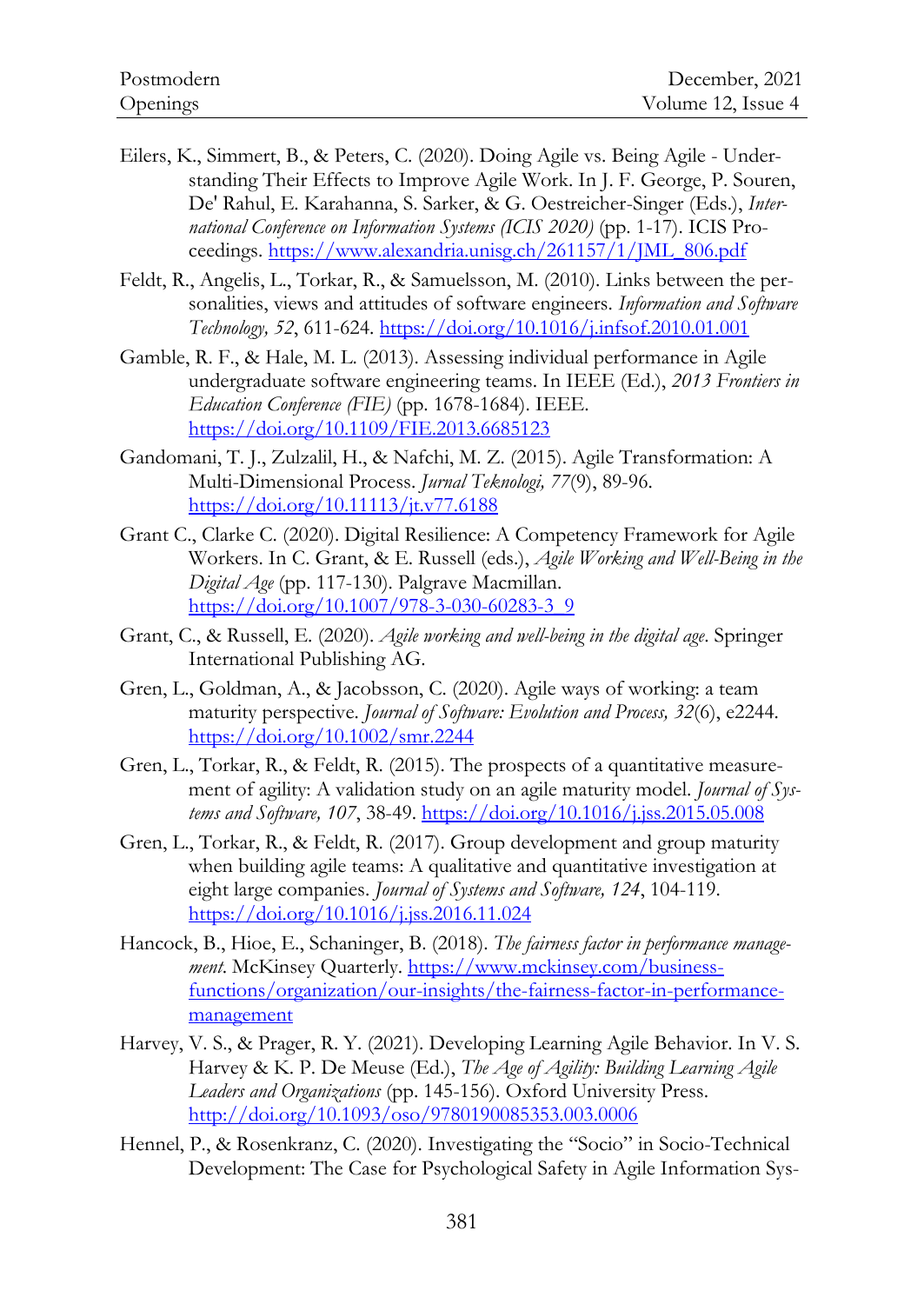tems Development. *Project Management Journal, 52*(1), <http://dx.doi.org/10.1177/8756972820933057>

- Hong, W., Thong, J. Y., Chasalow, L. C., & Dhillon, G. (2011). User acceptance of agile information systems: A model and empirical test. *Journal of management information systems, 28*(1), 235-272. [https://doi.org/10.2753/MIS0742-](https://doi.org/10.2753/MIS0742-1222280108) [1222280108](https://doi.org/10.2753/MIS0742-1222280108)
- Huck-Fries, V., Prommegger, B., Wiesche, M., & Krcmar, H. (2020). Agile and Overworked? The Role of Work Overload and Psychological Detachment in Agile Information Systems Development Projects. In C. Maier, D. Beimborn, & S. C. Srivastava (Less) (Eds.), *Proceedings of the 2020 on Computers and People Research Conference* (pp. 133-134). <https://doi.org/10.1145/3378539.3393835>
- Hulshult, A., & Woods, D. M. (2020). Applying Agile across the IT Curriculum. *Information Systems Education Journal, 18*(1), 14-21[. https://isedj.org/2020-](https://isedj.org/2020-18/n1/ISEDJv18n1p14.html) [18/n1/ISEDJv18n1p14.html](https://isedj.org/2020-18/n1/ISEDJv18n1p14.html)
- Iivari, J., & Iivari, N. (2011). The relationship between organizational culture and the deployment of agile methods. *Information and Software Technology, 53*(5), 509–520.<https://doi.org/10.1016/j.infsof.2010.10.008>
- Jalali, S., & Wohlin, C. (2012). Systematic literature studies: database searches vs. backward snowballing. In P. Runeson, M. Höst, E. Mendes, A. Andrews, R. Harrison (Eds.), *Proceedings of the ACM-IEEE international symposium on Empirical software engineering and measurement (ESEM '12)* (pp. 29–38). Association for Computing Machinery. <https://doi.org/10.1145/2372251.2372257>
- Kakar, A. K. (2017). Assessing Self-Organization in Agile Software Development Teams. *Journal of Computer Information Systems, 57*(3). 208-217, <https://doi.org/10.1080/07362994.2016.1184002>
- Krehbiel, T. C., Salzarulo, P. A., Cosmah, M. L. Forren, J., Gannod, G., Havelka, D., Hulshult, A. R., & Merhout, J. (2017). Agile Manifesto for Teaching and Learning. *Journal of Effective Teaching, 17*(2), 90-111. [https://uncw.edu/jet/articles/vol17\\_2/krehbiel.html](https://uncw.edu/jet/articles/vol17_2/krehbiel.html)
- Krishnamachariar, P. K., & Gupta, M. (2018). Swimming Upstream in Turbulent Waters: Auditing Agile Development. In M. Gupta, R. Sharman, J. Walp, & P. Mulgund (Eds.), *In-formation Technology Risk Management and Compliance in Modern Organizations* (pp. 268-300). IGI Global.
- Lalsing, V., Kishnah, S., & Pudaruth, S. (2012). People factors in agile software development and project management. *Inter-national Journal of Software Engineering & Applications, 3*(1), 117. <https://airccse.org/journal/ijsea/papers/3112ijsea09.pdf>
- Laughton, K. A., & Thatcher, A. (2019). Health and Wellbeing in Modern Office Layouts: The Case of Agile Workspaces in Green Buildings. In S. Bagnara,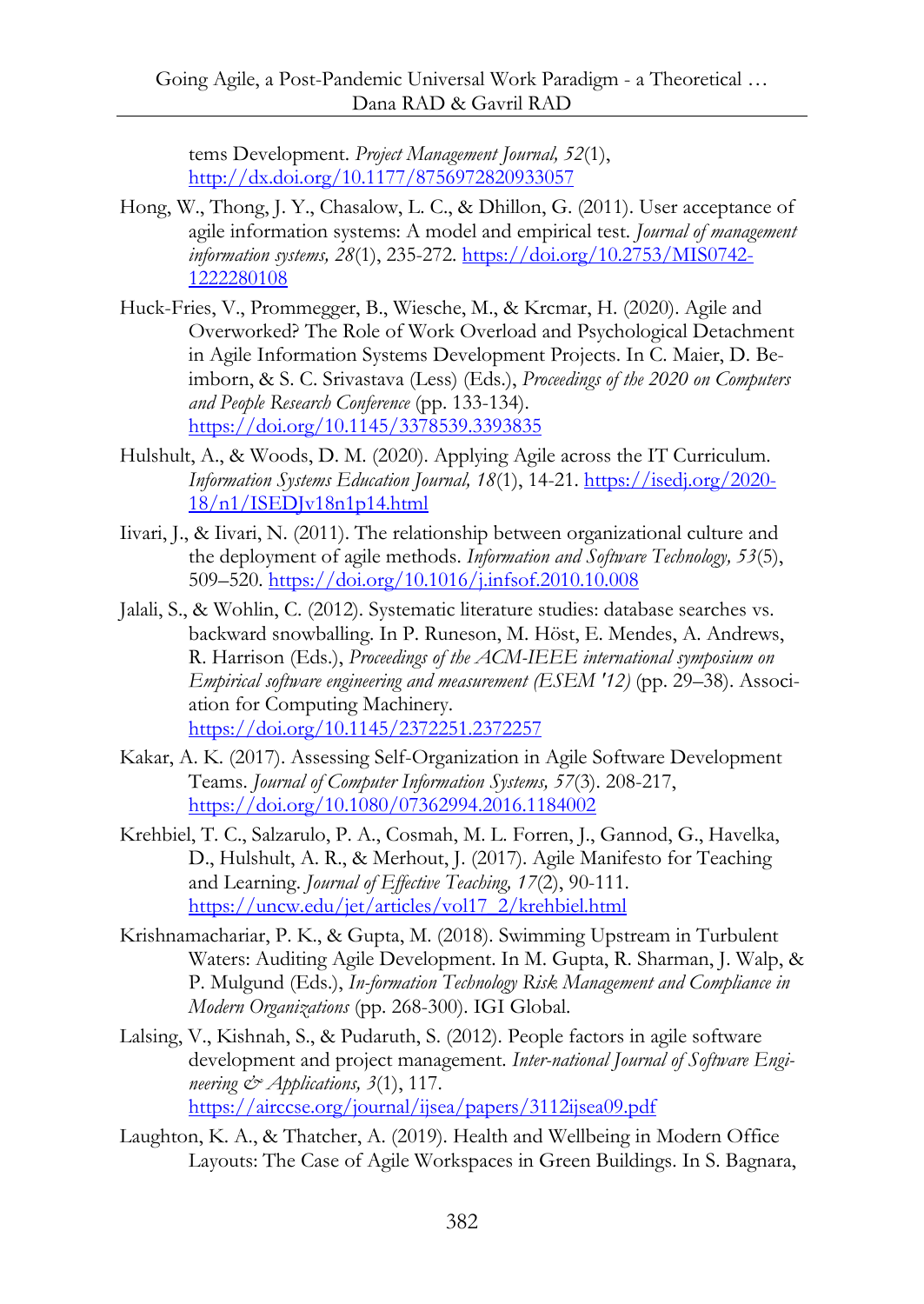R. Tartaglia, S. Albolino, T. Alexander, Y. Fujita (eds.), *Proceedings of the 20th Congress of the Inter-national Ergonomics Association (IEA 2018). IEA 2018. Advances in Intelligent Systems and Computing*, vol 825 (pp. 831-840). Springer. [https://doi.org/10.1007/978-3-319-96068-5\\_89](https://doi.org/10.1007/978-3-319-96068-5_89) 

- Lee, P. (2015). A *study of human resources practices within agile organizations* [Unpublished doctoral dissertation]. Pepperdine University.
- Lenberg, P., Feldt, R., & Wallgren, L.-G. (2015). Behavioral software engineering: A definiton and systematic literature review. *Journal of Systems and Software, 107*, 15-37.<https://doi.org/10.1016/j.jss.2015.04.084>
- Leppänen, M. (2013). A Comparative Analysis of Agile Maturity Models. In R. Pooley, J. Coady, C. Schneider, H. Linger, C. Barry, & M. Lang (Eds.), *Information Systems Development* (pp. 329-343). Springer. [https://doi.org/10.1007/978-1-4614-4951-5\\_27](https://doi.org/10.1007/978-1-4614-4951-5_27)
- Lundqvist, K., Ahmed, A., Fridman, D., & Bernard, J. (2019). Interdisciplinary Agile Teaching. IEEE (Ed.), *2019 IEEE Frontiers in Education Conference (FIE)* (pp. 1-8). IEEE.<https://doi.org/10.1109/FIE43999.2019.9028544>
- Luong, T. T., Sivarajah, U., & Weerakkody, V. (2021). Do agile managed information systems projects fail due to a lack of emotional intelligence?. *Information Systems Frontiers, 23*(2), 415-433. <https://link.springer.com/article/10.1007/s10796-019-09962-6>
- Mäkiö, J., Mäkiö-Marusik, E., & Yablochnikov, E. (2016). Task-centric holistic agile approach on teaching cyber physical systems engineering. IEEE (Ed.), *IECON 2016 - 42nd Annual Conference of the IEEE Industrial Electronics Society* (pp. 6608-6614). IEEE[. https://doi.org/10.1109/IECON.2016.7793806](https://doi.org/10.1109/IECON.2016.7793806)
- Marder, B., Ferguson, P., Marchant, C., Brennan, M., Hedler, C., Rossi, M., Black, S., & Doig, R. (2021). 'Going agile': Exploring the use of project management tools in fostering psychological safety in group work within management discipline courses. The In-ternational. *Journal of Management Education, 19*(3), 100519.<http://doi.org/10.1016/j.ijme.2021.100519>
- Marques, R., Mira da Silva, M., & Ferreira, D. R. (2018). Assessing Agile Software Development Processes with Process Mining: A Case Study. IEEE (Ed.), *2018 IEEE 20th Conference on Business Informatics (CBI)* (pp. 109-118). IEEE. <https://doi.org/10.1109/CBI.2018.00021>
- Masood, Z., Hoda, R., Blincoe, K. (2018). Adapting agile practices in university contexts. *Journal of Systems and Software, 144*, 501-510, <https://doi.org/10.1016/j.jss.2018.07.011>
- Mazni, O., Abdullah, S., & Lailee, S. (2015). The Impact of Agile Methodology on Software Team's Work-Related Well-Being. *International Journal of Software Engineering and Its Applications, 9* (3), 123-136. <https://doi.org/10.14257/ijseia.2015.9.3.13>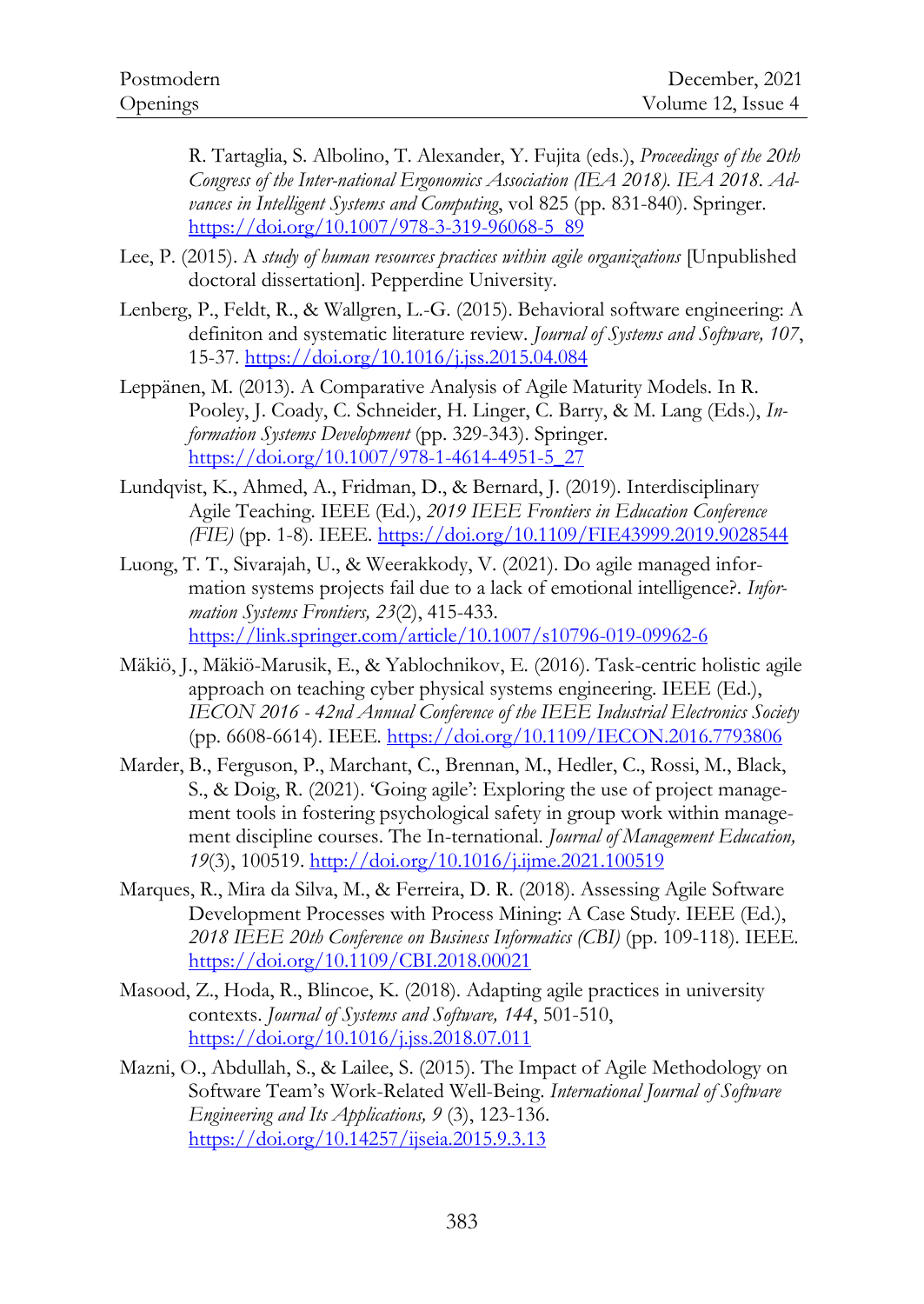- McDonald, S., & Edwards, H. (2007). Who should test whom?. *Communications of the ACM, 50*(1), 66–71.<http://doi.org/10.1145/1188913.1188919>
- Meier, A., Kropp, M., & Perellano, G. (2016). Experience Report of Teaching Agile Collaboration and Values: Agile Software Development in Large Student Teams. IEEE (Ed.), *2016 IEEE 29th International Conference on Software Engineering Education and Training (CSEET)* (pp. 76-80). IEEE. <https://doi.org/10.1109/CSEET.2016.30>
- Melnik, G., & Maurer, F. (2006). Comparative analysis of job satisfaction in agile and non-agile software development teams. In P. Abrahamsson, M. Marchesi, G. Succi (Eds.), *International conference on extreme programming and agile processes in software engineering* (pp. 32-42). Springer.
- Melnik, G., & Maurer, F. (2006). Comparative analysis of job satisfaction in agile and non-agile software development teams. In P. Abrahamsson, M. Marchesi, & G. Succi (Eds.), *Extreme Programming and Agile Processes in Software Engineering* (pp. 32–42). Springer.
- Moe, N. B., Dingsøyr, T., & Røyrvik, E. A. (2009). Putting Agile Teamwork to the Test – An Preliminary Instrument for Empir-ically Assessing and Improving Agile Software Development. In P. Abrahamsson, M. Marchesi, F. Maurer (Eds.), *Agile Processes in Software Engineering and Extreme Programming. XP 2009. Lecture Notes in Business Information Processing*, vol 31 (pp. 114-123). Springer. [https://doi.org/10.1007/978-3-642-01853-4\\_14](https://doi.org/10.1007/978-3-642-01853-4_14)
- Monett, D. (2013). *Agile project-based teaching and learning*. The Steering Committee of The World Congress in Computer Science, Computer Engineering and Applied Computing (WorldComp).
- Muhammad, U., Nazir, T., Muhammad, N., Maqsoom, A., Nawab, S., Fatima, S.T., Shafi, K., & Butt, F. S. (2021). Impact of agile management on project performance: Evidence from I.T sector of Pakistan. *PLoS ONE 16*(4), e0249311.<https://doi.org/10.1371/journal.pone.0249311>
- Noll, J., Beecham, S., & Richardson, I. (2010). Global software development and collaboration: Barriers and solutions. *ACM Inroads, 1*, 66–78. <https://doi.org/10.1145/1835428.1835445>
- O'Connor, R.V., & Duchonova, N. (2014). Assessing the Value of an Agile Coach in Agile Method Adoption. In B. Barafort, R.V. O'Connor, A. Poth, R. Messnarz (Eds), Systems, Software and Services Process Improvement. EuroSPI 2014. Communica-tions in Computer and Information Science, vol 425 (pp. 135-146). Springer. [https://doi.org/10.1007/978-3-662-](https://doi.org/10.1007/978-3-662-43896-1_12) [43896-1\\_12](https://doi.org/10.1007/978-3-662-43896-1_12)
- Oliva, F. L., Couto, M. H. G., Santos, R. F., & Bresciani, S. (2019). The integration between knowledge management and dynamic capabilities in agile organizations. *Management Decision, 57*(8), 1960-1979. <https://doi.org/10.1108/MD-06-2018-0670>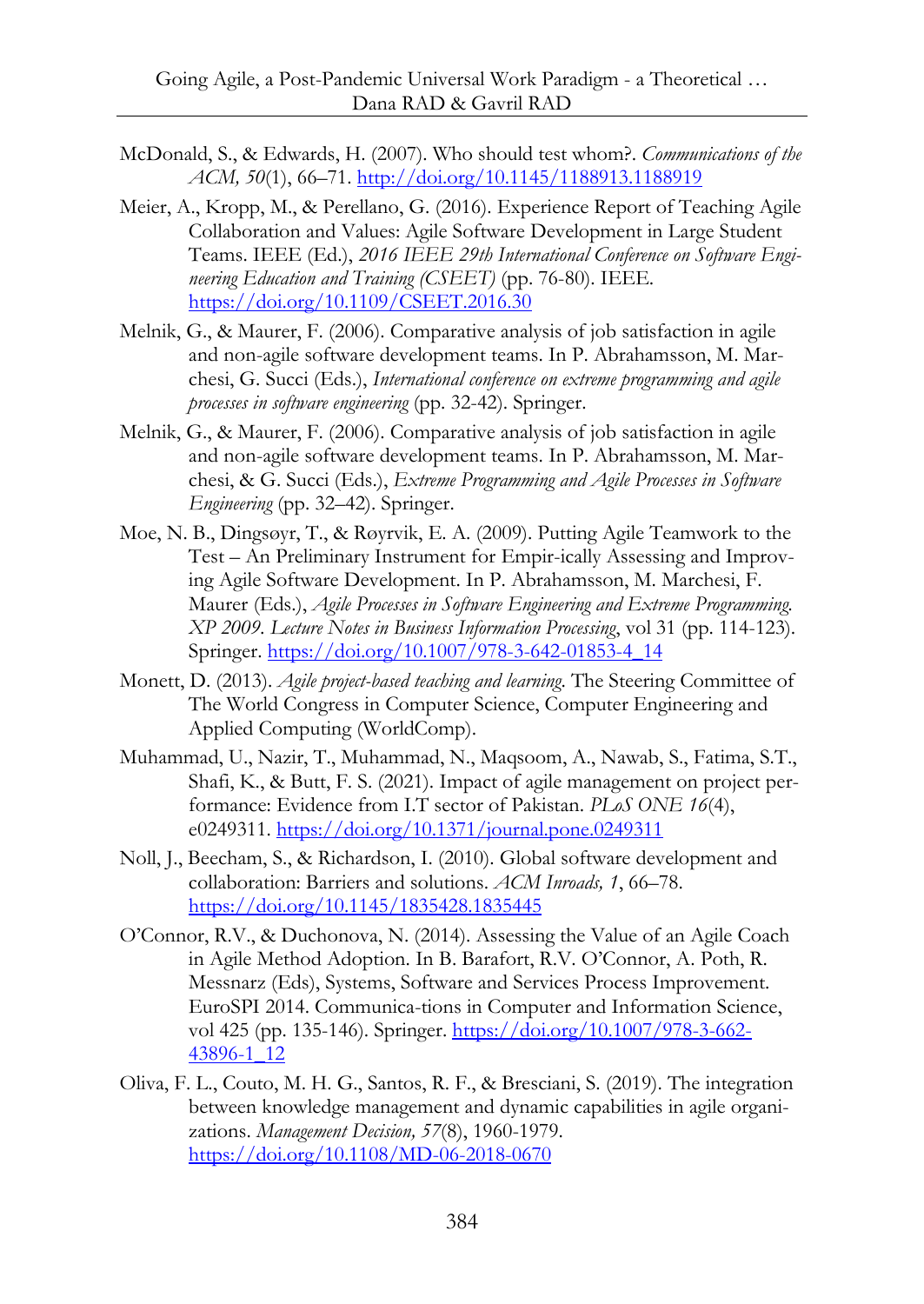- Ozcan-Top, O., & Demirörs, O. (2013) Assessment of Agile Maturity Models: A Multiple Case Study. In T. Woronowicz, T. Rout, R.V.O'Connor, A. Dorling (Eds), *Software Process Improvement and Capability Determination. SPICE 2013. Communications in Computer and Information Science*, vol. 349 (pp. 130-141). Springer. [https://doi.org/10.1007/978-3-642-38833-0\\_12](https://doi.org/10.1007/978-3-642-38833-0_12)
- Ozcan-Top, O., & Demirörs O. (2015). A Reference Model for Software Agility Assessment: AgilityMod. In T. Rout, R. O'Connor, & A. Dorling (Eds), *Software Process Improvement and Capability Determination. SPICE 2015. Communications in Computer and Information Science*, vol 526. Springer, Cham. [https://doi.org/10.1007/978-3-319-19860-6\\_12.](https://doi.org/10.1007/978-3-319-19860-6_12)
- Petersen, K., & Wohlin, C. (2010). The effect of moving from a plan-driven to an incremental software development approach with agile practices. *Empirical Software Engineering, 15*, 654-693. [https://doi.org/10.1007/s10664-010-](https://doi.org/10.1007/s10664-010-9136-6) [9136-6](https://doi.org/10.1007/s10664-010-9136-6)
- Rad, D., & Rad, G. (2021). Theory of Change and agile community digital psychological interventions. *Technium Social Sciences Journal, 20*(1), 632–642. <https://techniumscience.com/index.php/socialsciences/article/view/3516>
- Russell, E., & Grant, C. (2020). Introduction to Agile Working and Well-Being in the Digital Age. In C. Grant, E. Russell (Eds.), *Agile Working and Well-Being in the Digital Age*. Palgrave Macmillan. [https://doi.org/10.1007/978-3-030-](https://doi.org/10.1007/978-3-030-60283-3_1) [60283-3\\_1](https://doi.org/10.1007/978-3-030-60283-3_1)
- Ruyle, K. E., De Meuse, K. P., & Hughley, C. W. (2021). Becoming a Learning Agile Organization. In V. Schmidt Harvey & K. P. De Meuse (Eds.), *The Age of Agility: Building Learning Agile Leaders and Organizations* (pp. 345-364). <http://doi.org/10.1093/oso/9780190085353.003.0014>
- Santos, M., Bermejo, P., Oliveira, M., & Tonelli, A. (2011). Agile Practices: An Assessment of Perception of Value of Professionals on the Quality Criteria in Performance of Projects. *Journal of Software Engineering and Applications, 4*(12), 700-709.<https://doi.org/10.4236/jsea.2011.412082>
- Sarpiri, M., & Gandomani, T. (2017). How agile managers affect the process of software development. *International Journal of Computer Science and Network Security, 17*(5), 283-286. [http://paper.ijcsns.org/07\\_book/201705/20170538.pdf](http://paper.ijcsns.org/07_book/201705/20170538.pdf)
- Schmidt, T. S., & Paetzold, K. (2017). Maturity assessment of teams developing physical products in an agile manner. In IEEE (Ed.), *2017 International Conference on Engineering, Technology and Innovation (ICE/ITMC)* (pp. 351-360). IEEE. <https://doi.org/10.1109/ICE.2017.8279907>
- Seger, T., Hazzan, O., & Bar-Nahor, R. (2008). Agile orientation and psychological needs, self-efficacy, and perceived support: A two job-level comparison. In IEEE (Ed.), *Agile Conference 2008* (pp. 3–14). IEEE. <http://dx.doi.org/10.1109/Agile.2008.27>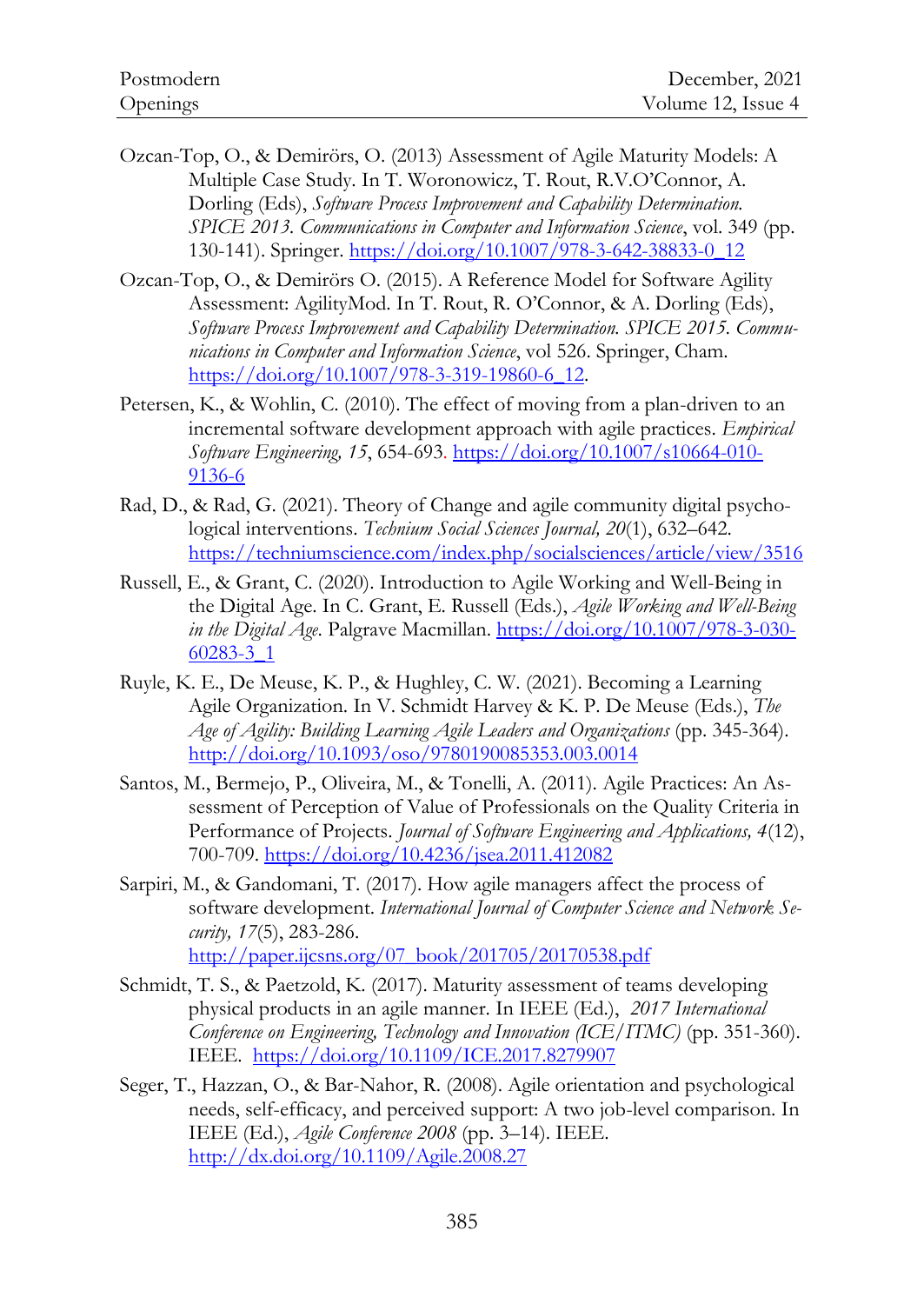- Serrador, P., & Pinto, J. K. (2015). Does Agile work? A quantitative analysis of agile project success*. International Journal of Project Management, 33*(5), 1040- 1051. [https://people.eecs.ku.edu/~hossein/Teaching/Sp17/811/Papers/Agility](https://people.eecs.ku.edu/~hossein/Teaching/Sp17/811/Papers/Agility/does-agile-work.pdf) [/does-agile-work.pdf](https://people.eecs.ku.edu/~hossein/Teaching/Sp17/811/Papers/Agility/does-agile-work.pdf)
- Serrador, P., & Turner, R. (2015). What is enough planning? Results from a global quantitative study. *IEEE Transactions on Engineering Management, 62*(4), 462- 474.<https://doi.org/10.1109/TEM.2015.2448059>
- Sharp, J. H., & Lang, G. (2018). Agile in teaching and learning: Conceptual framework and research agenda. *Journal of In-formation Systems Education, 29*(2), 45- 52.<https://eric.ed.gov/?id=EJ1182634>
- Sidky, A., Arthur, J., & Bohner, S. (2007). A disciplined approach to adopting agile practices: the agile adoption framework. *Innovations in Systems and Software Engineering, 3*, 203–216.<https://doi.org/10.1007/s11334-007-0026-z>
- Soundararajan, S., & Arthur, J. D. (2011). A Structured Framework for Assessing the "Goodness" of Agile Methods. In IEEE (Ed.), *2011 18th IEEE International Conference and Workshops on Engineering of Computer-Based Systems* (14- 23). IEEE[. https://doi.org/10.1109/ECBS.2011.26](https://doi.org/10.1109/ECBS.2011.26)
- Soundararajan, S., Arthur, J. D., & Balci, O. (2012). A Methodology for Assessing Agile Software Development Methods.In J. Gensel, D. Josselin, & D. Vandenbroucke (Eds.), *Agile Conference, 2012* (pp. 51-54). IEEE. <https://doi.org/10.1109/Agile.2012.24>
- Soundararajan, S., Balci, O., & Arthur, J.D. (2013). Assessing an Organization's Capability to Effectively Implement Its Selected Agile Method(s): An Objectives, Principles, Strategies Approach, 2013. In D. Vandenbroucke, B. Bucher, & J. Crompvoets (Eds.), *Agile Conference, 2013* (pp. 22-31). IEEE. <https://doi.org/10.1109/AGILE.2013.9>
- Stavru, S. (2014). A critical examination of recent industrial surveys on agile method usage. *Journal of Systems and Software, 94*, 87-97. <https://doi.org/10.1016/j.jss.2014.03.041>
- Steghöfer, J. P, Knauss, E., Alégroth, E., Hammouda, I., Burden, H, & Ericsson, M. (2016). Teaching Agile: addressing the conflict between project delivery and application of Agile methods. In L. Dillon, W. Visser, & L. Williams (Eds.), *Proceedings of the 38th International Conference on Software Engineering Companion (ICSE '16)* (pp. 303–312). Association for Computing Machinery.<https://doi.org/10.1145/2889160.2889181>
- Stettina, C.J., & Heijstek, W. (2011). Five Agile Factors: Helping Self-management to Self-reflect. In R.V. O'Connor, J. Pries-Heje, R. Messnarz (Eds.), Systems, Software and Service Process Improvement. EuroSPI 2011. Communications in Computer and In-formation Science, vol 172 (pp. 84-96). Springer. [https://doi.org/10.1007/978-3-642-22206-1\\_8](https://doi.org/10.1007/978-3-642-22206-1_8)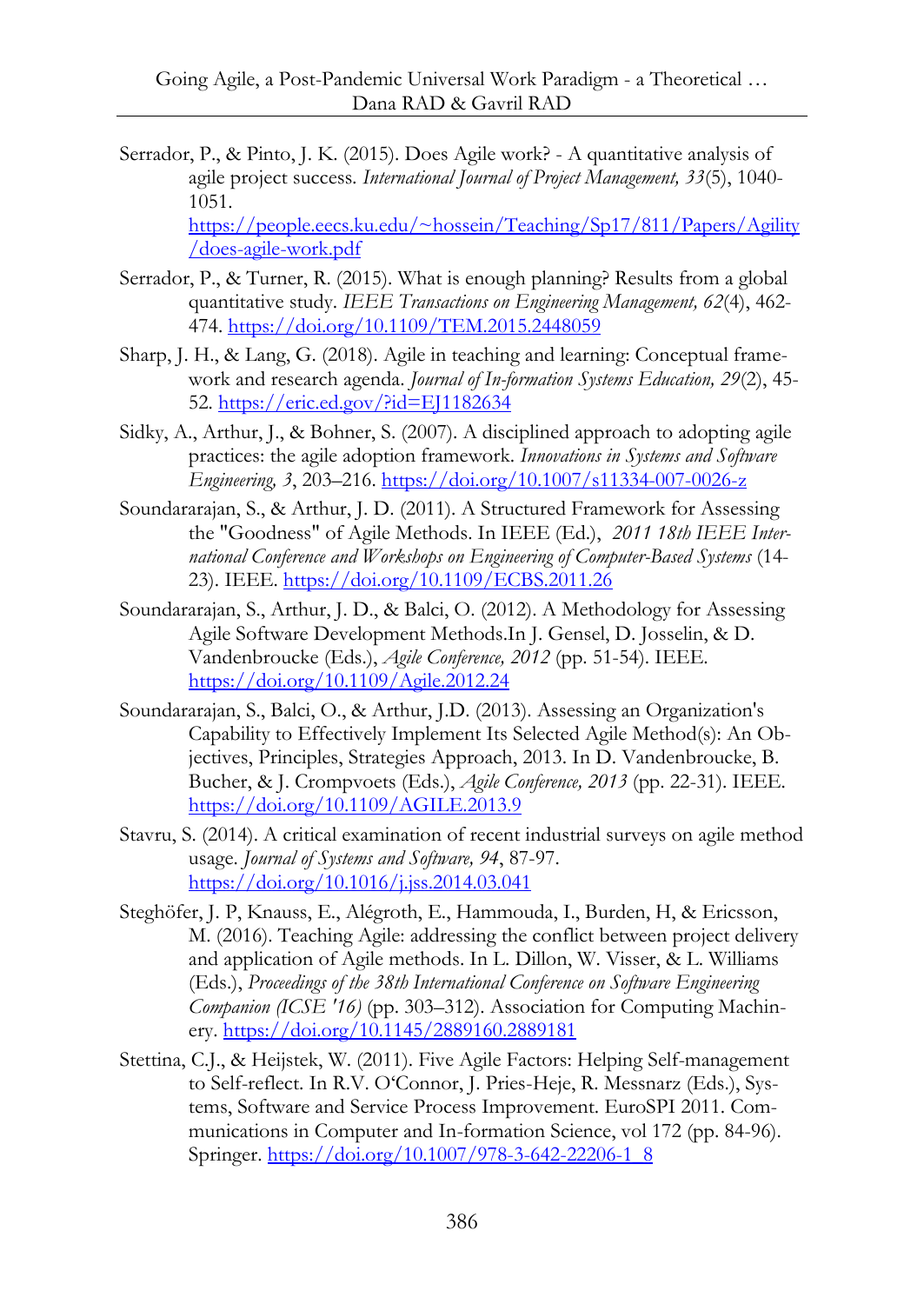- Stojanov, O., Turetken, J., & Trienekens, J. J. M. (2015). A Maturity Model for Scaling Agile Development. In IEEE (Ed.), 2015 41st Euromicro Conference on Software Engineering and Advanced Applications (pp. 446-453). IEEE.<https://doi.org/10.1109/SEAA.2015.29>
- Sutherland, J., & Schwaber, K. (2011). *The Scrum Guide The Definitive Guide to Scrum: Rules of the Game*. Scrum. [http://www.scrum.org/Portals/0/Documents/Scrum%20Guides/Scrum\\_](http://www.scrum.org/Portals/0/Documents/Scrum%20Guides/Scrum_Guide.pdf) [Guide.pdf](http://www.scrum.org/Portals/0/Documents/Scrum%20Guides/Scrum_Guide.pdf)
- Syed-Abdullah, S., Holcombe, M., & Gheorge, M. (2006). The Impact of an Agile Methodology on the Well Being of Development Teams. *Empirical Software Engineering, 11*, 143–167.<https://doi.org/10.1007/s10664-006-5968-5>
- Thompson, A. (2020). Physical Activity and Sedentary Behaviour in the Digital Workspace. In C. Grant, & E. Russell (Eds.), *Agile Working and Well-Being in the Digital Age* (pp. 107-116). Palgrave Macmillan. [https://doi.org/10.1007/978-3-030-60283-3\\_8](https://doi.org/10.1007/978-3-030-60283-3_8)
- Tolfo, C., & Wazlawick, R. (2008). The influence of organizational culture on the adoption of extreme programming. *Journal of systems and software, 81*(11), 1955–1967.<https://doi.org/10.1016/j.jss.2008.01.014>
- Tolfo, C., Wazlawick, R., Ferreira, M., & Forcellini, F. (2011). Agile methods and organizational culture: Reflections about cultural levels. *Journal of Software Maintenance and Evolution: Research and Practice, 23*(6), 423–441. <https://doi.org/10.1002/smr.483>
- Tuncel, D., Körner, C., & Plösch, R. (2021). Setting the Scope for a New Agile Assessment Model: Results of an Empirical Study. In P. Gregory, C. Lassenius, X. Wang, P. Kruchten (Eds.), *Agile Processes in Software Engineering and Extreme Programming. XP 2021. Lecture Notes in Business Information Processing*, vol. 419 (pp. 55-70). Springer[. https://doi.org/10.1007/978-3-030-](https://doi.org/10.1007/978-3-030-78098-2_4) [78098-2\\_4](https://doi.org/10.1007/978-3-030-78098-2_4)
- Tuomivaara, S., Lindholm, H., & Känsälä, M. (2017). Short-Term Physiological Strain and Recovery among Employees Working with Agile and Lean Methods in Software and Embedded ICT Systems, International *Journal of Human–Computer Interaction, 33*(11), 857-867. <https://doi.org/10.1080/10447318.2017.1294336>
- Vansteenkiste, M., Ryan, R., & Soenens, B. (2020). Basic psychological need theory: Advancements, critical themes, and future directions". *Motivation and Emotion, 44*(1), 1-31.<https://doi.org/10.1007/s11031-019-09818-1>
- Wendler, R. (2014). Development of the organizational agility maturity model. IEEE (Ed.), *2014 Federated Conference on Computer Science and Information Systems* (pp. 1197-1206). IEEE.<https://doi.org/10.15439/2014F79>
- Wheelan, S. A. (2005). *Group processes: A developmental perspective* (2nd ed.). Allyn and Bacon.